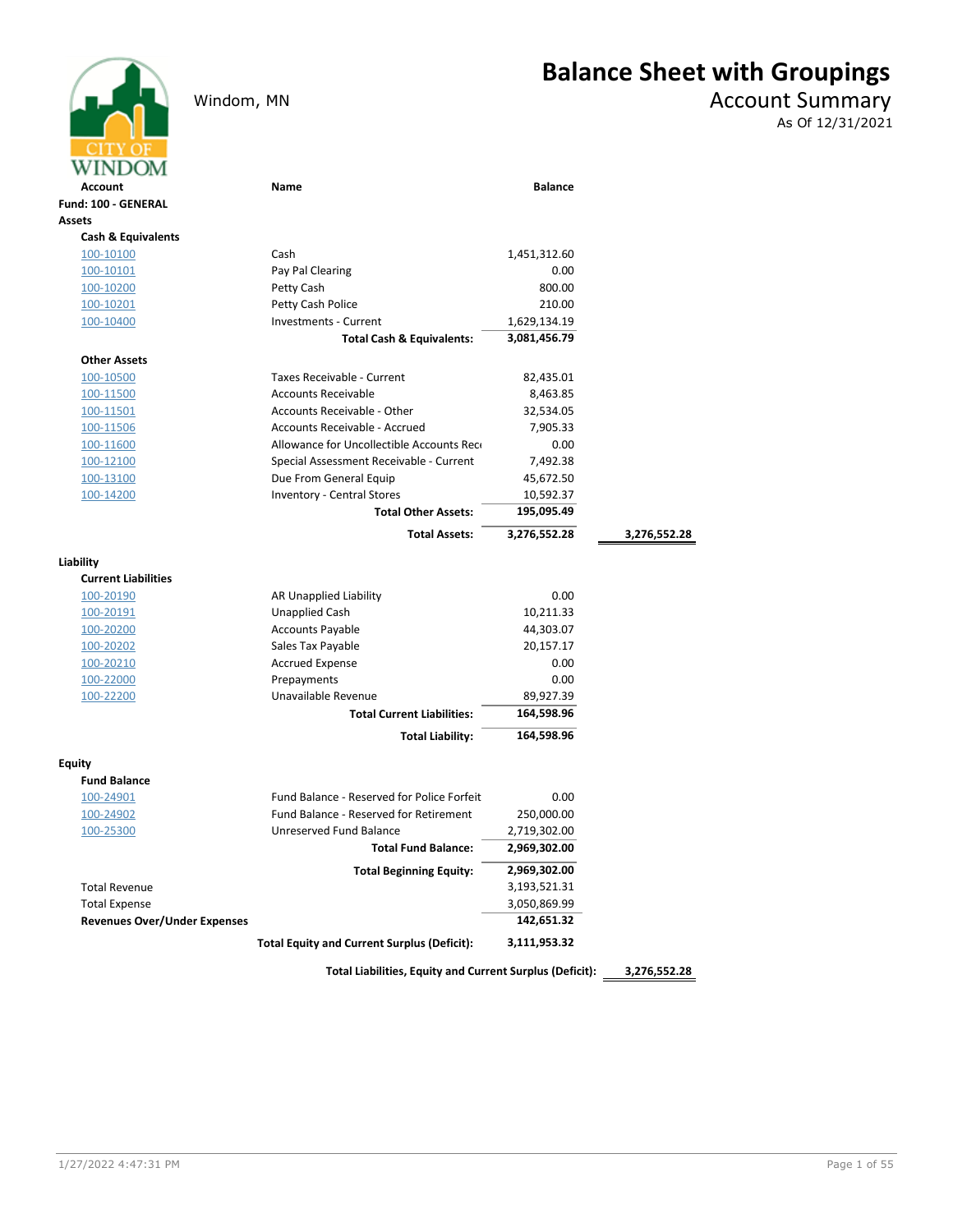| <b>Balance Sheet with Groupings</b>                         |                                                                                                |                          |            | As Of 12/31/2021 |
|-------------------------------------------------------------|------------------------------------------------------------------------------------------------|--------------------------|------------|------------------|
| <b>Account</b>                                              | Name                                                                                           | <b>Balance</b>           |            |                  |
| Fund: 211 - LIBRARY                                         |                                                                                                |                          |            |                  |
| <b>Assets</b>                                               |                                                                                                |                          |            |                  |
| <b>Cash &amp; Equivalents</b>                               |                                                                                                |                          |            |                  |
| 211-10100                                                   | Cash                                                                                           | 203,270.41               |            |                  |
| 211-10200                                                   | Petty Cash                                                                                     | 5.00                     |            |                  |
| 211-10400                                                   | Investments - Current                                                                          | 26,726.79                |            |                  |
|                                                             | <b>Total Cash &amp; Equivalents:</b>                                                           | 230,002.20               |            |                  |
| <b>Capital Assets</b>                                       |                                                                                                |                          |            |                  |
| 211-16400                                                   | Machinery & Equipment                                                                          | 0.00                     |            |                  |
| 211-16460                                                   | Furniture & Fixtures                                                                           | 0.00                     |            |                  |
|                                                             | <b>Total Capital Assets:</b>                                                                   | 0.00                     |            |                  |
| <b>Other Assets</b>                                         |                                                                                                |                          |            |                  |
| 211-11500                                                   | <b>Accounts Receivable</b>                                                                     | 0.00                     |            |                  |
| 211-11501                                                   | Accounts Receivable - Other                                                                    | 0.00                     |            |                  |
| 211-11506                                                   | Accounts Receivable - Accrued                                                                  | 0.00                     |            |                  |
|                                                             | <b>Total Other Assets:</b>                                                                     | 0.00                     |            |                  |
| ***NOT ASSIGNED TO GROUP***                                 |                                                                                                |                          |            |                  |
| 211-19999                                                   | Liability Offset                                                                               | 0.00                     |            |                  |
|                                                             | Total ***NOT ASSIGNED TO GROUP***:                                                             | 0.00                     |            |                  |
|                                                             | <b>Total Assets:</b>                                                                           | 230,002.20               | 230,002.20 |                  |
|                                                             |                                                                                                |                          |            |                  |
| Liability                                                   |                                                                                                |                          |            |                  |
| <b>Current Liabilities</b>                                  |                                                                                                |                          |            |                  |
| 211-20200                                                   | <b>Accounts Payable</b>                                                                        | 3,538.53                 |            |                  |
| 211-20210                                                   | <b>Accrued Expense</b>                                                                         | 0.00                     |            |                  |
|                                                             | <b>Total Current Liabilities:</b>                                                              | 3,538.53                 |            |                  |
| <b>Non-Current Liabilities</b>                              |                                                                                                |                          |            |                  |
| 211-23999                                                   | <b>Fixed Asset Offset</b>                                                                      | 0.00                     |            |                  |
|                                                             | <b>Total Non-Current Liabilities:</b>                                                          | 0.00                     |            |                  |
|                                                             | <b>Total Liability:</b>                                                                        | 3,538.53                 |            |                  |
|                                                             |                                                                                                |                          |            |                  |
| <b>Equity</b><br><b>Fund Balance</b>                        |                                                                                                |                          |            |                  |
| 211-25300                                                   | Unreserved Fund Balance                                                                        | 222,440.75               |            |                  |
|                                                             | <b>Total Fund Balance:</b>                                                                     | 222,440.75               |            |                  |
|                                                             |                                                                                                |                          |            |                  |
|                                                             | <b>Total Beginning Equity:</b>                                                                 | 222,440.75               |            |                  |
| <b>Total Revenue</b>                                        |                                                                                                | 222,054.37<br>218,031.45 |            |                  |
| <b>Total Expense</b><br><b>Revenues Over/Under Expenses</b> |                                                                                                | 4,022.92                 |            |                  |
|                                                             |                                                                                                |                          |            |                  |
|                                                             | <b>Total Equity and Current Surplus (Deficit):</b><br>ままきん しきせんきょう こまい こうせいしょう<br>$\mathbf{A}$ | 226,463.67               | 220.002.20 |                  |

Total Liabilities, Equity and Current Surplus (Deficit): 230,002.20

1/27/2022 4:47:31 PM Page 2 of 55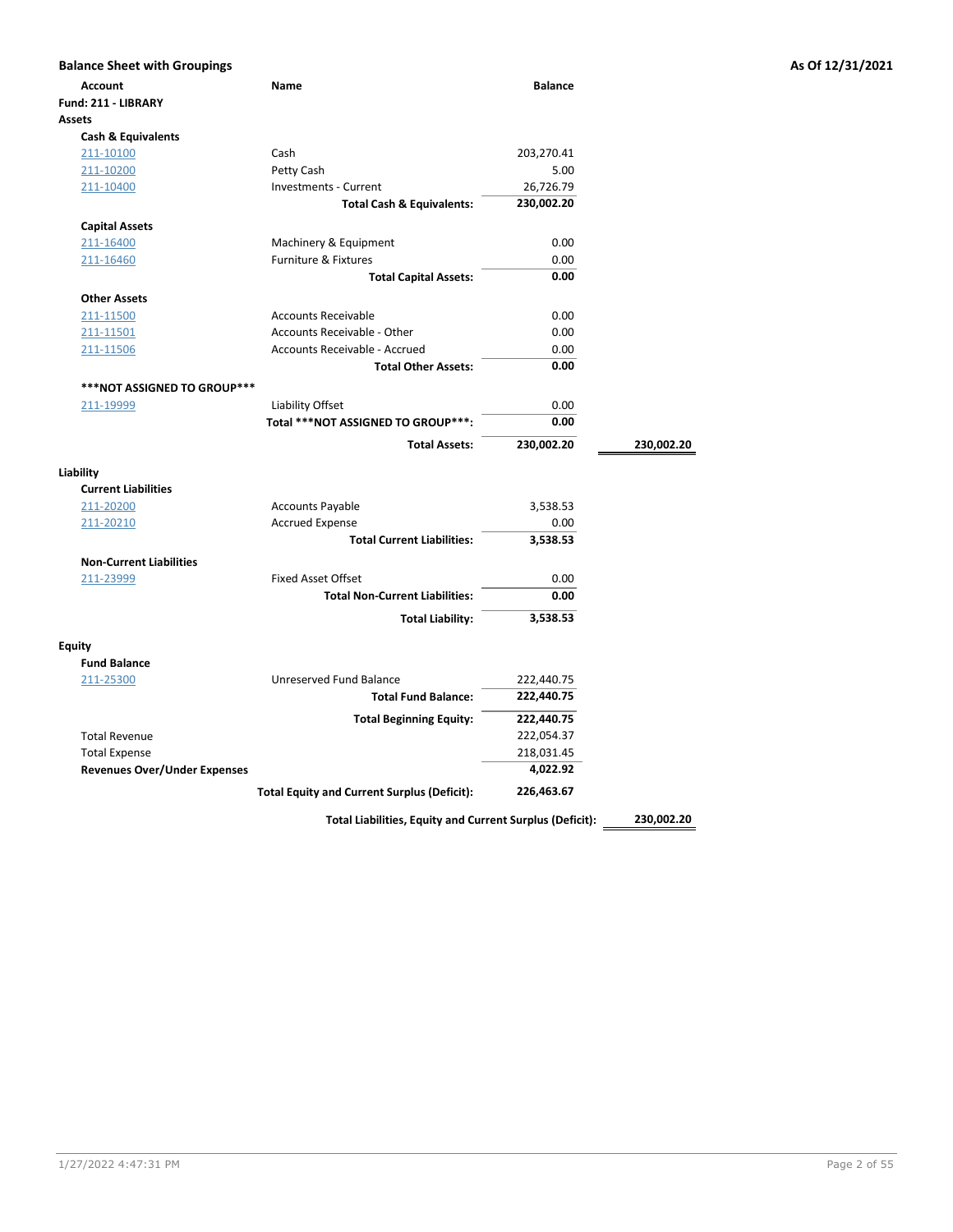| <b>Balance Sheet with Groupings</b> |                                                    |                |            | As Of 12/31/2021 |
|-------------------------------------|----------------------------------------------------|----------------|------------|------------------|
| Account                             | Name                                               | <b>Balance</b> |            |                  |
| Fund: 225 - AIRPORT                 |                                                    |                |            |                  |
| <b>Assets</b>                       |                                                    |                |            |                  |
| <b>Cash &amp; Equivalents</b>       |                                                    |                |            |                  |
| 225-10100                           | Cash                                               | 120,387.41     |            |                  |
| 225-10101                           | Pay Pal Clearing                                   | 0.00           |            |                  |
|                                     | <b>Total Cash &amp; Equivalents:</b>               | 120,387.41     |            |                  |
| <b>Capital Assets</b>               |                                                    |                |            |                  |
| 225-16200                           | <b>Buildings</b>                                   | 0.00           |            |                  |
| 225-16400                           | Machinery & Equipment                              | 0.00           |            |                  |
|                                     | <b>Total Capital Assets:</b>                       | 0.00           |            |                  |
| <b>Other Assets</b>                 |                                                    |                |            |                  |
| 225-11500                           | <b>Accounts Receivable</b>                         | 2,205.08       |            |                  |
| 225-11501                           | Accounts Receivable - Other                        | 15,994.30      |            |                  |
| 225-11506                           | Accounts Receivable - Accrued                      | 0.00           |            |                  |
| 225-14200                           | Inventory                                          | 19,068.11      |            |                  |
|                                     | <b>Total Other Assets:</b>                         | 37,267.49      |            |                  |
|                                     | <b>Total Assets:</b>                               | 157,654.90     | 157,654.90 |                  |
| Liability                           |                                                    |                |            |                  |
| <b>Current Liabilities</b>          |                                                    |                |            |                  |
| 225-20200                           | <b>Accounts Payable</b>                            | 184.96         |            |                  |
| 225-20210                           | <b>Accrued Expense</b>                             | 0.00           |            |                  |
| 225-22000                           | Prepayments                                        | 0.00           |            |                  |
|                                     | <b>Total Current Liabilities:</b>                  | 184.96         |            |                  |
| <b>Non-Current Liabilities</b>      |                                                    |                |            |                  |
| 225-23999                           | <b>Fixed Asset Offset</b>                          | 0.00           |            |                  |
|                                     | <b>Total Non-Current Liabilities:</b>              | 0.00           |            |                  |
|                                     | <b>Total Liability:</b>                            | 184.96         |            |                  |
| <b>Equity</b>                       |                                                    |                |            |                  |
| <b>Fund Balance</b>                 |                                                    |                |            |                  |
| 225-25300                           | Unreserved Fund Balance                            | 177,287.13     |            |                  |
|                                     | <b>Total Fund Balance:</b>                         | 177,287.13     |            |                  |
|                                     | <b>Total Beginning Equity:</b>                     | 177,287.13     |            |                  |
| <b>Total Revenue</b>                |                                                    | 188,919.95     |            |                  |
| <b>Total Expense</b>                |                                                    | 208,737.14     |            |                  |
| <b>Revenues Over/Under Expenses</b> |                                                    | $-19,817.19$   |            |                  |
|                                     | <b>Total Equity and Current Surplus (Deficit):</b> | 157,469.94     |            |                  |
|                                     |                                                    |                |            |                  |

Total Liabilities, Equity and Current Surplus (Deficit): 157,654.90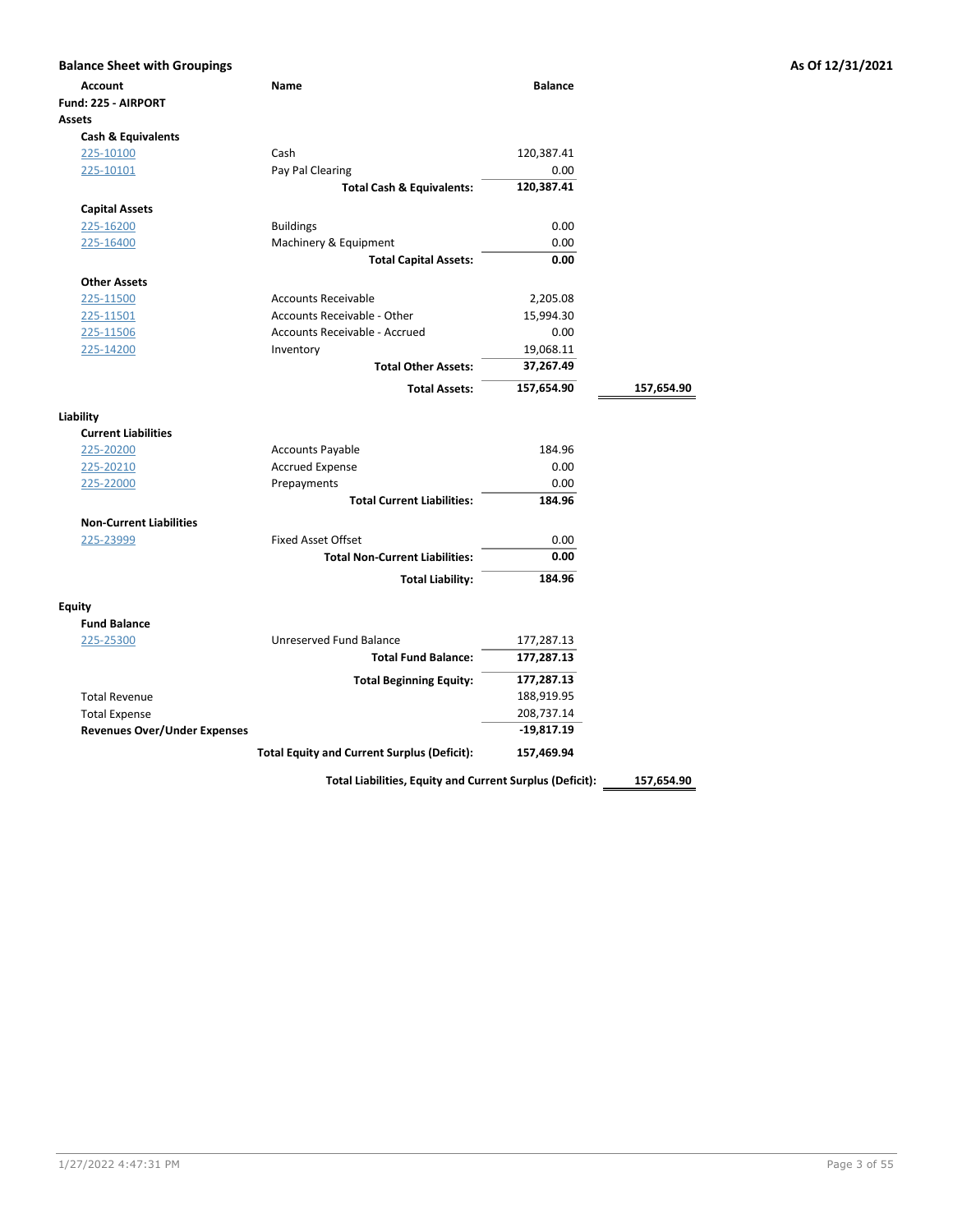| <b>Balance Sheet with Groupings</b> |                                                    |                |           |
|-------------------------------------|----------------------------------------------------|----------------|-----------|
| <b>Account</b>                      | <b>Name</b>                                        | <b>Balance</b> |           |
| <b>Fund: 230 - POOL</b>             |                                                    |                |           |
| Assets                              |                                                    |                |           |
| <b>Cash &amp; Equivalents</b>       |                                                    |                |           |
| 230-10100                           | Cash                                               | 81,645.76      |           |
| 230-10101                           | Pay Pal Clearing                                   | 0.00           |           |
|                                     | <b>Total Cash &amp; Equivalents:</b>               | 81,645.76      |           |
| <b>Capital Assets</b>               |                                                    |                |           |
| 230-16400                           | Machinery & Equipment                              | 0.00           |           |
|                                     | <b>Total Capital Assets:</b>                       | 0.00           |           |
| <b>Other Assets</b>                 |                                                    |                |           |
| 230-11501                           | Accounts Receivable - Other                        | 0.00           |           |
|                                     | <b>Total Other Assets:</b>                         | 0.00           |           |
|                                     | <b>Total Assets:</b>                               | 81,645.76      | 81,645.76 |
|                                     |                                                    |                |           |
| Liability                           |                                                    |                |           |
| <b>Current Liabilities</b>          |                                                    |                |           |
| 230-20200                           | <b>Accounts Payable</b>                            | 167.00         |           |
|                                     | <b>Total Current Liabilities:</b>                  | 167.00         |           |
|                                     | <b>Total Liability:</b>                            | 167.00         |           |
| Equity                              |                                                    |                |           |
| <b>Fund Balance</b>                 |                                                    |                |           |
| 230-25300                           | Unreserved Fund Balance                            | 74,760.83      |           |
|                                     | <b>Total Fund Balance:</b>                         | 74,760.83      |           |
|                                     | <b>Total Beginning Equity:</b>                     | 74,760.83      |           |
| <b>Total Revenue</b>                |                                                    | 113,451.75     |           |
| <b>Total Expense</b>                |                                                    | 106,733.82     |           |
| <b>Revenues Over/Under Expenses</b> |                                                    | 6,717.93       |           |
|                                     | <b>Total Equity and Current Surplus (Deficit):</b> | 81,478.76      |           |
|                                     |                                                    |                |           |

Total Liabilities, Equity and Current Surplus (Deficit): \_\_\_\_\_\_\_\_\_\_\_\_\_\_\_\_\_\_\_\_\_\_\_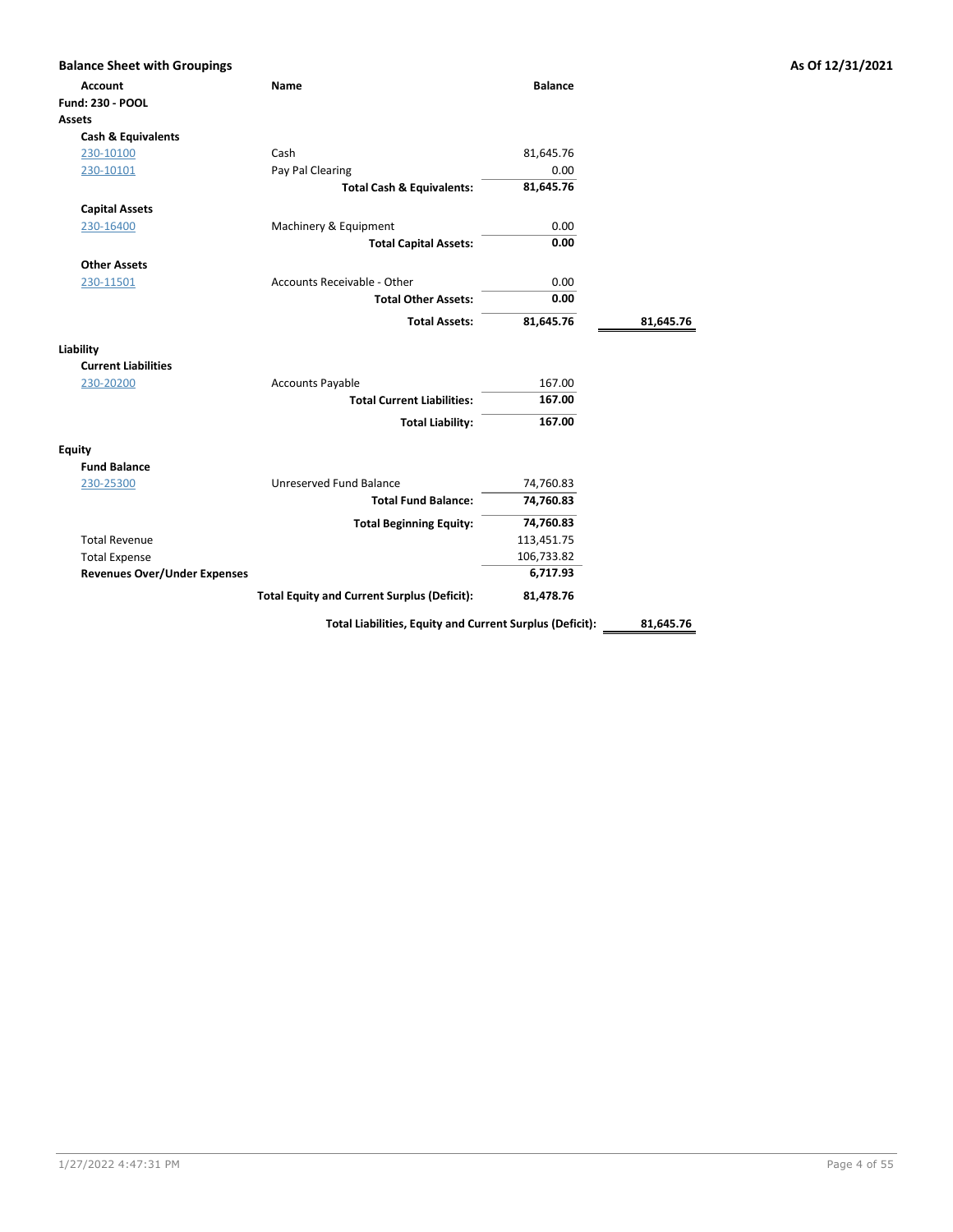| <b>Balance Sheet with Groupings</b> |                                                    |                |              |
|-------------------------------------|----------------------------------------------------|----------------|--------------|
| <b>Account</b>                      | Name                                               | <b>Balance</b> |              |
| <b>Fund: 235 - AMBULANCE</b>        |                                                    |                |              |
| <b>Assets</b>                       |                                                    |                |              |
| Cash & Equivalents                  |                                                    |                |              |
| 235-10100                           | Cash                                               | 972,384.86     |              |
| 235-10400                           | <b>Investments - Current</b>                       | 513,585.35     |              |
|                                     | <b>Total Cash &amp; Equivalents:</b>               | 1,485,970.21   |              |
| <b>Capital Assets</b>               |                                                    |                |              |
| 235-16400                           | Machinery & Equipment                              | 0.00           |              |
| 235-16440                           | <b>Motor Vehicles</b>                              | 0.00           |              |
|                                     | <b>Total Capital Assets:</b>                       | 0.00           |              |
|                                     |                                                    |                |              |
| <b>Other Assets</b>                 | <b>Accounts Receivable</b>                         |                |              |
| 235-11500                           | Accounts Receivable - Other                        | 449,425.38     |              |
| 235-11501                           |                                                    | 5,659.80       |              |
| 235-15500                           | Prepaid Items                                      | 0.00           |              |
|                                     | <b>Total Other Assets:</b>                         | 455,085.18     |              |
|                                     | <b>Total Assets:</b>                               | 1,941,055.39   | 1,941,055.39 |
| Liability                           |                                                    |                |              |
| <b>Current Liabilities</b>          |                                                    |                |              |
| 235-20200                           | <b>Accounts Payable</b>                            | 19,444.69      |              |
| 235-20210                           | <b>Accrued Expense</b>                             | 0.00           |              |
|                                     | <b>Total Current Liabilities:</b>                  | 19,444.69      |              |
|                                     | <b>Total Liability:</b>                            | 19,444.69      |              |
| <b>Equity</b>                       |                                                    |                |              |
| <b>Fund Balance</b>                 |                                                    |                |              |
| 235-25300                           | Unreserved Fund Balance                            | 1,772,601.86   |              |
|                                     | <b>Total Fund Balance:</b>                         | 1,772,601.86   |              |
|                                     | <b>Total Beginning Equity:</b>                     | 1,772,601.86   |              |
| <b>Total Revenue</b>                |                                                    | 931,938.10     |              |
| <b>Total Expense</b>                |                                                    | 782,929.26     |              |
| <b>Revenues Over/Under Expenses</b> |                                                    | 149,008.84     |              |
|                                     | <b>Total Equity and Current Surplus (Deficit):</b> | 1,921,610.70   |              |

Total Liabilities, Equity and Current Surplus (Deficit): 1,941,055.39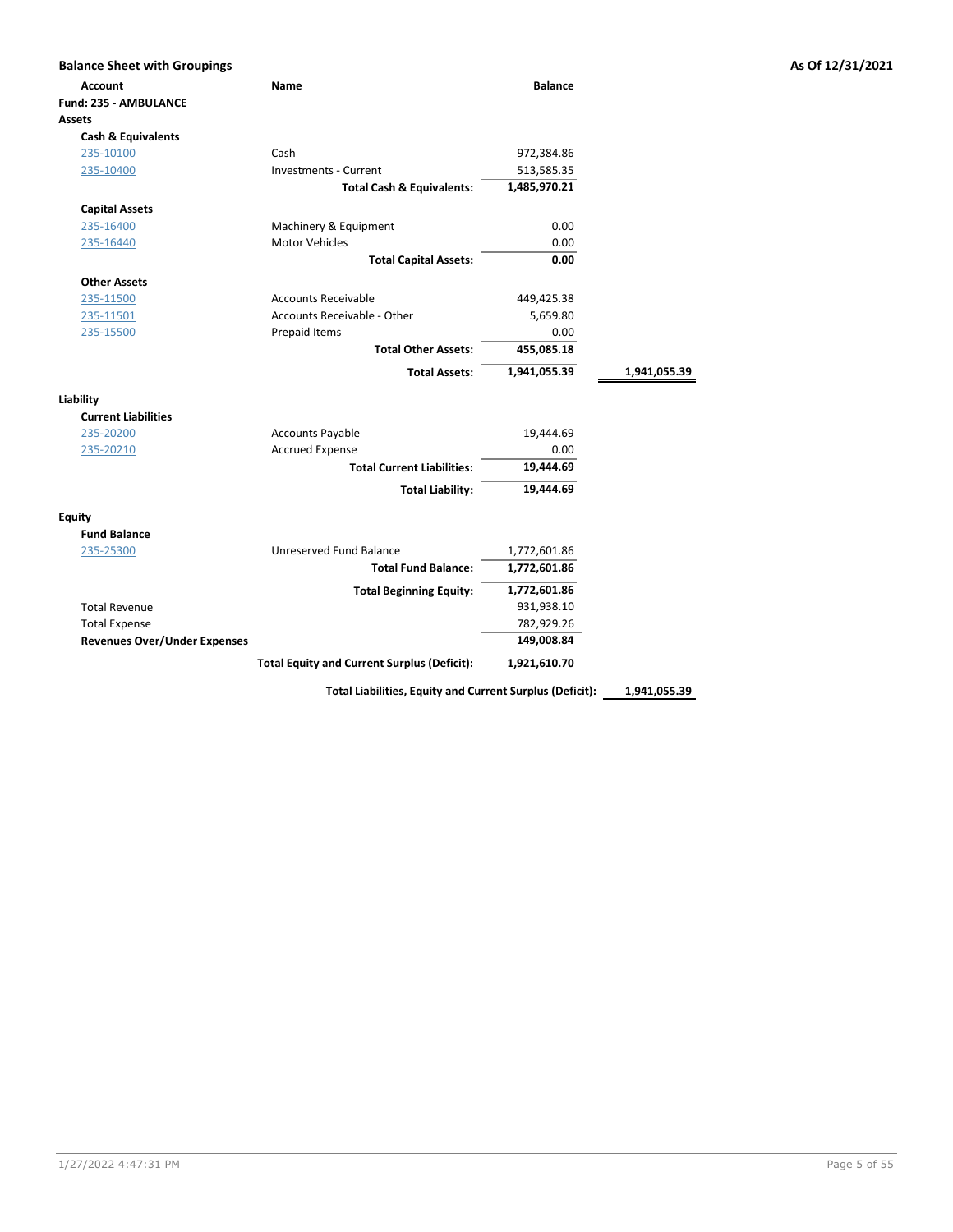| <b>Balance Sheet with Groupings</b> |                                        |                |            | As Of 12/31/2021 |
|-------------------------------------|----------------------------------------|----------------|------------|------------------|
| <b>Account</b>                      | Name                                   | <b>Balance</b> |            |                  |
| Fund: 250 - EDA GENERAL             |                                        |                |            |                  |
| <b>Assets</b>                       |                                        |                |            |                  |
| <b>Cash &amp; Equivalents</b>       |                                        |                |            |                  |
| 250-10100                           | Cash                                   | $-174,085.77$  |            |                  |
| 250-10101                           | Pay Pal Clearing                       | 0.00           |            |                  |
| 250-10400                           | Investments - Current                  | 0.00           |            |                  |
|                                     | <b>Total Cash &amp; Equivalents:</b>   | $-174,085.77$  |            |                  |
| <b>Capital Assets</b>               |                                        |                |            |                  |
| 250-14400                           | Land Held for Resale                   | 0.00           |            |                  |
|                                     | <b>Buildings</b>                       | 846,784.90     |            |                  |
| 250-16200                           | Machinery & Equipment                  |                |            |                  |
| 250-16400                           |                                        | 0.00           |            |                  |
|                                     | <b>Total Capital Assets:</b>           | 846,784.90     |            |                  |
| <b>Other Assets</b>                 |                                        |                |            |                  |
| 250-11501                           | Accounts Receivable - Other            | 0.00           |            |                  |
| 250-11506                           | Accounts Receivable - Accrued Invoices | 0.00           |            |                  |
| 250-13103                           | Due From TIF 1-14                      | 0.00           |            |                  |
| 250-13104                           | Due From TIF 1-12                      | 0.00           |            |                  |
| 250-13105                           | Due From Riverbluff Estates            | 0.00           |            |                  |
| 250-13106                           | Due From TIF 1-6                       | 0.00           |            |                  |
| 250-13108                           | Due From TIF 1-8                       | 0.00           |            |                  |
| 250-13110                           | Due From TIF 1-10                      | 2,736.87       |            |                  |
| 250-13113                           | Due From TIF 1-13                      | 43,624.65      |            |                  |
| 250-13116                           | Due From TIF 1-16                      | 1,874.17       |            |                  |
| 250-13118                           | Due From TIF 1-18                      | 8,045.49       |            |                  |
| 250-13119                           | Due From TIF 1-19                      | 0.00           |            |                  |
| 250-13120                           | Due From TIF 1-20                      | 27,873.61      |            |                  |
| 250-13121                           | Due from TIF 1-21                      | 0.00           |            |                  |
| 250-13122                           | Due From TIF 1-22                      | 16,014.22      |            |                  |
| 250-14200                           | Inventory                              | 205,700.00     |            |                  |
| 250-15500                           | Prepaid Items                          | 0.00           |            |                  |
|                                     | <b>Total Other Assets:</b>             | 305,869.01     |            |                  |
|                                     | <b>Total Assets:</b>                   | 978,568.14     | 978,568.14 |                  |
|                                     |                                        |                |            |                  |
| Liability                           |                                        |                |            |                  |
| <b>Current Liabilities</b>          |                                        |                |            |                  |
| 250-20200                           | Accounts Payable                       | 17,797.39      |            |                  |
| 250-20210                           | <b>Accrued Expense</b>                 | 0.00           |            |                  |
| 250-20701                           | Due To Electric Fund                   | 0.00           |            |                  |
| 250-22200                           | Unavailable Revenue                    | 38,026.67      |            |                  |
|                                     | <b>Total Current Liabilities:</b>      | 55,824.06      |            |                  |
| <b>Non-Current Liabilities</b>      |                                        |                |            |                  |
| 250-23900                           | Notes Payable - Noncurrent             | 0.00           |            |                  |
|                                     | <b>Total Non-Current Liabilities:</b>  | 0.00           |            |                  |
| ***NOT ASSIGNED TO GROUP***         |                                        |                |            |                  |
| 250-73900                           | Notes Payable - Noncurrent             | 0.00           |            |                  |
|                                     | Total *** NOT ASSIGNED TO GROUP***:    | 0.00           |            |                  |
|                                     | <b>Total Liability:</b>                | 55,824.06      |            |                  |
|                                     |                                        |                |            |                  |
| <b>Equity</b>                       |                                        |                |            |                  |
| <b>Fund Balance</b>                 |                                        |                |            |                  |
| 250-25000                           | Fund Balance - Reserve for Capital     | 0.00           |            |                  |
| 250-25300                           | Unreserved Fund Balance                | 1,031,531.18   |            |                  |
|                                     | <b>Total Fund Balance:</b>             | 1,031,531.18   |            |                  |
|                                     | <b>Total Beginning Equity:</b>         | 1,031,531.18   |            |                  |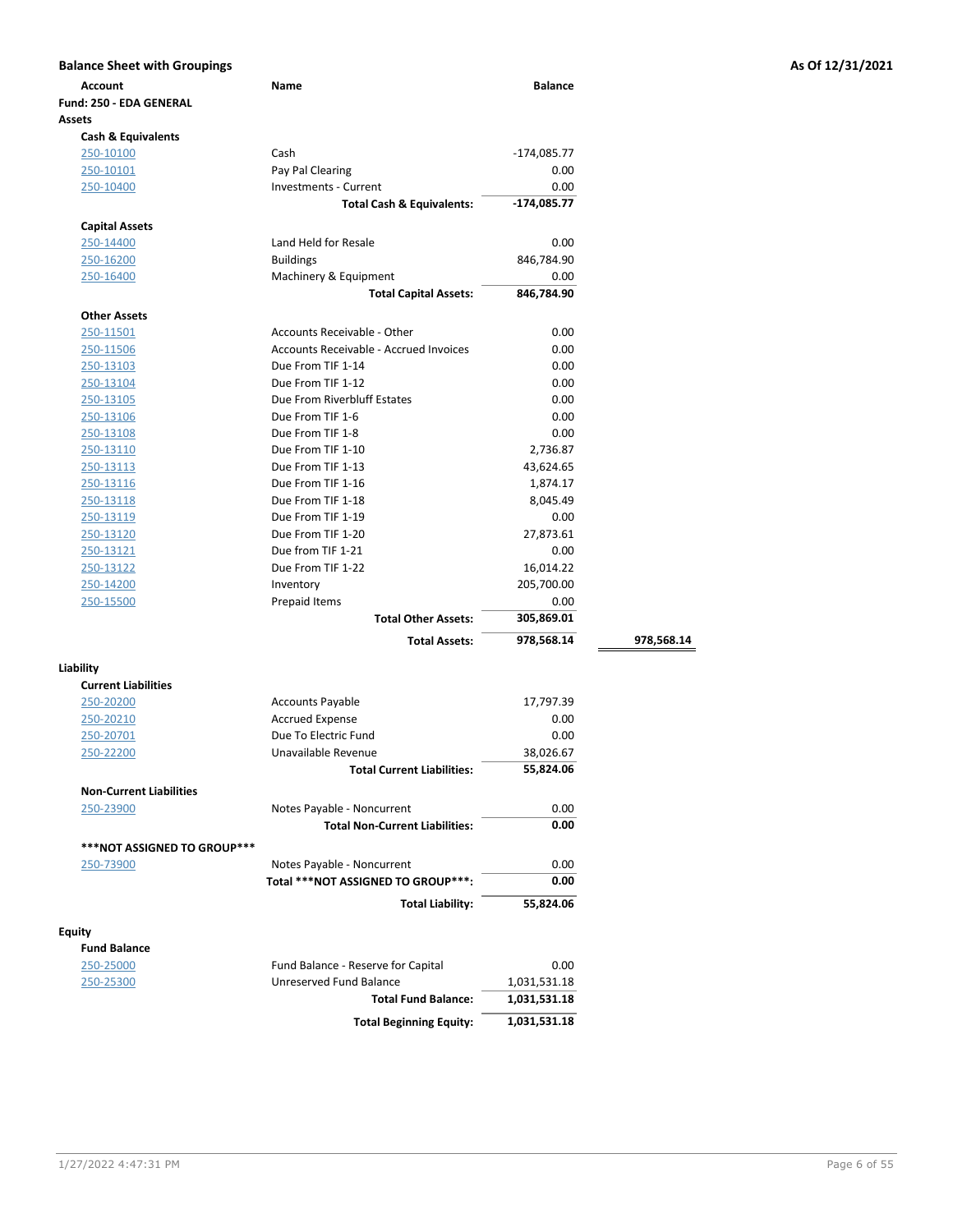|  |  |  | <b>Balance Sheet with Groupings</b> |  |
|--|--|--|-------------------------------------|--|
|--|--|--|-------------------------------------|--|

| Account                             | Name                                               | <b>Balance</b> |
|-------------------------------------|----------------------------------------------------|----------------|
| <b>Total Revenue</b>                |                                                    | 355.049.13     |
| <b>Total Expense</b>                |                                                    | 463,836.23     |
| <b>Revenues Over/Under Expenses</b> |                                                    | 108.787.10     |
|                                     | <b>Total Equity and Current Surplus (Deficit):</b> | 922.744.08     |

As Of 12/31/2021

Total Liabilities, Equity and Current Surplus (Deficit): 978,568.14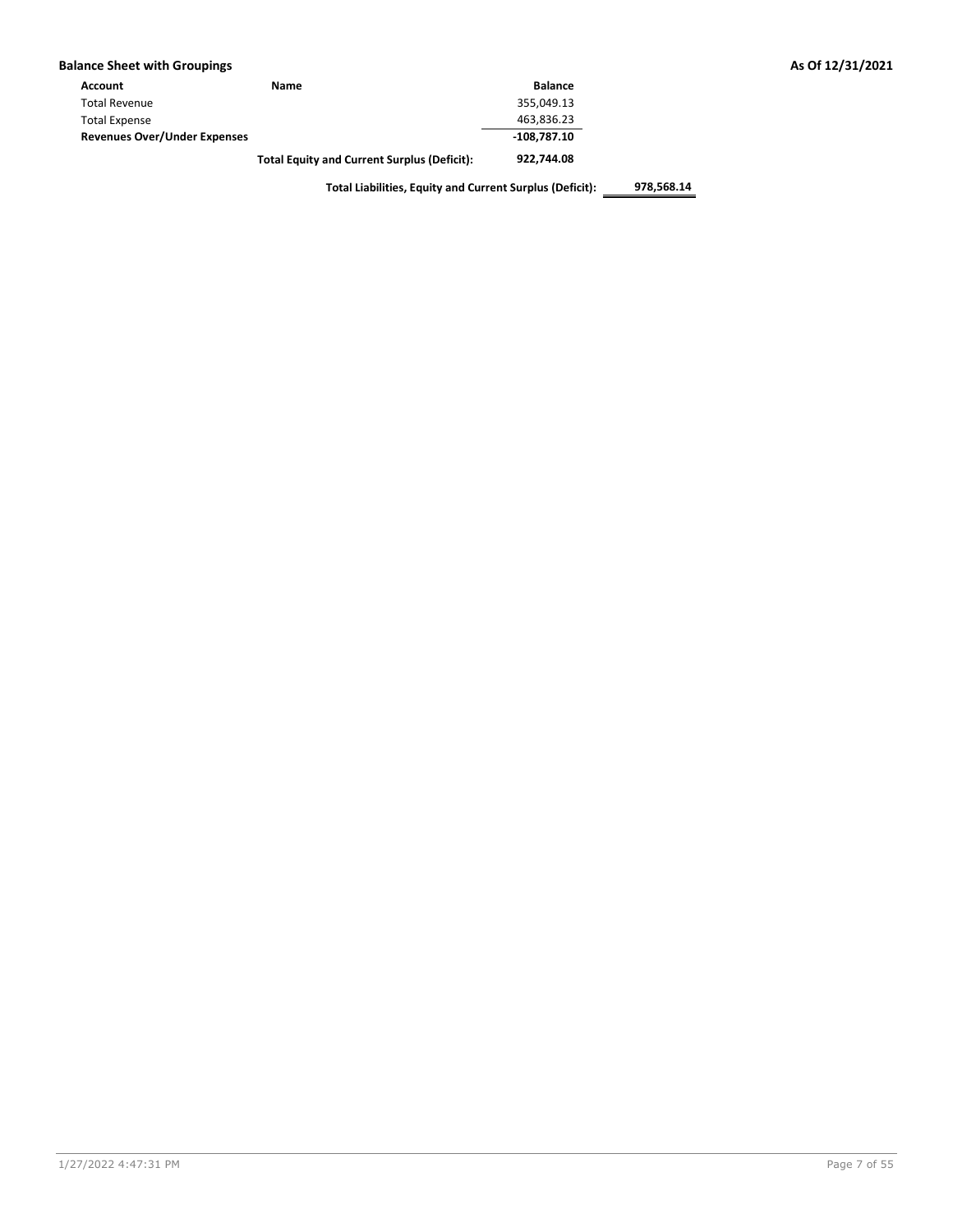| <b>Account</b><br>Fund: 251 - EDA SEB RLF | Name                                                     | <b>Balance</b> |            |
|-------------------------------------------|----------------------------------------------------------|----------------|------------|
| Assets                                    |                                                          |                |            |
| <b>Cash &amp; Equivalents</b>             |                                                          |                |            |
| 251-10100                                 | Cash                                                     | 84,928.64      |            |
| 251-10400                                 | <b>Investments - Current</b>                             | 20,273.07      |            |
|                                           | <b>Total Cash &amp; Equivalents:</b>                     | 105,201.71     |            |
| <b>Capital Assets</b>                     |                                                          |                |            |
| 251-16100                                 | Land                                                     | 0.00           |            |
|                                           | <b>Total Capital Assets:</b>                             | 0.00           |            |
| <b>Other Assets</b>                       |                                                          |                |            |
| 251-12900                                 | Loan Receivable                                          | 21,731.50      |            |
| 251-12992                                 | Loans Receivable-Small Business Assistano                | 3,224.48       |            |
|                                           | <b>Total Other Assets:</b>                               | 24,955.98      |            |
|                                           | <b>Total Assets:</b>                                     | 130,157.69     | 130,157.69 |
| Liability                                 |                                                          |                |            |
| <b>Current Liabilities</b>                |                                                          |                |            |
| 251-20200                                 | <b>Accounts Payable</b>                                  | 0.00           |            |
|                                           | <b>Total Current Liabilities:</b>                        | 0.00           |            |
|                                           | <b>Total Liability:</b>                                  | 0.00           |            |
| <b>Equity</b>                             |                                                          |                |            |
| <b>Fund Balance</b>                       |                                                          |                |            |
| 251-25300                                 | Unreserved Fund Balance                                  | 129,971.18     |            |
|                                           | <b>Total Fund Balance:</b>                               | 129,971.18     |            |
|                                           | <b>Total Beginning Equity:</b>                           | 129,971.18     |            |
| <b>Total Revenue</b>                      |                                                          | 186.51         |            |
| <b>Total Expense</b>                      |                                                          | 0.00           |            |
| <b>Revenues Over/Under Expenses</b>       |                                                          | 186.51         |            |
|                                           | <b>Total Equity and Current Surplus (Deficit):</b>       | 130,157.69     |            |
|                                           | Total Liabilities, Equity and Current Surplus (Deficit): |                | 130,157.69 |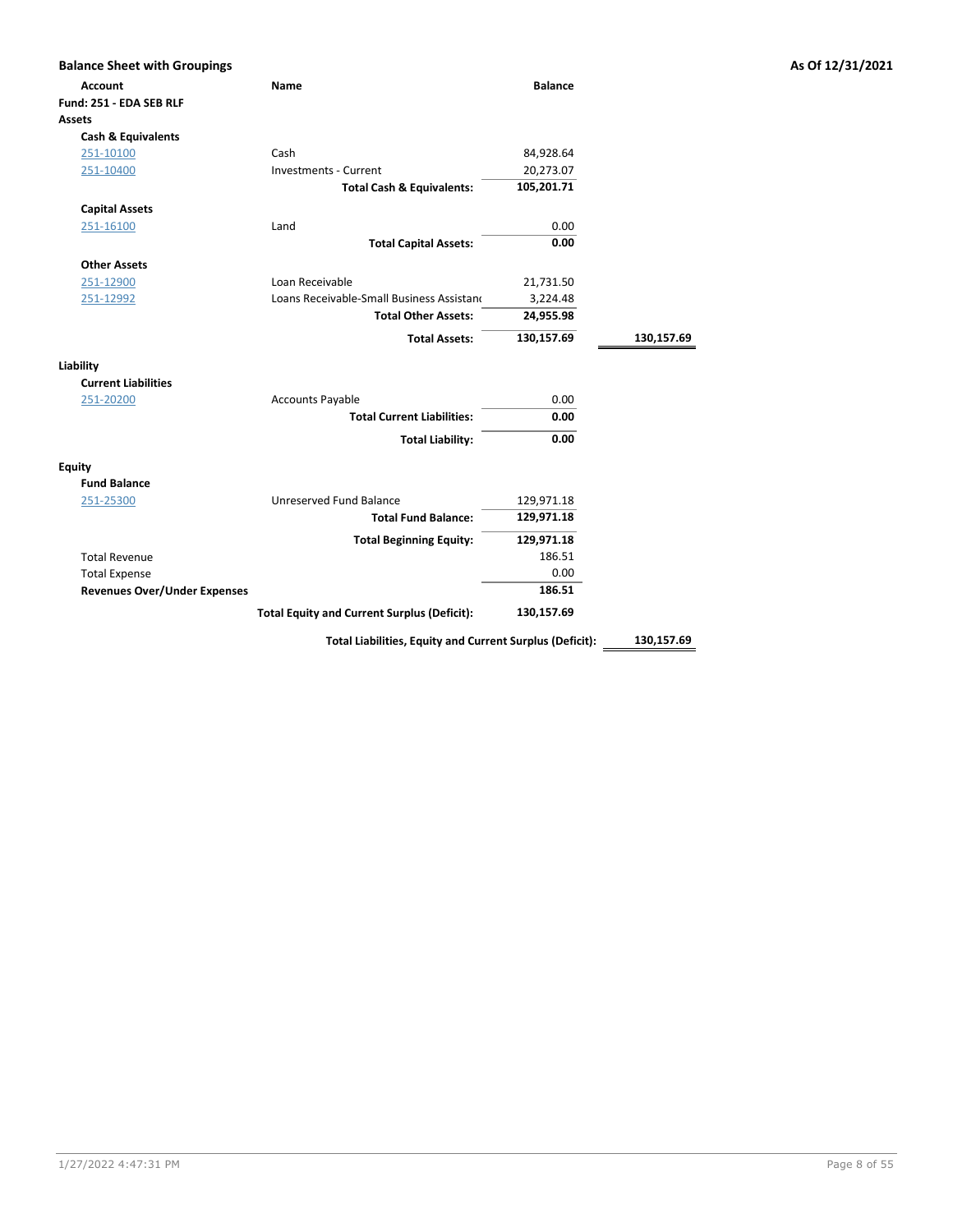| <b>Balance Sheet with Groupings</b>    |                                                    |                |           | As Of 12/31/2021 |
|----------------------------------------|----------------------------------------------------|----------------|-----------|------------------|
| <b>Account</b><br>Fund: 252 - EDA SCDP | Name                                               | <b>Balance</b> |           |                  |
| Assets                                 |                                                    |                |           |                  |
| <b>Cash &amp; Equivalents</b>          |                                                    |                |           |                  |
| 252-10100                              | Cash                                               | 24,274.47      |           |                  |
|                                        | <b>Total Cash &amp; Equivalents:</b>               | 24,274.47      |           |                  |
| <b>Other Assets</b>                    |                                                    |                |           |                  |
| 252-11501                              | Accounts Receivable - Other                        | 0.00           |           |                  |
| 252-11505                              | <b>Accounts Receivable - Grants</b>                | 0.00           |           |                  |
| 252-11506                              | <b>Accounts Receivable Accrued</b>                 | 0.00           |           |                  |
| 252-12900                              | Loans Receivable                                   | 29,335.13      |           |                  |
|                                        | <b>Total Other Assets:</b>                         | 29,335.13      |           |                  |
|                                        | <b>Total Assets:</b>                               | 53,609.60      | 53,609.60 |                  |
| Liability                              |                                                    |                |           |                  |
| <b>Current Liabilities</b>             |                                                    |                |           |                  |
| 252-20200                              | <b>Accounts Payable</b>                            | 0.00           |           |                  |
| 252-20210                              | <b>Accrued Expense</b>                             | 0.00           |           |                  |
| 252-22000                              | Prepayments                                        | 0.00           |           |                  |
|                                        | <b>Total Current Liabilities:</b>                  | 0.00           |           |                  |
| <b>Non-Current Liabilities</b>         |                                                    |                |           |                  |
| 252-23900                              | Notes Payable - Noncurrent                         | 0.00           |           |                  |
|                                        | <b>Total Non-Current Liabilities:</b>              | 0.00           |           |                  |
|                                        | <b>Total Liability:</b>                            | 0.00           |           |                  |
| <b>Equity</b>                          |                                                    |                |           |                  |
| <b>Fund Balance</b>                    |                                                    |                |           |                  |
| 252-25300                              | Unreserved Fund Balance                            | 53,609.60      |           |                  |
|                                        | <b>Total Fund Balance:</b>                         | 53,609.60      |           |                  |
|                                        | <b>Total Beginning Equity:</b>                     | 53,609.60      |           |                  |
| <b>Total Revenue</b>                   |                                                    | 50,037.90      |           |                  |
| <b>Total Expense</b>                   |                                                    | 50,037.90      |           |                  |
| <b>Revenues Over/Under Expenses</b>    |                                                    | 0.00           |           |                  |
|                                        | <b>Total Equity and Current Surplus (Deficit):</b> | 53,609.60      |           |                  |

Total Liabilities, Equity and Current Surplus (Deficit): 53,609.60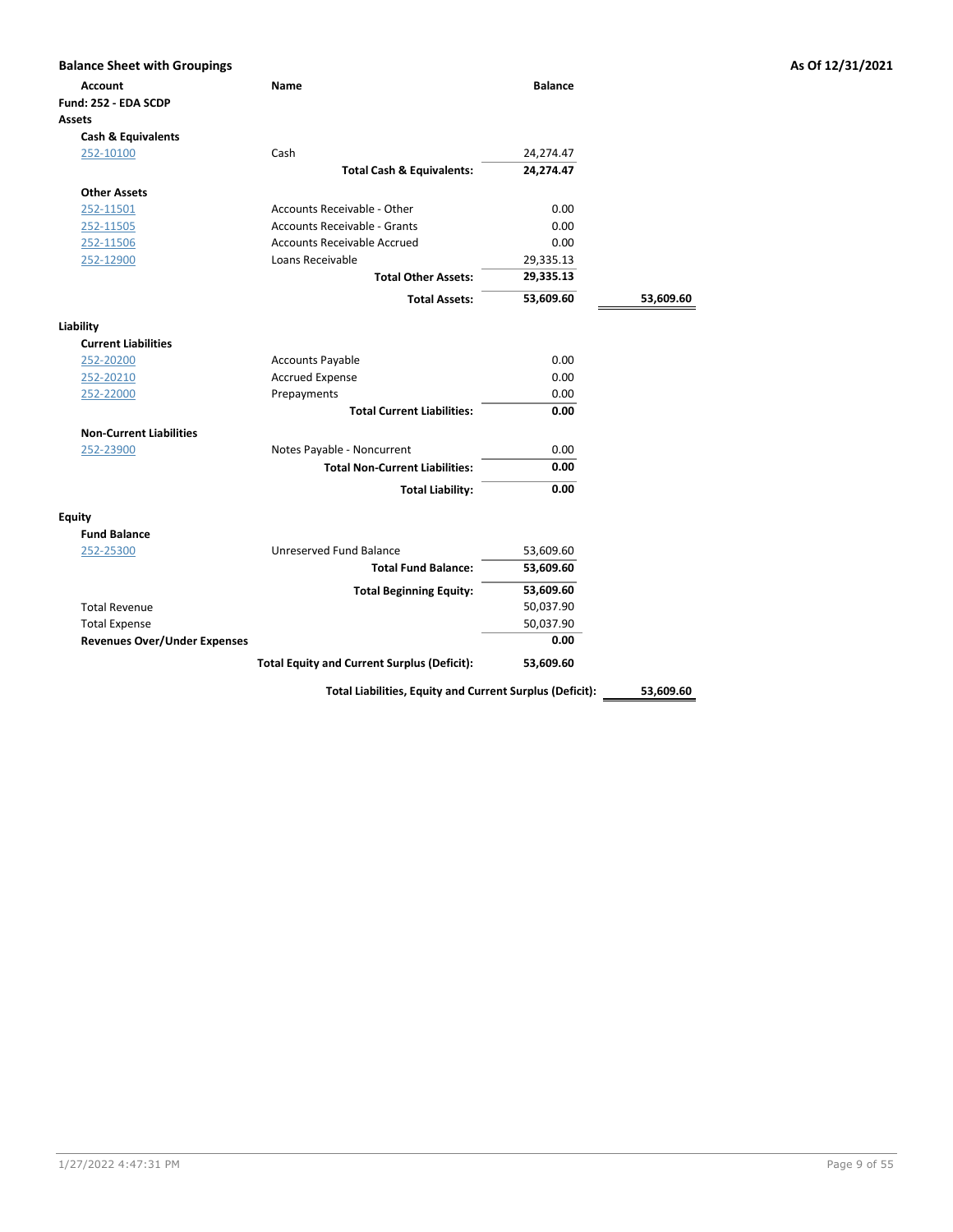| <b>Balance Sheet with Groupings</b>        |                                                    |                |           |
|--------------------------------------------|----------------------------------------------------|----------------|-----------|
| <b>Account</b>                             | <b>Name</b>                                        | <b>Balance</b> |           |
| <b>Fund: 253 - EDA RIVERBLUFF ESTATES</b>  |                                                    |                |           |
| Assets                                     |                                                    |                |           |
| <b>Cash &amp; Equivalents</b><br>253-10100 | Cash                                               | 36,325.44      |           |
|                                            | <b>Total Cash &amp; Equivalents:</b>               | 36,325.44      |           |
|                                            |                                                    |                |           |
| <b>Capital Assets</b>                      |                                                    |                |           |
| 253-16100                                  | Land                                               | 0.00           |           |
| 253-16200                                  | <b>Buildings</b>                                   | 0.00           |           |
|                                            | <b>Total Capital Assets:</b>                       | 0.00           |           |
| <b>Other Assets</b>                        |                                                    |                |           |
| 253-11501                                  | Accounts Receivable - Other                        | 0.00           |           |
|                                            | <b>Total Other Assets:</b>                         | 0.00           |           |
|                                            | <b>Total Assets:</b>                               | 36,325.44      | 36,325.44 |
| Liability                                  |                                                    |                |           |
| <b>Current Liabilities</b>                 |                                                    |                |           |
| 253-20200                                  | <b>Accounts Payable</b>                            | 0.00           |           |
| 253-20702                                  | Due to EDA Fund                                    | 0.00           |           |
|                                            | <b>Total Current Liabilities:</b>                  | 0.00           |           |
| <b>Non-Current Liabilities</b>             |                                                    |                |           |
| 253-23900                                  | Notes Payable - Noncurrent                         | 0.00           |           |
|                                            | <b>Total Non-Current Liabilities:</b>              | 0.00           |           |
|                                            | <b>Total Liability:</b>                            | 0.00           |           |
| <b>Equity</b>                              |                                                    |                |           |
| <b>Fund Balance</b>                        |                                                    |                |           |
| 253-25300                                  | Unreserved Fund Balance                            | 36,325.44      |           |
|                                            | <b>Total Fund Balance:</b>                         | 36,325.44      |           |
|                                            | <b>Total Beginning Equity:</b>                     | 36,325.44      |           |
| <b>Total Revenue</b>                       |                                                    | 0.00           |           |
| <b>Total Expense</b>                       |                                                    | 0.00           |           |
| <b>Revenues Over/Under Expenses</b>        |                                                    | 0.00           |           |
|                                            | <b>Total Equity and Current Surplus (Deficit):</b> | 36,325.44      |           |

Total Liabilities, Equity and Current Surplus (Deficit): 36,325.44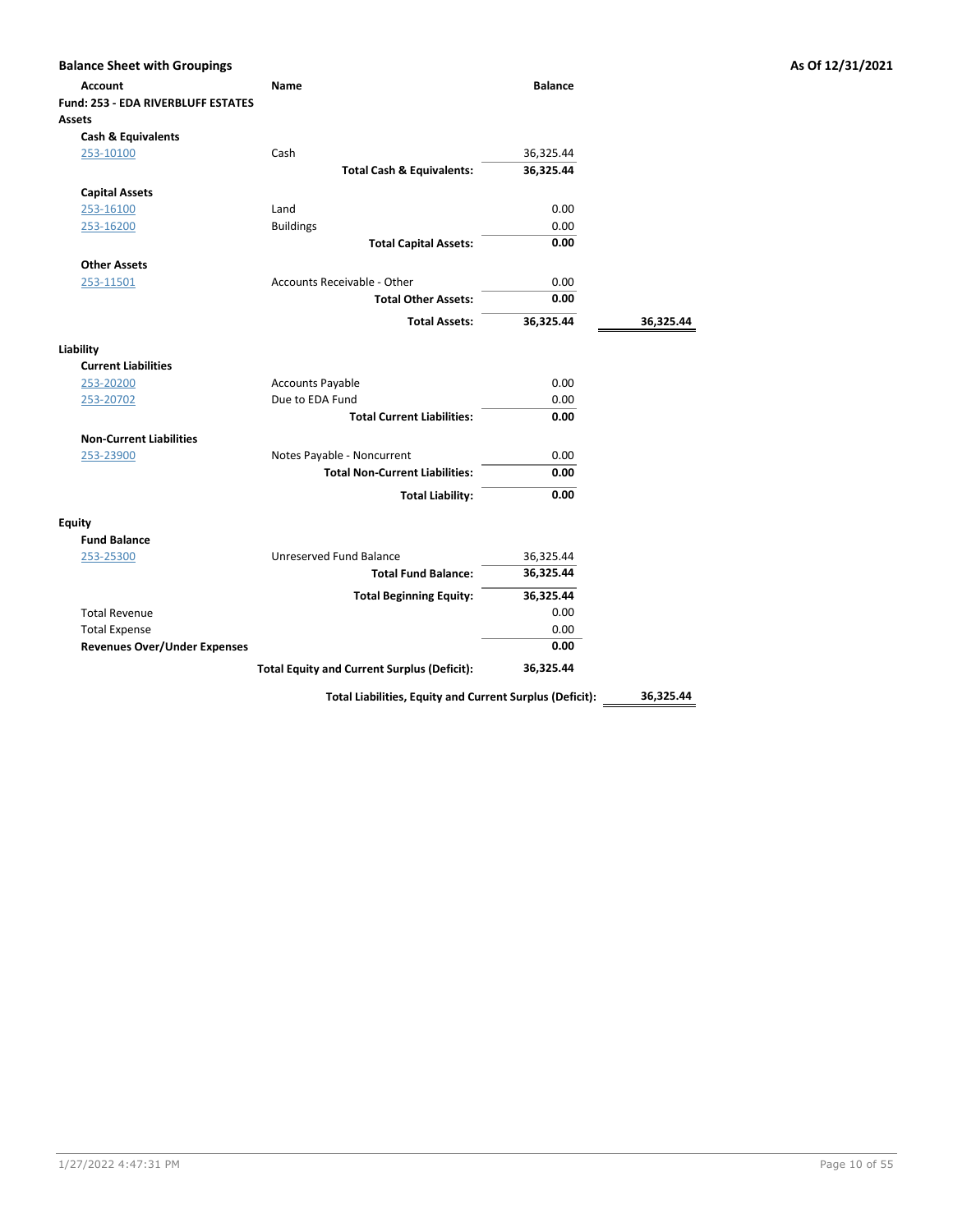| <b>Balance Sheet with Groupings</b> |                                                    |                |            |
|-------------------------------------|----------------------------------------------------|----------------|------------|
| <b>Account</b>                      | Name                                               | <b>Balance</b> |            |
| <b>Fund: 254 - NORTH IND PARK</b>   |                                                    |                |            |
| <b>Assets</b>                       |                                                    |                |            |
| <b>Cash &amp; Equivalents</b>       |                                                    |                |            |
| 254-10100                           | Cash                                               | 162,830.08     |            |
| 254-10250                           | Cash with Fiscal Agent                             | 0.00           |            |
| 254-10400                           | <b>Investments - Current</b>                       | 0.00           |            |
|                                     | <b>Total Cash &amp; Equivalents:</b>               | 162,830.08     |            |
| <b>Capital Assets</b>               |                                                    |                |            |
| 254-16100                           | Land                                               | 116,380.00     |            |
| 254-16300                           | Improvements Other Than Buildings                  | 0.00           |            |
| 254-16301                           | Improvement - NWIP Development                     | 0.00           |            |
|                                     | <b>Total Capital Assets:</b>                       | 116,380.00     |            |
| <b>Other Assets</b>                 |                                                    |                |            |
| 254-11506                           | Accounts Receivable - Acrrued                      | 0.00           |            |
| 254-12100                           | Special Assessment Receivable - Current            | 20,194.75      |            |
| 254-15500                           | Prepaid Items                                      | 0.00           |            |
|                                     | <b>Total Other Assets:</b>                         | 20,194.75      |            |
|                                     | <b>Total Assets:</b>                               | 299,404.83     | 299,404.83 |
| Liability                           |                                                    |                |            |
| <b>Current Liabilities</b>          |                                                    |                |            |
| 254-20200                           | <b>Accounts Payable</b>                            | 0.00           |            |
| 254-20210                           | <b>Accrued Expense</b>                             | 0.00           |            |
| 254-22200                           | Unavailable Revenue                                | 20,194.75      |            |
|                                     | <b>Total Current Liabilities:</b>                  | 20,194.75      |            |
|                                     | <b>Total Liability:</b>                            | 20,194.75      |            |
| <b>Equity</b>                       |                                                    |                |            |
| <b>Fund Balance</b>                 |                                                    |                |            |
| 254-25000                           | Fund Balance - Reserved for Capital                | 0.00           |            |
| 254-25300                           | Unreserved Fund Balance                            | 489,144.55     |            |
|                                     | <b>Total Fund Balance:</b>                         | 489,144.55     |            |
|                                     | <b>Total Beginning Equity:</b>                     | 489,144.55     |            |
| <b>Total Revenue</b>                |                                                    | 8,206.30       |            |
| <b>Total Expense</b>                |                                                    | 218,140.77     |            |
| <b>Revenues Over/Under Expenses</b> |                                                    | $-209,934.47$  |            |
|                                     | <b>Total Equity and Current Surplus (Deficit):</b> | 279,210.08     |            |
|                                     |                                                    |                |            |

Total Liabilities, Equity and Current Surplus (Deficit): 299,404.83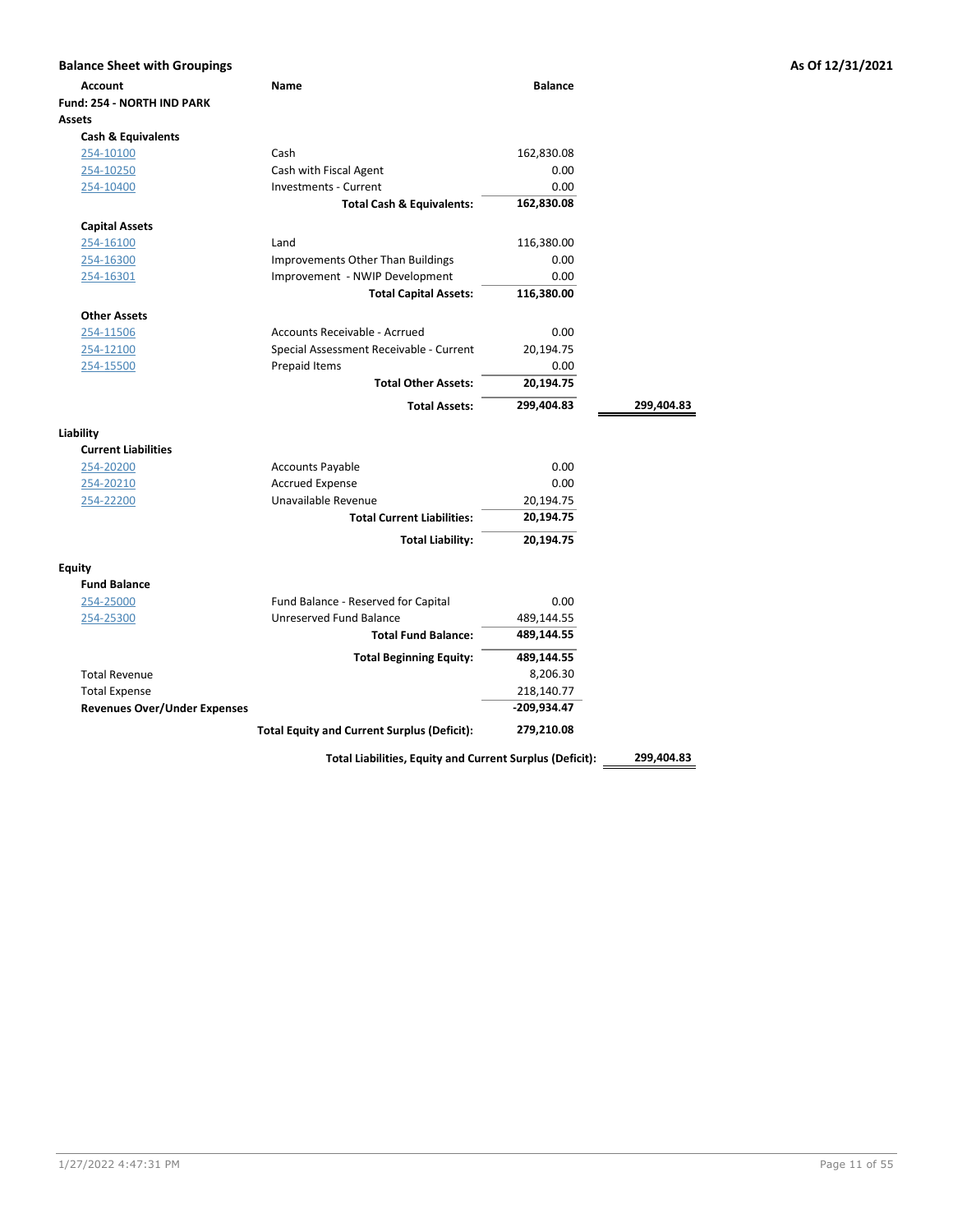| <b>Balance Sheet with Groupings</b> |                                       |                |           |
|-------------------------------------|---------------------------------------|----------------|-----------|
| <b>Account</b>                      | Name                                  | <b>Balance</b> |           |
| Fund: 255 - EDA GENERAL RLF         |                                       |                |           |
| Assets                              |                                       |                |           |
| <b>Cash &amp; Equivalents</b>       |                                       |                |           |
| 255-10100                           | Cash                                  | 19,535.88      |           |
| 255-10400                           | <b>Investments - Current</b>          | 0.00           |           |
|                                     | <b>Total Cash &amp; Equivalents:</b>  | 19,535.88      |           |
| <b>Capital Assets</b>               |                                       |                |           |
| 255-16100                           | Land                                  | 0.00           |           |
|                                     | <b>Total Capital Assets:</b>          | 0.00           |           |
| <b>Other Assets</b>                 |                                       |                |           |
| 255-11501                           | Accounts Receivable - Other           | 0.00           |           |
| 255-12900                           | Loans Receivable                      | 69,090.27      |           |
|                                     | <b>Total Other Assets:</b>            | 69,090.27      |           |
|                                     |                                       |                |           |
|                                     | <b>Total Assets:</b>                  | 88,626.15      | 88,626.15 |
| Liability                           |                                       |                |           |
| <b>Current Liabilities</b>          |                                       |                |           |
| 255-20200                           | <b>Accounts Payable</b>               | 4,888.88       |           |
|                                     | <b>Total Current Liabilities:</b>     | 4,888.88       |           |
| <b>Non-Current Liabilities</b>      |                                       |                |           |
| 255-23900                           | Notes Payable - Noncurrent            | 0.00           |           |
|                                     | <b>Total Non-Current Liabilities:</b> | 0.00           |           |
|                                     | <b>Total Liability:</b>               | 4,888.88       |           |
|                                     |                                       |                |           |
| Equity                              |                                       |                |           |
| <b>Fund Balance</b>                 |                                       |                |           |
| 255-25300                           | Unreserved Fund Balance               | 100,000.00     |           |
|                                     | <b>Total Fund Balance:</b>            | 100,000.00     |           |
|                                     | <b>Total Beginning Equity:</b>        | 100,000.00     |           |
| <b>Total Revenue</b>                |                                       | 44.05          |           |
| <b>Total Expense</b>                |                                       | 16,306.78      |           |
|                                     |                                       | $-16,262.73$   |           |
| <b>Revenues Over/Under Expenses</b> |                                       |                |           |

Total Liabilities, Equity and Current Surplus (Deficit): \_\_\_\_\_\_\_\_\_\_\_\_\_\_\_\_\_\_\_\_\_\_\_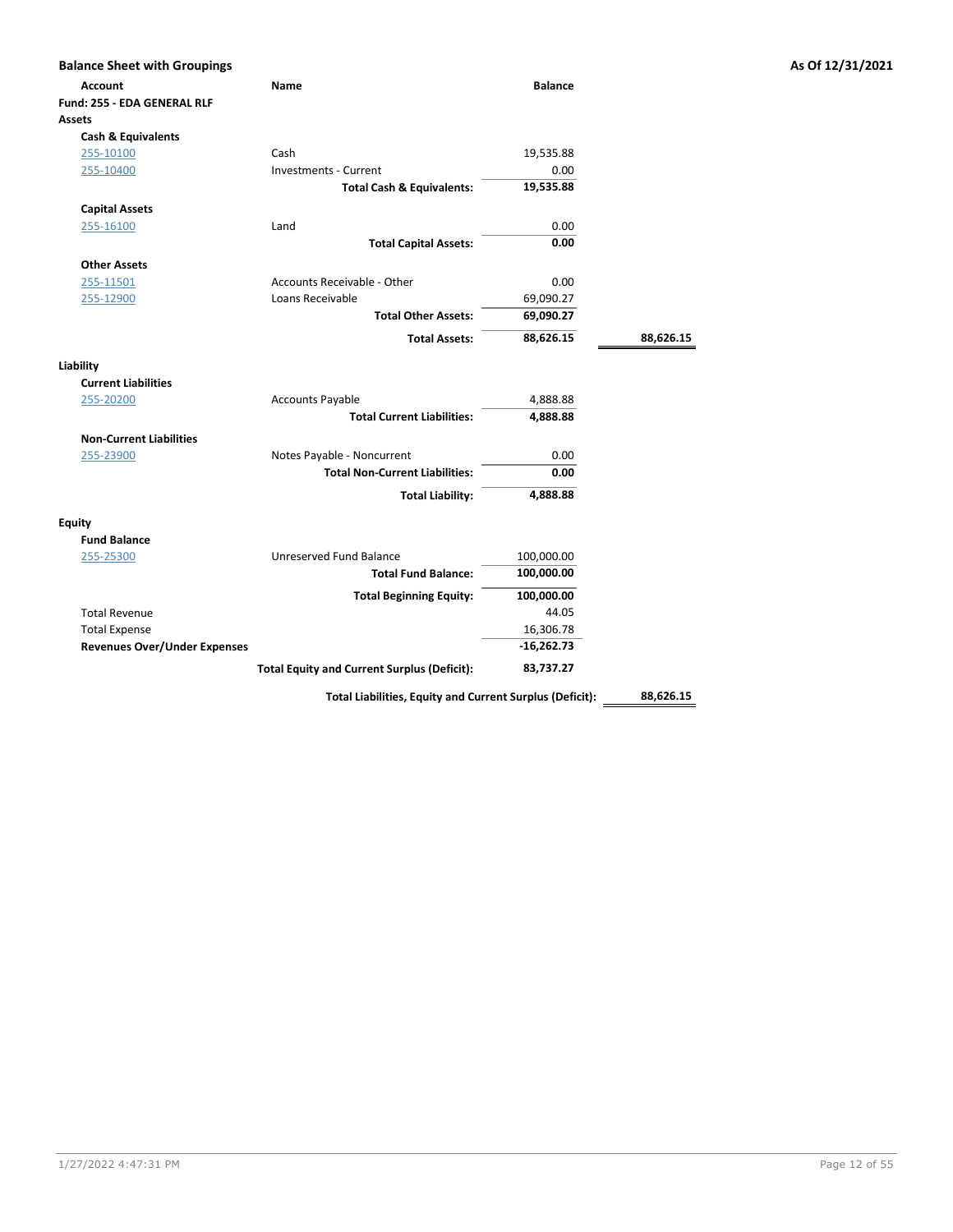| <b>Balance Sheet with Groupings</b> |                                                          |                |           | As Of 12/31/2021 |
|-------------------------------------|----------------------------------------------------------|----------------|-----------|------------------|
| <b>Account</b>                      | Name                                                     | <b>Balance</b> |           |                  |
| Fund: 256 - EDA RIVERBLUFF RLF      |                                                          |                |           |                  |
| <b>Assets</b>                       |                                                          |                |           |                  |
| <b>Cash &amp; Equivalents</b>       |                                                          |                |           |                  |
| 256-10100                           | Cash                                                     | 79,739.72      |           |                  |
| 256-10400                           | Investments - Current                                    | 0.00           |           |                  |
|                                     | <b>Total Cash &amp; Equivalents:</b>                     | 79,739.72      |           |                  |
|                                     | <b>Total Assets:</b>                                     | 79,739.72      | 79,739.72 |                  |
| Liability                           |                                                          |                |           |                  |
| <b>Current Liabilities</b>          |                                                          |                |           |                  |
| 256-20200                           | <b>Accounts Payable</b>                                  | 0.00           |           |                  |
|                                     | <b>Total Current Liabilities:</b>                        | 0.00           |           |                  |
|                                     | <b>Total Liability:</b>                                  | 0.00           |           |                  |
| <b>Equity</b>                       |                                                          |                |           |                  |
| <b>Fund Balance</b>                 |                                                          |                |           |                  |
| 256-25300                           | Unreserved Fund Balance                                  | 79,739.72      |           |                  |
|                                     | <b>Total Fund Balance:</b>                               | 79,739.72      |           |                  |
|                                     | <b>Total Beginning Equity:</b>                           | 79,739.72      |           |                  |
| <b>Total Revenue</b>                |                                                          | 0.00           |           |                  |
| <b>Total Expense</b>                |                                                          | 0.00           |           |                  |
| <b>Revenues Over/Under Expenses</b> |                                                          | 0.00           |           |                  |
|                                     | <b>Total Equity and Current Surplus (Deficit):</b>       | 79,739.72      |           |                  |
|                                     | Total Liabilities, Equity and Current Surplus (Deficit): |                | 79,739.72 |                  |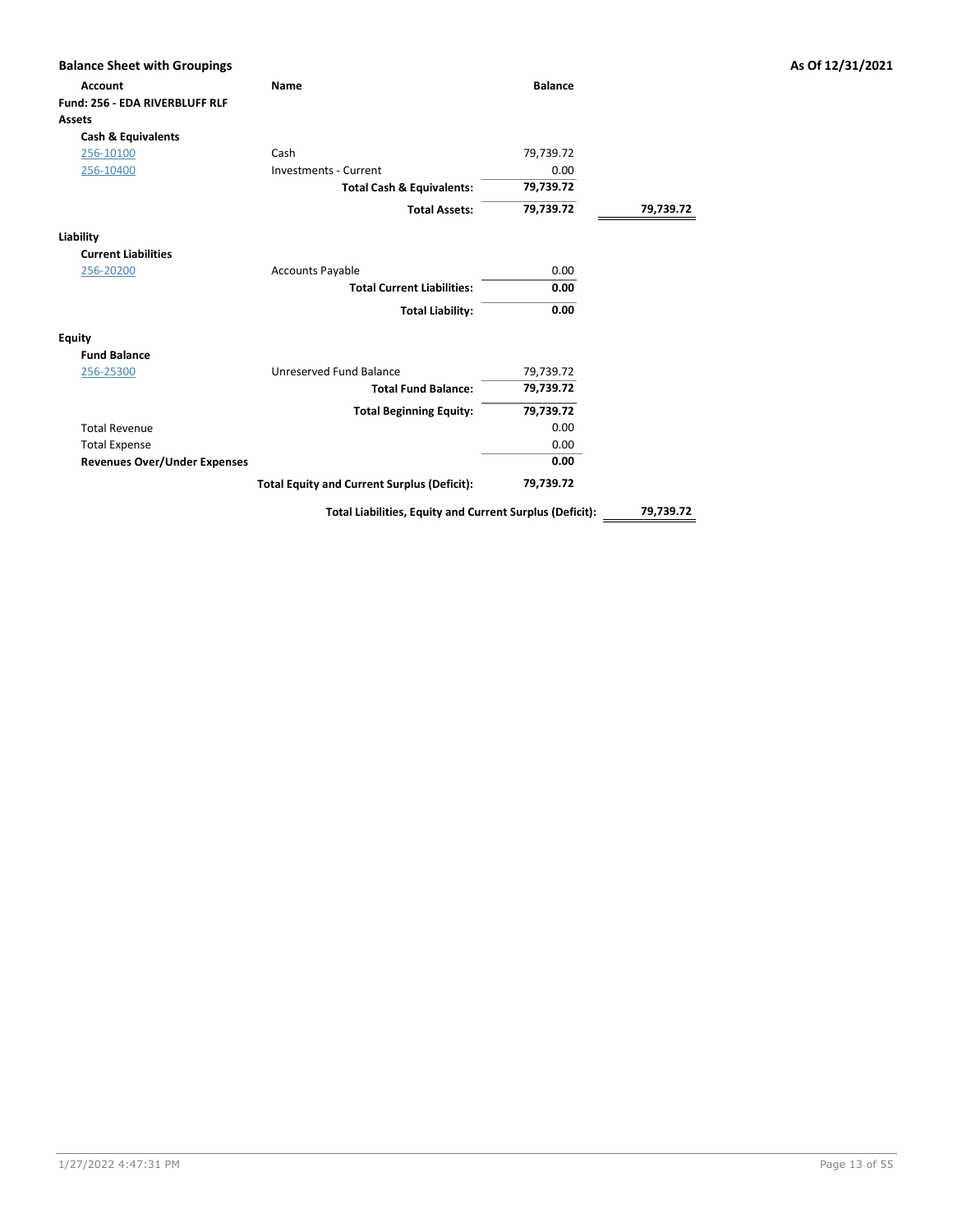| <b>Balance Sheet with Groupings</b>                          |                                                    |                                    |           | As Of 12/31/2021 |
|--------------------------------------------------------------|----------------------------------------------------|------------------------------------|-----------|------------------|
| <b>Account</b><br>Fund: 260 - TIF 1-13 RIVER BLUFF<br>Assets | Name                                               | <b>Balance</b>                     |           |                  |
| <b>Cash &amp; Equivalents</b>                                |                                                    |                                    |           |                  |
| 260-10100                                                    | Cash                                               | 39,219.45                          |           |                  |
|                                                              | <b>Total Cash &amp; Equivalents:</b>               | 39,219.45                          |           |                  |
| ***NOT ASSIGNED TO GROUP***                                  |                                                    |                                    |           |                  |
| 260-19999                                                    | Liability Offset                                   | 0.00                               |           |                  |
|                                                              | Total *** NOT ASSIGNED TO GROUP***:                | 0.00                               |           |                  |
|                                                              | <b>Total Assets:</b>                               | 39,219.45                          | 39,219.45 |                  |
| Liability                                                    |                                                    |                                    |           |                  |
| <b>Current Liabilities</b>                                   |                                                    |                                    |           |                  |
| 260-20200                                                    | <b>Accounts Payable</b>                            | 0.00                               |           |                  |
| 260-20702                                                    | Due to EDA Fund                                    | 43,624.65                          |           |                  |
|                                                              | <b>Total Current Liabilities:</b>                  | 43,624.65                          |           |                  |
| <b>Non-Current Liabilities</b>                               |                                                    |                                    |           |                  |
| 260-23100                                                    | Bond Payable - Noncurrent                          | 0.00                               |           |                  |
|                                                              | <b>Total Non-Current Liabilities:</b>              | 0.00                               |           |                  |
|                                                              | <b>Total Liability:</b>                            | 43,624.65                          |           |                  |
| <b>Equity</b>                                                |                                                    |                                    |           |                  |
| <b>Fund Balance</b>                                          |                                                    |                                    |           |                  |
| 260-25300                                                    | Unreserved Fund Balance                            | $-43,624.65$                       |           |                  |
|                                                              | <b>Total Fund Balance:</b>                         | $-43,624.65$                       |           |                  |
|                                                              | <b>Total Beginning Equity:</b>                     | -43,624.65                         |           |                  |
| <b>Total Revenue</b>                                         |                                                    | 39,219.45                          |           |                  |
| <b>Total Expense</b>                                         |                                                    | 0.00                               |           |                  |
| <b>Revenues Over/Under Expenses</b>                          |                                                    | 39,219.45                          |           |                  |
|                                                              | <b>Total Equity and Current Surplus (Deficit):</b> | $-4,405.20$                        |           |                  |
|                                                              |                                                    | $\sim$ $\sim$ $\sim$ $\sim$ $\sim$ |           |                  |

Total Liabilities, Equity and Current Surplus (Deficit): 39,219.45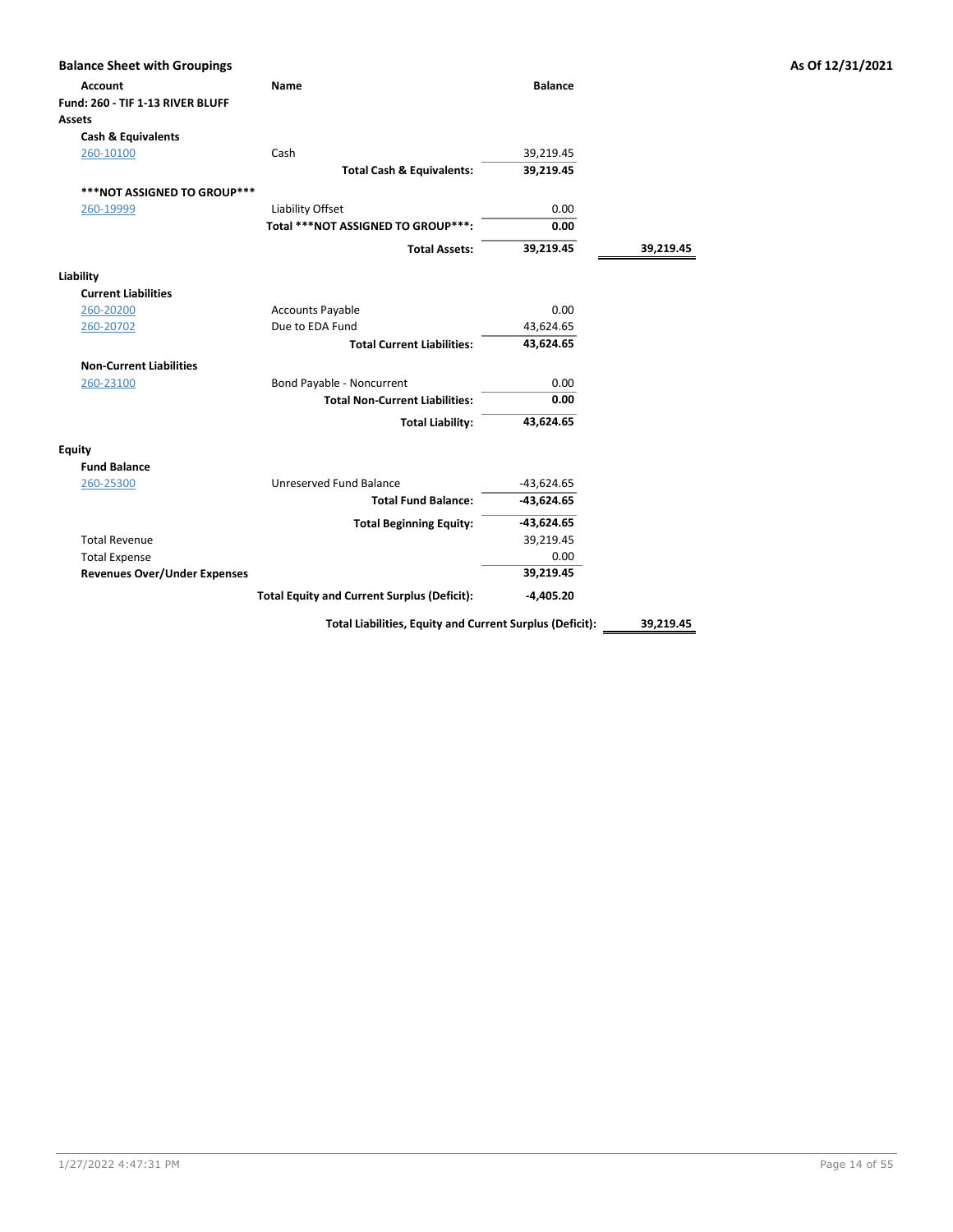| <b>Balance Sheet with Groupings</b>    |                                                    |                |           | As Of 12/31/2021 |
|----------------------------------------|----------------------------------------------------|----------------|-----------|------------------|
| <b>Account</b>                         | <b>Name</b>                                        | <b>Balance</b> |           |                  |
| Fund: 261 - TIF 1-21 TIBODEAU'S CENTER |                                                    |                |           |                  |
| <b>Assets</b>                          |                                                    |                |           |                  |
| Cash & Equivalents                     |                                                    |                |           |                  |
| 261-10100                              | Cash                                               | 10,589.47      |           |                  |
|                                        | <b>Total Cash &amp; Equivalents:</b>               | 10,589.47      |           |                  |
|                                        | <b>Total Assets:</b>                               | 10,589.47      | 10,589.47 |                  |
| Liability                              |                                                    |                |           |                  |
| <b>Current Liabilities</b>             |                                                    |                |           |                  |
| 261-20200                              | <b>Accounts Payable</b>                            | 0.00           |           |                  |
| 261-20702                              | Due to EDA Fund                                    | 0.00           |           |                  |
| 261-20704                              | Due to TIF 1-12                                    | 8,155.74       |           |                  |
|                                        | <b>Total Current Liabilities:</b>                  | 8,155.74       |           |                  |
|                                        | <b>Total Liability:</b>                            | 8,155.74       |           |                  |
| <b>Equity</b>                          |                                                    |                |           |                  |
| <b>Fund Balance</b>                    |                                                    |                |           |                  |
| 261-25300                              | Unreserved Fund Balance                            | $-8,155.74$    |           |                  |
|                                        | <b>Total Fund Balance:</b>                         | $-8,155.74$    |           |                  |
|                                        | <b>Total Beginning Equity:</b>                     | $-8,155.74$    |           |                  |
| <b>Total Revenue</b>                   |                                                    | 91,985.19      |           |                  |
| <b>Total Expense</b>                   |                                                    | 81,395.72      |           |                  |
| <b>Revenues Over/Under Expenses</b>    |                                                    | 10,589.47      |           |                  |
|                                        | <b>Total Equity and Current Surplus (Deficit):</b> | 2,433.73       |           |                  |

Total Liabilities, Equity and Current Surplus (Deficit): \_\_\_\_\_\_ 10,589.47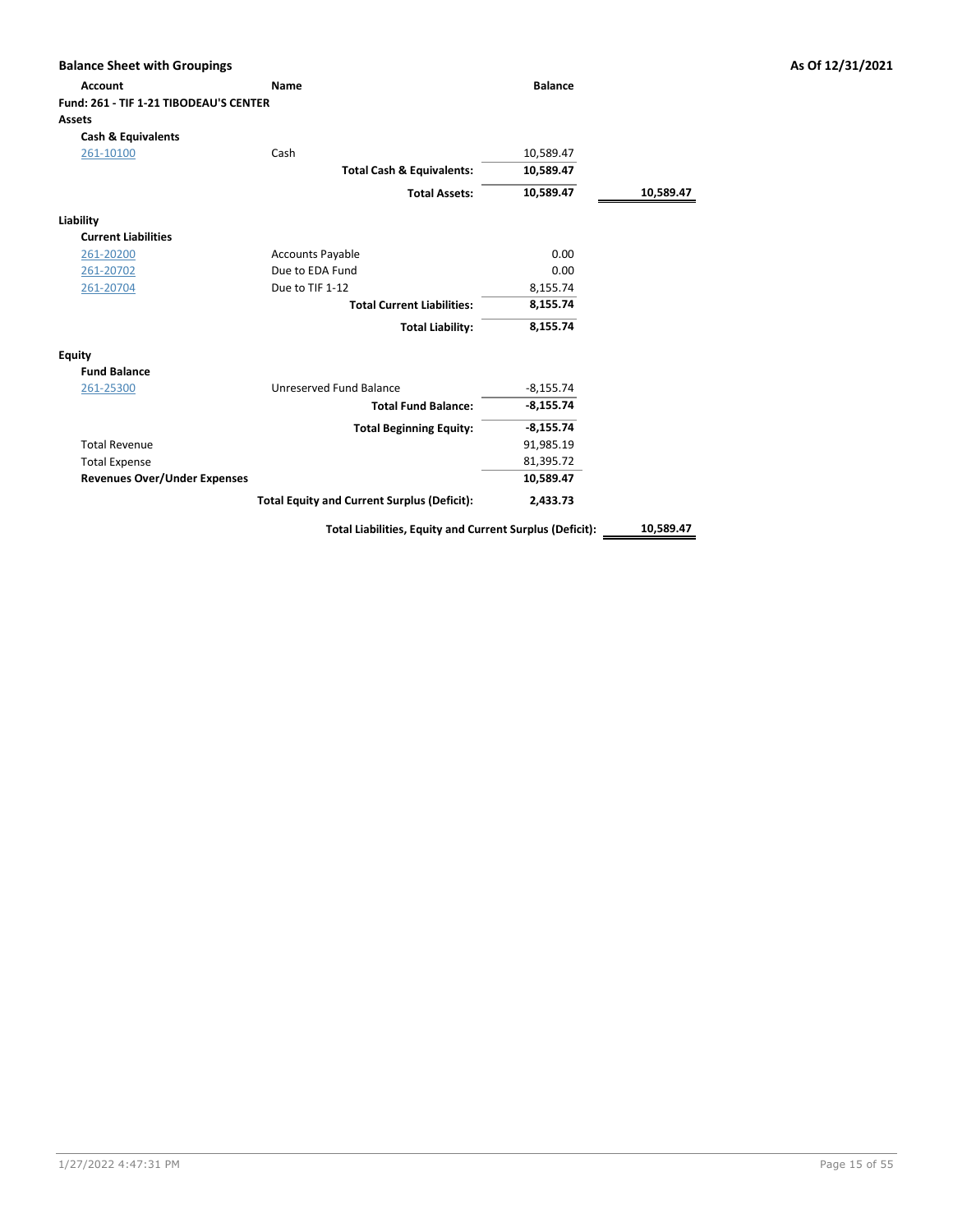| <b>Balance Sheet with Groupings</b>                             |                                                          |                |      | As Of 12/31/2021 |
|-----------------------------------------------------------------|----------------------------------------------------------|----------------|------|------------------|
| <b>Account</b><br>Fund: 265 - TIF 1-8 DOWNTOWN<br><b>Assets</b> | Name                                                     | <b>Balance</b> |      |                  |
| <b>Cash &amp; Equivalents</b>                                   |                                                          |                |      |                  |
| 265-10100                                                       | Cash                                                     | 0.00           |      |                  |
|                                                                 | <b>Total Cash &amp; Equivalents:</b>                     | 0.00           |      |                  |
| <b>Other Assets</b>                                             |                                                          |                |      |                  |
| 265-11500                                                       | <b>Accounts Receivable</b>                               | 0.00           |      |                  |
|                                                                 | <b>Total Other Assets:</b>                               | 0.00           |      |                  |
|                                                                 | <b>Total Assets:</b>                                     | 0.00           | 0.00 |                  |
| Liability                                                       |                                                          |                |      |                  |
| <b>Current Liabilities</b>                                      |                                                          |                |      |                  |
| 265-20200                                                       | <b>Accounts Payable</b>                                  | 0.00           |      |                  |
| 265-20210                                                       | <b>Accrued Expense</b>                                   | 0.00           |      |                  |
| 265-20702                                                       | Due to EDA Fund                                          | 0.00           |      |                  |
|                                                                 | <b>Total Current Liabilities:</b>                        | 0.00           |      |                  |
|                                                                 | <b>Total Liability:</b>                                  | 0.00           |      |                  |
| <b>Equity</b>                                                   |                                                          |                |      |                  |
| <b>Fund Balance</b>                                             |                                                          |                |      |                  |
| 265-25300                                                       | Unreserved Fund Balance                                  | 0.00           |      |                  |
|                                                                 | <b>Total Fund Balance:</b>                               | 0.00           |      |                  |
|                                                                 | <b>Total Beginning Equity:</b>                           | 0.00           |      |                  |
| <b>Total Revenue</b>                                            |                                                          | 0.00           |      |                  |
| <b>Total Expense</b>                                            |                                                          | 0.00           |      |                  |
| <b>Revenues Over/Under Expenses</b>                             |                                                          | 0.00           |      |                  |
|                                                                 | <b>Total Equity and Current Surplus (Deficit):</b>       | 0.00           |      |                  |
|                                                                 | Total Liabilities, Equity and Current Surplus (Deficit): |                | 0.00 |                  |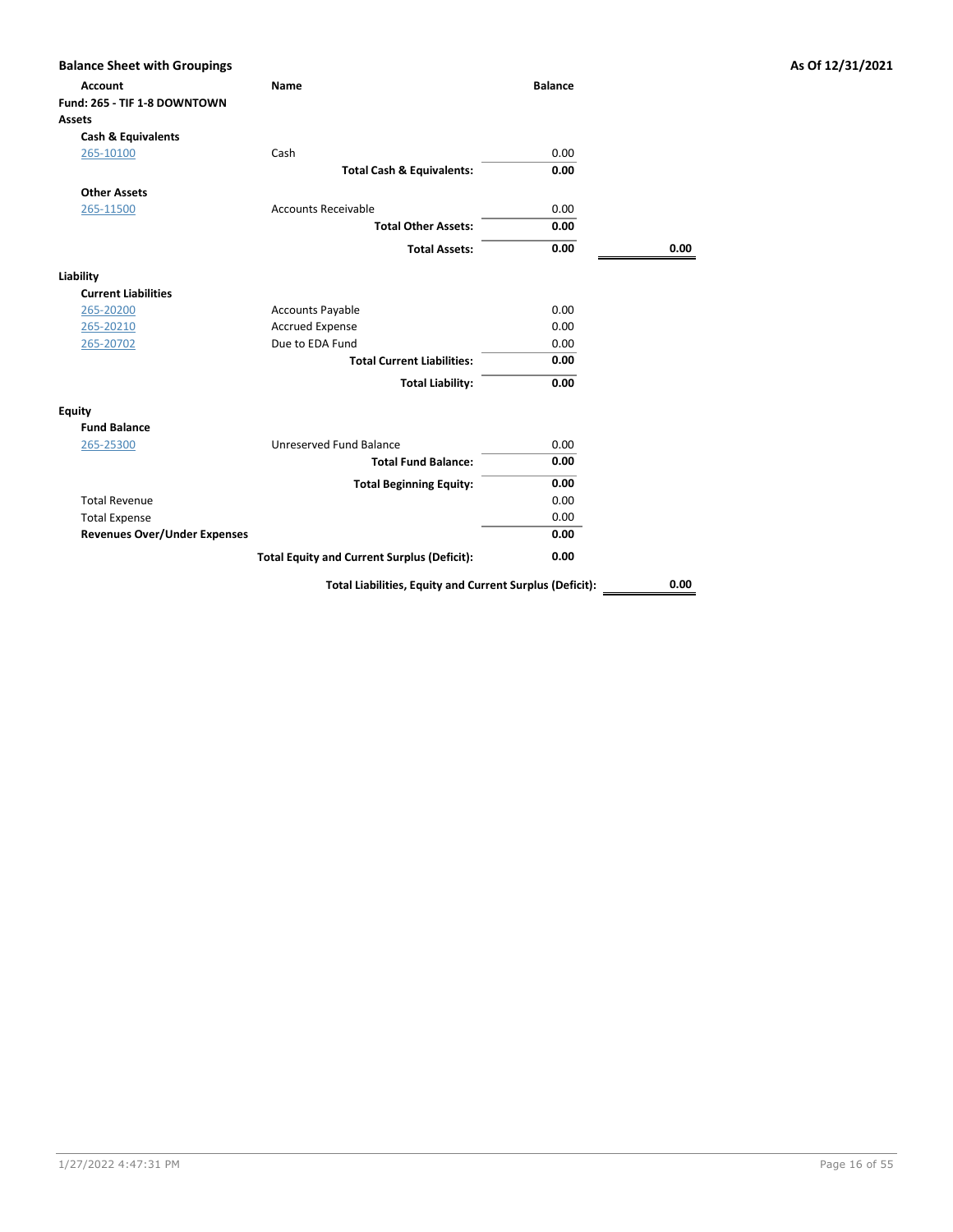| <b>Account</b>                      | <b>Name</b>                                        | <b>Balance</b> |          |
|-------------------------------------|----------------------------------------------------|----------------|----------|
| Fund: 266 - TIF 1-10 RUNNINGS       |                                                    |                |          |
| <b>Assets</b>                       |                                                    |                |          |
| <b>Cash &amp; Equivalents</b>       |                                                    |                |          |
| 266-10100                           | Cash                                               | 4,594.87       |          |
|                                     | <b>Total Cash &amp; Equivalents:</b>               | 4,594.87       |          |
|                                     | <b>Total Assets:</b>                               | 4,594.87       | 4,594.87 |
| Liability                           |                                                    |                |          |
| <b>Current Liabilities</b>          |                                                    |                |          |
| 266-20200                           | <b>Accounts Payable</b>                            | 0.00           |          |
| 266-20210                           | <b>Accrued Expense</b>                             | 0.00           |          |
| 266-20702                           | Due to EDA Fund                                    | 2,736.87       |          |
|                                     | <b>Total Current Liabilities:</b>                  | 2,736.87       |          |
|                                     | <b>Total Liability:</b>                            | 2,736.87       |          |
| <b>Equity</b>                       |                                                    |                |          |
| <b>Fund Balance</b>                 |                                                    |                |          |
| 266-25300                           | Unreserved Fund Balance                            | $-2,736.87$    |          |
|                                     | <b>Total Fund Balance:</b>                         | $-2,736.87$    |          |
|                                     | <b>Total Beginning Equity:</b>                     | $-2,736.87$    |          |
| <b>Total Revenue</b>                |                                                    | 45,948.71      |          |
| <b>Total Expense</b>                |                                                    | 41,353.84      |          |
| <b>Revenues Over/Under Expenses</b> |                                                    | 4,594.87       |          |
|                                     | <b>Total Equity and Current Surplus (Deficit):</b> | 1,858.00       |          |

Total Liabilities, Equity and Current Surplus (Deficit): 4,594.87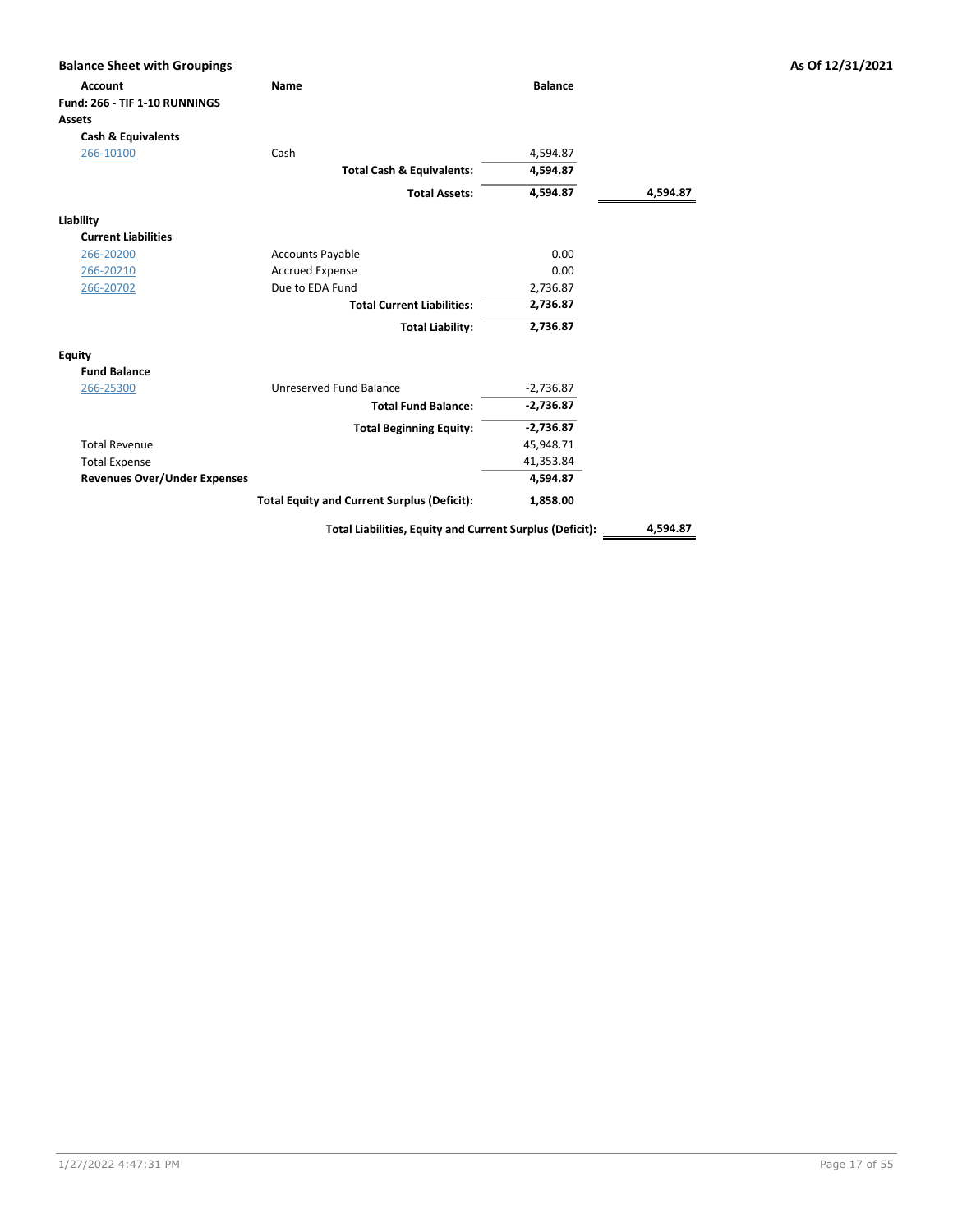| <b>Account</b>                      | Name                                                     | <b>Balance</b> |      |
|-------------------------------------|----------------------------------------------------------|----------------|------|
| Fund: 267 - TIF 1-11 QUIRING        |                                                          |                |      |
| Assets                              |                                                          |                |      |
| <b>Cash &amp; Equivalents</b>       |                                                          |                |      |
| 267-10100                           | Cash                                                     | 0.00           |      |
|                                     | <b>Total Cash &amp; Equivalents:</b>                     | 0.00           |      |
|                                     | <b>Total Assets:</b>                                     | 0.00           | 0.00 |
| Liability                           |                                                          |                |      |
| <b>Current Liabilities</b>          |                                                          |                |      |
| 267-20200                           | <b>Accounts Payable</b>                                  | 0.00           |      |
|                                     | <b>Total Current Liabilities:</b>                        | 0.00           |      |
|                                     | <b>Total Liability:</b>                                  | 0.00           |      |
| <b>Equity</b>                       |                                                          |                |      |
| <b>Fund Balance</b>                 |                                                          |                |      |
| 267-25300                           | Unreserved Fund Balance                                  | 0.00           |      |
|                                     | <b>Total Fund Balance:</b>                               | 0.00           |      |
|                                     | <b>Total Beginning Equity:</b>                           | 0.00           |      |
| <b>Total Expense</b>                |                                                          | 0.00           |      |
| <b>Revenues Over/Under Expenses</b> |                                                          | 0.00           |      |
|                                     | <b>Total Equity and Current Surplus (Deficit):</b>       | 0.00           |      |
|                                     | Total Liabilities, Equity and Current Surplus (Deficit): |                | 0.00 |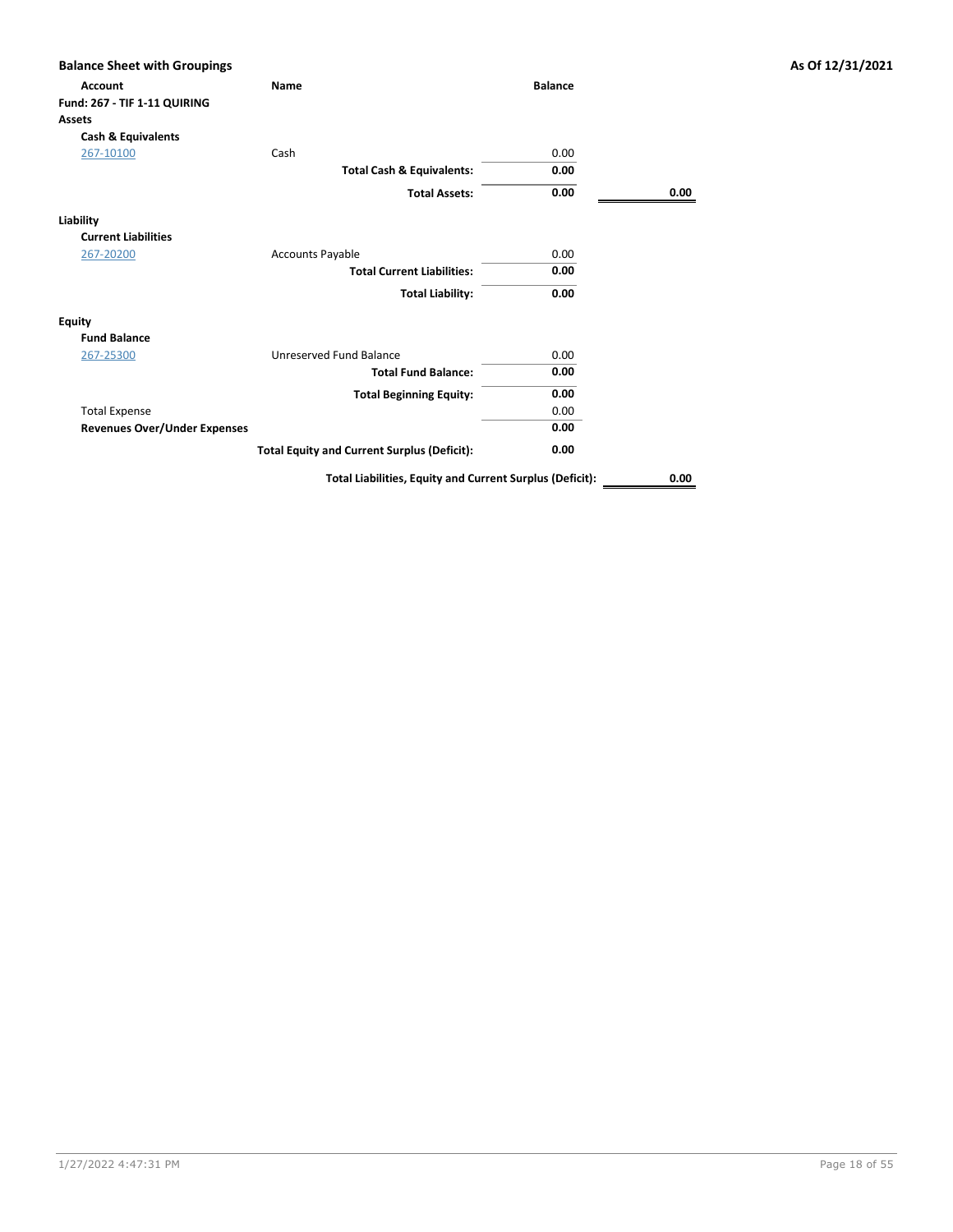| <b>Balance Sheet with Groupings</b><br><b>Account</b> | Name                                                     | <b>Balance</b> |            |
|-------------------------------------------------------|----------------------------------------------------------|----------------|------------|
| Fund: 268 - TIF 1-12 PM WINDOM/PRIME PORK             |                                                          |                |            |
| <b>Assets</b>                                         |                                                          |                |            |
| <b>Cash &amp; Equivalents</b>                         |                                                          |                |            |
| 268-10100                                             | Cash                                                     | 121,881.92     |            |
|                                                       | <b>Total Cash &amp; Equivalents:</b>                     | 121,881.92     |            |
| <b>Other Assets</b>                                   |                                                          |                |            |
| 268-11506                                             | Accounts Receivable - Accrued Invoices                   | 0.00           |            |
| 268-13121                                             | Due From TIF 1-21                                        | 8,155.74       |            |
|                                                       | <b>Total Other Assets:</b>                               | 8,155.74       |            |
|                                                       | <b>Total Assets:</b>                                     | 130,037.66     | 130,037.66 |
| Liability                                             |                                                          |                |            |
| <b>Current Liabilities</b>                            |                                                          |                |            |
| 268-20200                                             | <b>Accounts Payable</b>                                  | 0.00           |            |
| 268-20210                                             | <b>Accrued Expense</b>                                   | 0.00           |            |
| 268-20702                                             | Due to EDA Fund                                          | 0.00           |            |
|                                                       | <b>Total Current Liabilities:</b>                        | 0.00           |            |
| <b>Non-Current Liabilities</b>                        |                                                          |                |            |
| 268-23900                                             | Notes Payable - Noncurrent                               | 0.00           |            |
|                                                       | <b>Total Non-Current Liabilities:</b>                    | 0.00           |            |
|                                                       | <b>Total Liability:</b>                                  | 0.00           |            |
| <b>Equity</b>                                         |                                                          |                |            |
| <b>Fund Balance</b>                                   |                                                          |                |            |
| 268-25300                                             | Unreserved Fund Balance                                  | 100,889.46     |            |
|                                                       | <b>Total Fund Balance:</b>                               | 100,889.46     |            |
|                                                       | <b>Total Beginning Equity:</b>                           | 100,889.46     |            |
| <b>Total Revenue</b>                                  |                                                          | 291,482.05     |            |
| <b>Total Expense</b>                                  |                                                          | 262,333.85     |            |
| <b>Revenues Over/Under Expenses</b>                   |                                                          | 29,148.20      |            |
|                                                       | <b>Total Equity and Current Surplus (Deficit):</b>       | 130,037.66     |            |
|                                                       | Total Liabilities, Equity and Current Surplus (Deficit): |                | 130,037.66 |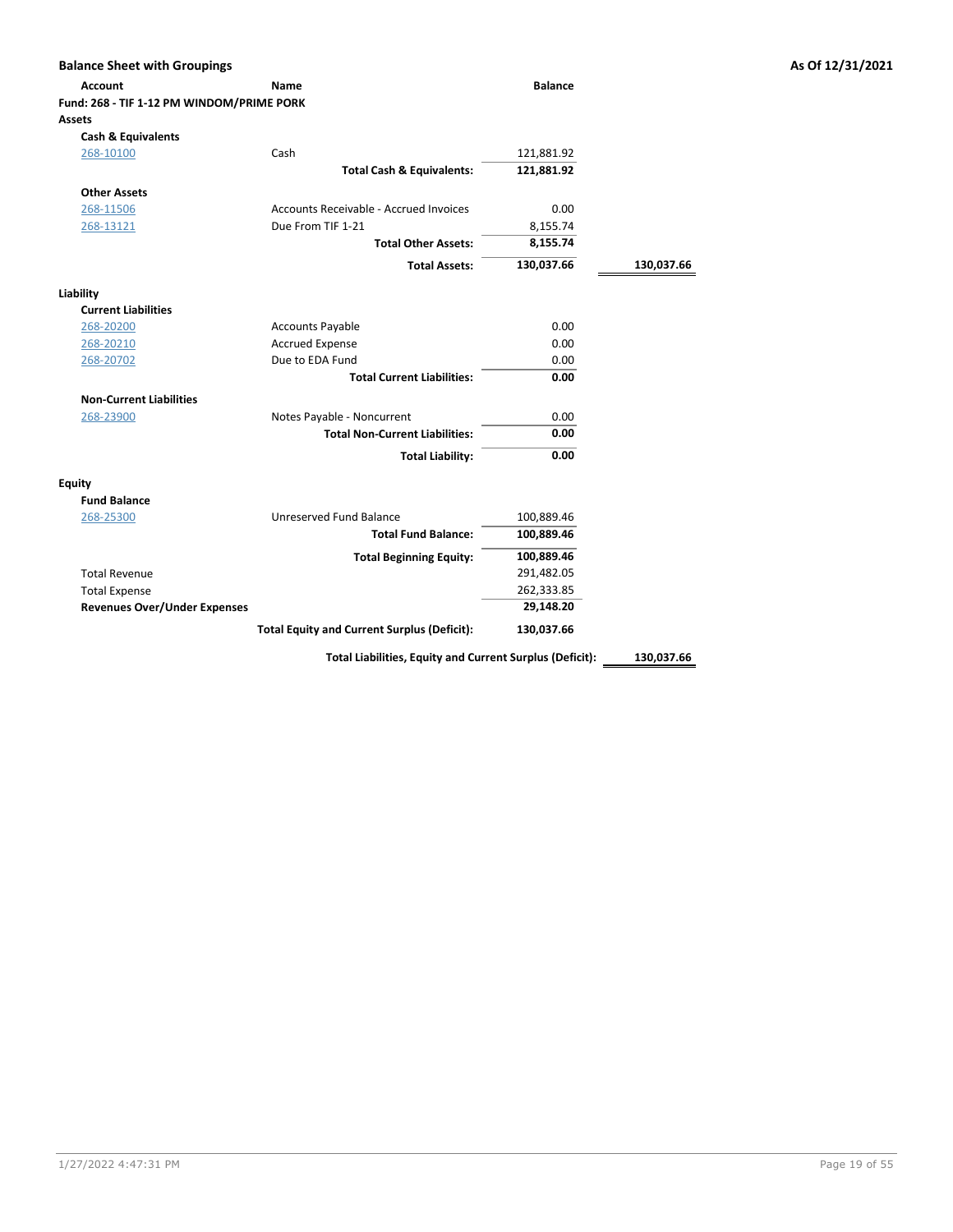| <b>Account</b>                      | <b>Name</b>                                              | <b>Balance</b> |      |
|-------------------------------------|----------------------------------------------------------|----------------|------|
| Fund: 269 - TIF 1-14 SPEC BLDG II   |                                                          |                |      |
| <b>Assets</b>                       |                                                          |                |      |
| <b>Cash &amp; Equivalents</b>       |                                                          |                |      |
| 269-10100                           | Cash                                                     | 0.00           |      |
|                                     | <b>Total Cash &amp; Equivalents:</b>                     | 0.00           |      |
|                                     | <b>Total Assets:</b>                                     | 0.00           | 0.00 |
| Liability                           |                                                          |                |      |
| <b>Current Liabilities</b>          |                                                          |                |      |
| 269-20200                           | <b>Accounts Payable</b>                                  | 0.00           |      |
| 269-20702                           | Due to EDA Fund                                          | 0.00           |      |
|                                     | <b>Total Current Liabilities:</b>                        | 0.00           |      |
|                                     | <b>Total Liability:</b>                                  | 0.00           |      |
| <b>Equity</b>                       |                                                          |                |      |
| <b>Fund Balance</b>                 |                                                          |                |      |
| 269-25300                           | Unreserved Fund Balance                                  | 0.00           |      |
|                                     | <b>Total Fund Balance:</b>                               | 0.00           |      |
|                                     | <b>Total Beginning Equity:</b>                           | 0.00           |      |
| <b>Total Revenue</b>                |                                                          | 0.00           |      |
| <b>Total Expense</b>                |                                                          | 0.00           |      |
| <b>Revenues Over/Under Expenses</b> |                                                          | 0.00           |      |
|                                     | <b>Total Equity and Current Surplus (Deficit):</b>       | 0.00           |      |
|                                     | Total Liabilities, Equity and Current Surplus (Deficit): |                | 0.00 |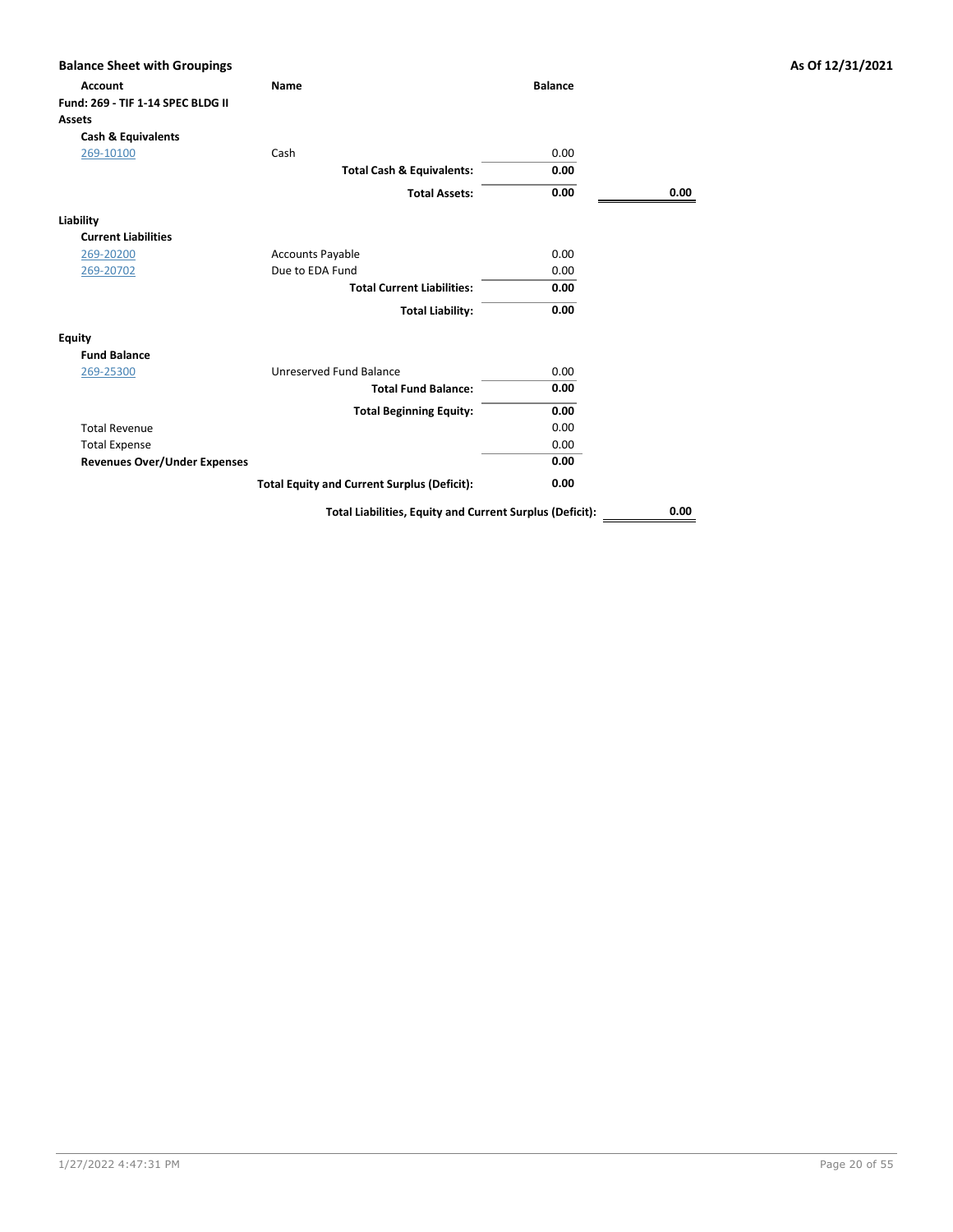| <b>Account</b>                      | <b>Name</b>                                              | <b>Balance</b> |          |
|-------------------------------------|----------------------------------------------------------|----------------|----------|
| Fund: 270 - TIF 1-16 GDF DISTRICT   |                                                          |                |          |
| <b>Assets</b>                       |                                                          |                |          |
| <b>Cash &amp; Equivalents</b>       |                                                          |                |          |
| 270-10100                           | Cash                                                     | 2,394.16       |          |
| 270-10400                           | <b>Investments - Current</b>                             | 0.00           |          |
|                                     | <b>Total Cash &amp; Equivalents:</b>                     | 2,394.16       |          |
|                                     | <b>Total Assets:</b>                                     | 2,394.16       | 2,394.16 |
| Liability                           |                                                          |                |          |
| <b>Current Liabilities</b>          |                                                          |                |          |
| 270-20200                           | <b>Accounts Payable</b>                                  | 0.00           |          |
| 270-20702                           | Due to EDA Fund                                          | 1,874.17       |          |
|                                     | <b>Total Current Liabilities:</b>                        | 1,874.17       |          |
|                                     | <b>Total Liability:</b>                                  | 1,874.17       |          |
| <b>Equity</b>                       |                                                          |                |          |
| <b>Fund Balance</b>                 |                                                          |                |          |
| 270-25300                           | Unreserved Fund Balance                                  | $-1,874.17$    |          |
|                                     | <b>Total Fund Balance:</b>                               | $-1,874.17$    |          |
|                                     | <b>Total Beginning Equity:</b>                           | $-1,874.17$    |          |
| <b>Total Revenue</b>                |                                                          | 16,167.76      |          |
| <b>Total Expense</b>                |                                                          | 13,773.60      |          |
| <b>Revenues Over/Under Expenses</b> |                                                          | 2,394.16       |          |
|                                     | <b>Total Equity and Current Surplus (Deficit):</b>       | 519.99         |          |
|                                     | Total Liabilities, Equity and Current Surplus (Deficit): |                | 2,394.16 |

As Of 12/31/2021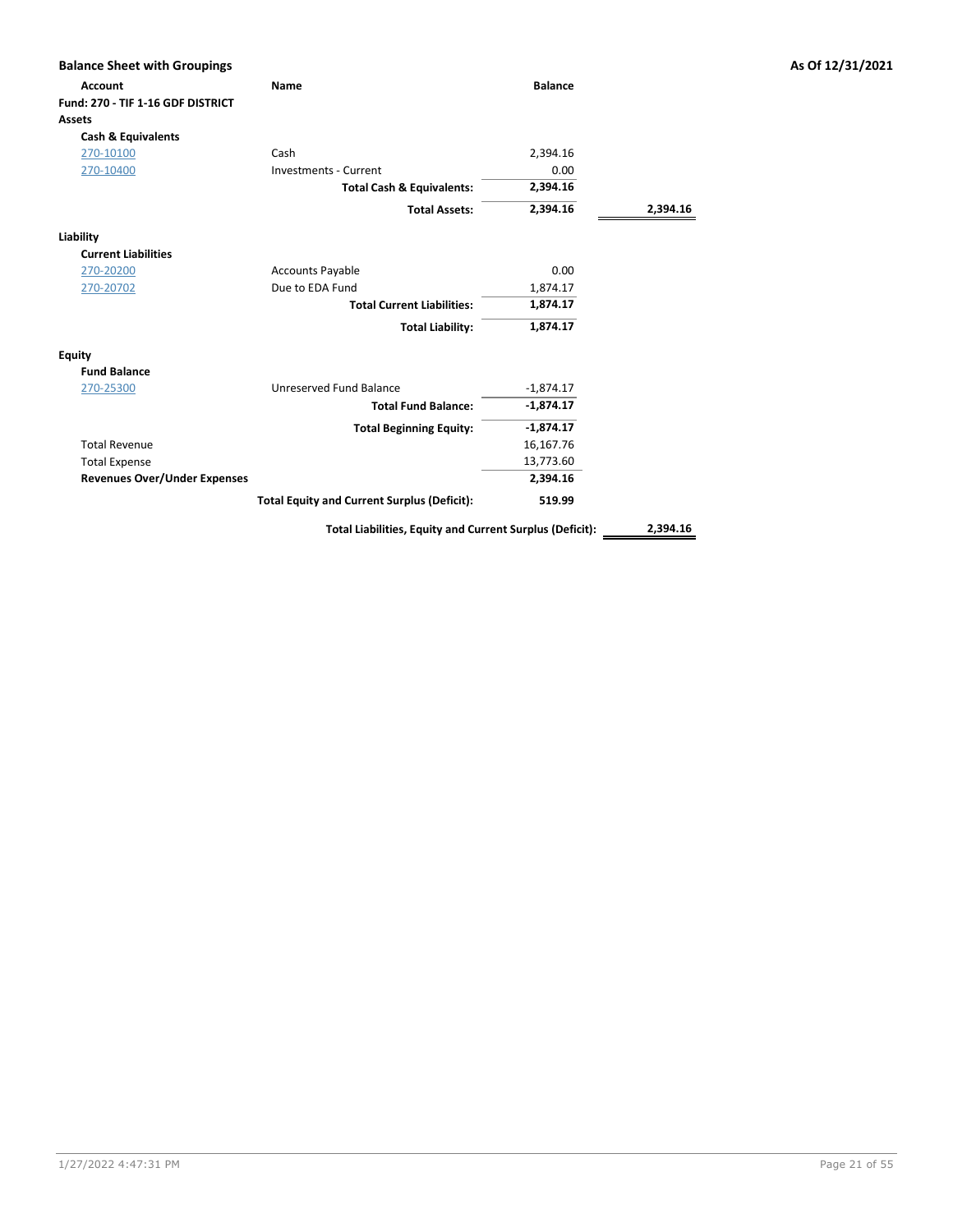| <b>Balance Sheet with Groupings</b>                     |                                                    |                |          |
|---------------------------------------------------------|----------------------------------------------------|----------------|----------|
| <b>Account</b>                                          | <b>Name</b>                                        | <b>Balance</b> |          |
| Fund: 271 - TIF 1 - 18 AG BUILDERS GDF<br><b>Assets</b> |                                                    |                |          |
|                                                         |                                                    |                |          |
| <b>Cash &amp; Equivalents</b>                           |                                                    |                |          |
| 271-10100                                               | Cash                                               | 1,354.40       |          |
|                                                         | <b>Total Cash &amp; Equivalents:</b>               | 1,354.40       |          |
|                                                         | <b>Total Assets:</b>                               | 1,354.40       | 1,354.40 |
| Liability                                               |                                                    |                |          |
| <b>Current Liabilities</b>                              |                                                    |                |          |
| 271-20200                                               | <b>Accounts Payable</b>                            | 0.00           |          |
| 271-20210                                               | <b>Accrued Expense</b>                             | 0.00           |          |
| 271-20702                                               | Due To EDA Fund                                    | 8,045.49       |          |
|                                                         | <b>Total Current Liabilities:</b>                  | 8,045.49       |          |
|                                                         | <b>Total Liability:</b>                            | 8,045.49       |          |
| <b>Equity</b>                                           |                                                    |                |          |
| <b>Fund Balance</b>                                     |                                                    |                |          |
| 271-25300                                               | Unreserved Fund Balance                            | $-8,045.49$    |          |
|                                                         | <b>Total Fund Balance:</b>                         | $-8,045.49$    |          |
|                                                         | <b>Total Beginning Equity:</b>                     | $-8,045.49$    |          |
| <b>Total Revenue</b>                                    |                                                    | 13,544.05      |          |
| <b>Total Expense</b>                                    |                                                    | 12,189.65      |          |
| <b>Revenues Over/Under Expenses</b>                     |                                                    | 1,354.40       |          |
|                                                         | <b>Total Equity and Current Surplus (Deficit):</b> | $-6,691.09$    |          |

Total Liabilities, Equity and Current Surplus (Deficit): 1,354.40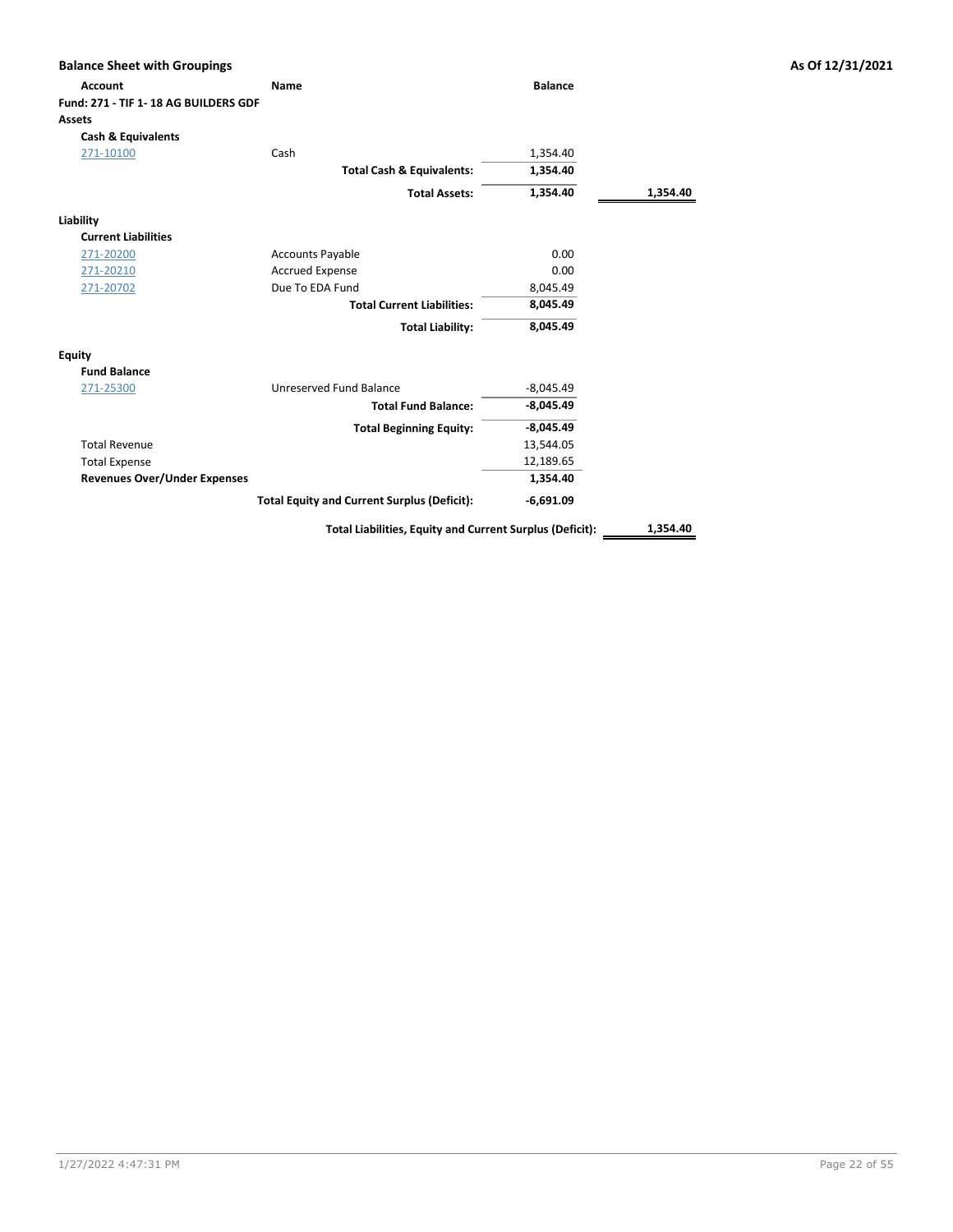| <b>Balance Sheet with Groupings</b> |                                                          |                |            |
|-------------------------------------|----------------------------------------------------------|----------------|------------|
| <b>Account</b>                      | Name                                                     | <b>Balance</b> |            |
| Fund: 273 - TIF 1-17 NWIP I         |                                                          |                |            |
| Assets                              |                                                          |                |            |
| <b>Cash &amp; Equivalents</b>       |                                                          |                |            |
| 273-10100                           | Cash                                                     | 117,724.03     |            |
|                                     | <b>Total Cash &amp; Equivalents:</b>                     | 117,724.03     |            |
| <b>Other Assets</b>                 |                                                          |                |            |
| 273-13119                           | Due From TIF 1-19                                        | 0.00           |            |
|                                     | <b>Total Other Assets:</b>                               | 0.00           |            |
|                                     | <b>Total Assets:</b>                                     | 117,724.03     | 117,724.03 |
| Liability                           |                                                          |                |            |
| <b>Current Liabilities</b>          |                                                          |                |            |
| 273-20200                           | <b>Accounts Payable</b>                                  | 0.00           |            |
| 273-20705                           | Due to Sewer Fund                                        | 0.00           |            |
|                                     | <b>Total Current Liabilities:</b>                        | 0.00           |            |
|                                     | <b>Total Liability:</b>                                  | 0.00           |            |
| <b>Equity</b>                       |                                                          |                |            |
| <b>Fund Balance</b>                 |                                                          |                |            |
| 273-25300                           | Unreserved Fund Balance                                  | 117,724.03     |            |
|                                     | <b>Total Fund Balance:</b>                               | 117,724.03     |            |
|                                     | <b>Total Beginning Equity:</b>                           | 117,724.03     |            |
| <b>Total Revenue</b>                |                                                          | 0.00           |            |
| <b>Total Expense</b>                |                                                          | 0.00           |            |
| <b>Revenues Over/Under Expenses</b> |                                                          | 0.00           |            |
|                                     | <b>Total Equity and Current Surplus (Deficit):</b>       | 117,724.03     |            |
|                                     | Total Liabilities, Equity and Current Surplus (Deficit): |                | 117,724.03 |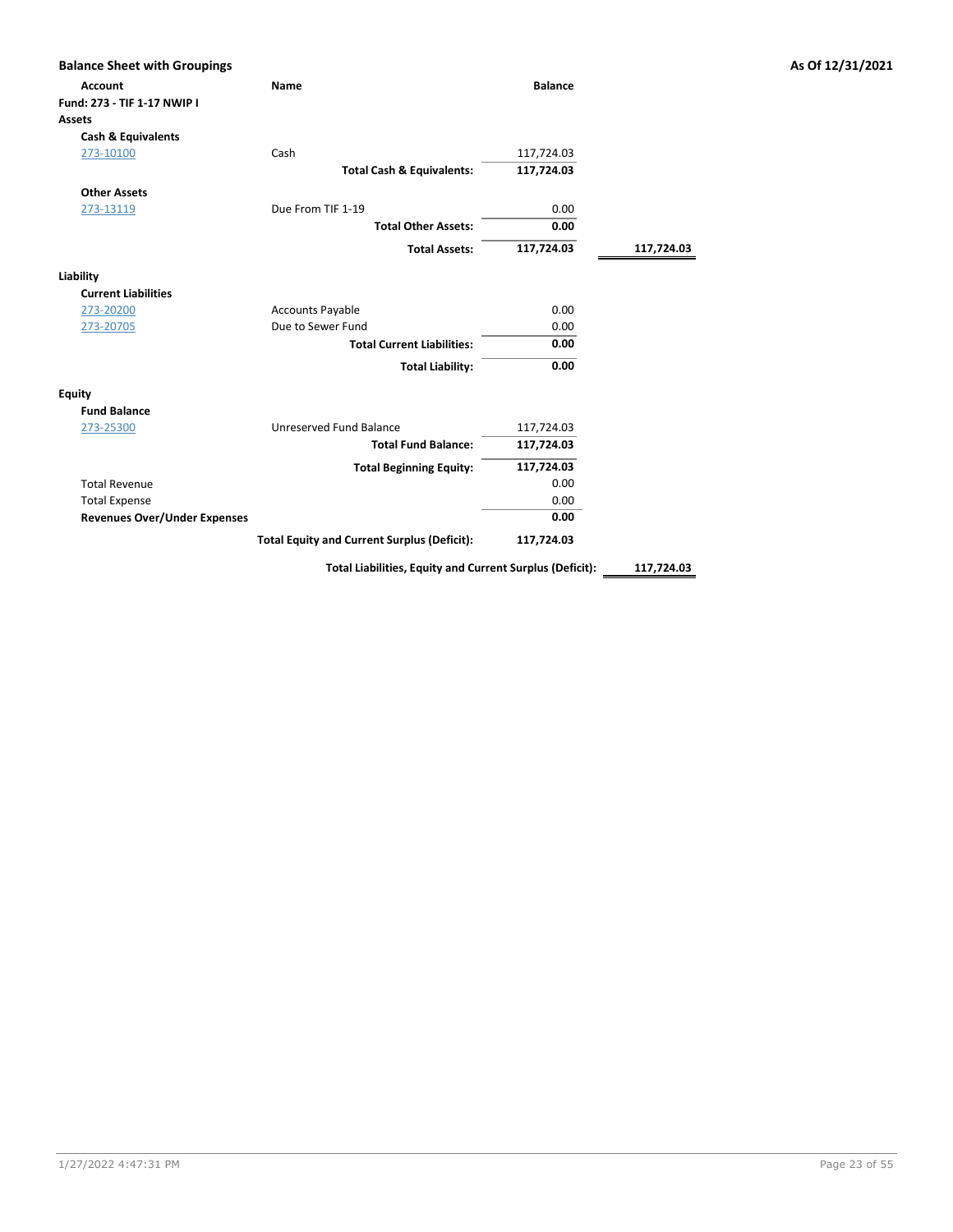| <b>Balance Sheet with Groupings</b> |                                                    |                |              | As Of 12/31/2021 |
|-------------------------------------|----------------------------------------------------|----------------|--------------|------------------|
| <b>Account</b>                      | Name                                               | <b>Balance</b> |              |                  |
| Fund: 274 - TIF 1-19 NWIP II        |                                                    |                |              |                  |
| <b>Assets</b>                       |                                                    |                |              |                  |
| <b>Cash &amp; Equivalents</b>       |                                                    |                |              |                  |
| 274-10100                           | Cash                                               | 789,757.32     |              |                  |
| 274-10400                           | <b>Investments - Current</b>                       | 0.00           |              |                  |
|                                     | <b>Total Cash &amp; Equivalents:</b>               | 789,757.32     |              |                  |
| <b>Other Assets</b>                 |                                                    |                |              |                  |
| 274-12900                           | Loans Receivable                                   | 507,000.00     |              |                  |
|                                     | <b>Total Other Assets:</b>                         | 507,000.00     |              |                  |
|                                     | <b>Total Assets:</b>                               | 1,296,757.32   | 1,296,757.32 |                  |
| Liability                           |                                                    |                |              |                  |
| <b>Current Liabilities</b>          |                                                    |                |              |                  |
| 274-20200                           | <b>Accounts Payable</b>                            | 0.00           |              |                  |
| 274-20702                           | Due to EDA Fund                                    | 0.00           |              |                  |
| 274-20703                           | Due to TIF 1-17                                    | 0.00           |              |                  |
| 274-22200                           | Unavailable Revenue                                | 507,000.00     |              |                  |
|                                     | <b>Total Current Liabilities:</b>                  | 507,000.00     |              |                  |
|                                     | <b>Total Liability:</b>                            | 507,000.00     |              |                  |
| <b>Equity</b>                       |                                                    |                |              |                  |
| <b>Fund Balance</b>                 |                                                    |                |              |                  |
| 274-25300                           | Unreserved Fund Balance                            | 439,845.77     |              |                  |
|                                     | <b>Total Fund Balance:</b>                         | 439,845.77     |              |                  |
|                                     | <b>Total Beginning Equity:</b>                     | 439,845.77     |              |                  |
| <b>Total Revenue</b>                |                                                    | 514,800.59     |              |                  |
| <b>Total Expense</b>                |                                                    | 164,889.04     |              |                  |
| <b>Revenues Over/Under Expenses</b> |                                                    | 349,911.55     |              |                  |
|                                     | <b>Total Equity and Current Surplus (Deficit):</b> | 789,757.32     |              |                  |

Total Liabilities, Equity and Current Surplus (Deficit): 1,296,757.32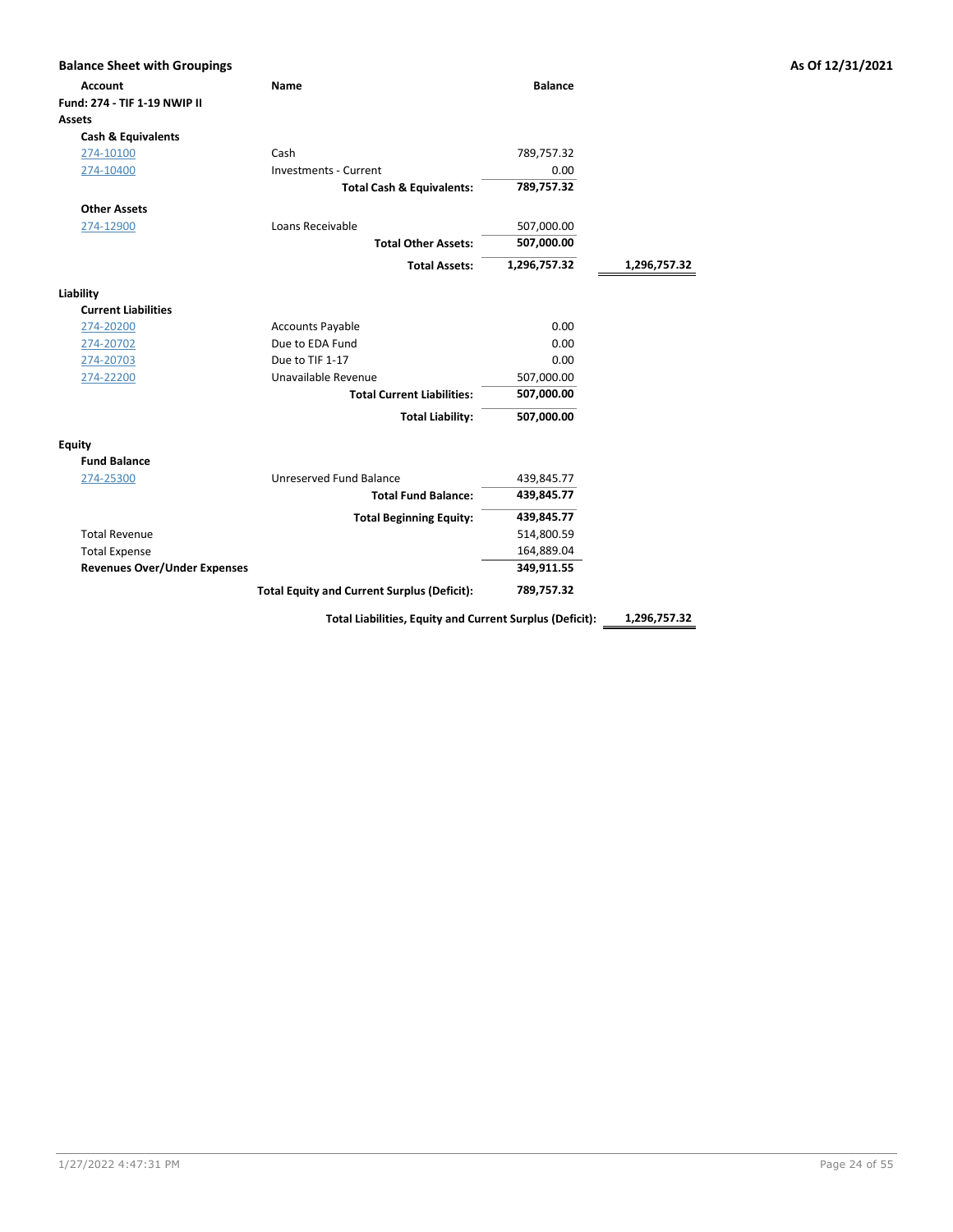| <b>Balance Sheet with Groupings</b>          |                                                          |                |      | As Of 12/31/2021 |
|----------------------------------------------|----------------------------------------------------------|----------------|------|------------------|
| <b>Account</b>                               | Name                                                     | <b>Balance</b> |      |                  |
| Fund: 275 - TIF 1-15 FULDA AREA CREDIT UNION |                                                          |                |      |                  |
| Assets                                       |                                                          |                |      |                  |
| <b>Cash &amp; Equivalents</b>                |                                                          |                |      |                  |
| 275-10100                                    | Cash                                                     | 0.00           |      |                  |
|                                              | <b>Total Cash &amp; Equivalents:</b>                     | 0.00           |      |                  |
|                                              | <b>Total Assets:</b>                                     | 0.00           | 0.00 |                  |
| Liability                                    |                                                          |                |      |                  |
| <b>Current Liabilities</b>                   |                                                          |                |      |                  |
| 275-20200                                    | <b>Accounts Payable</b>                                  | 0.00           |      |                  |
|                                              | <b>Total Current Liabilities:</b>                        | 0.00           |      |                  |
|                                              | <b>Total Liability:</b>                                  | 0.00           |      |                  |
| <b>Equity</b>                                |                                                          |                |      |                  |
| <b>Fund Balance</b>                          |                                                          |                |      |                  |
| 275-25300                                    | Unreserved Fund Balance                                  | 0.00           |      |                  |
|                                              | <b>Total Fund Balance:</b>                               | 0.00           |      |                  |
|                                              | <b>Total Beginning Equity:</b>                           | 0.00           |      |                  |
| <b>Total Revenue</b>                         |                                                          | 0.00           |      |                  |
| <b>Total Expense</b>                         |                                                          | 0.00           |      |                  |
| <b>Revenues Over/Under Expenses</b>          |                                                          | 0.00           |      |                  |
|                                              | <b>Total Equity and Current Surplus (Deficit):</b>       | 0.00           |      |                  |
|                                              | Total Liabilities, Equity and Current Surplus (Deficit): |                | 0.00 |                  |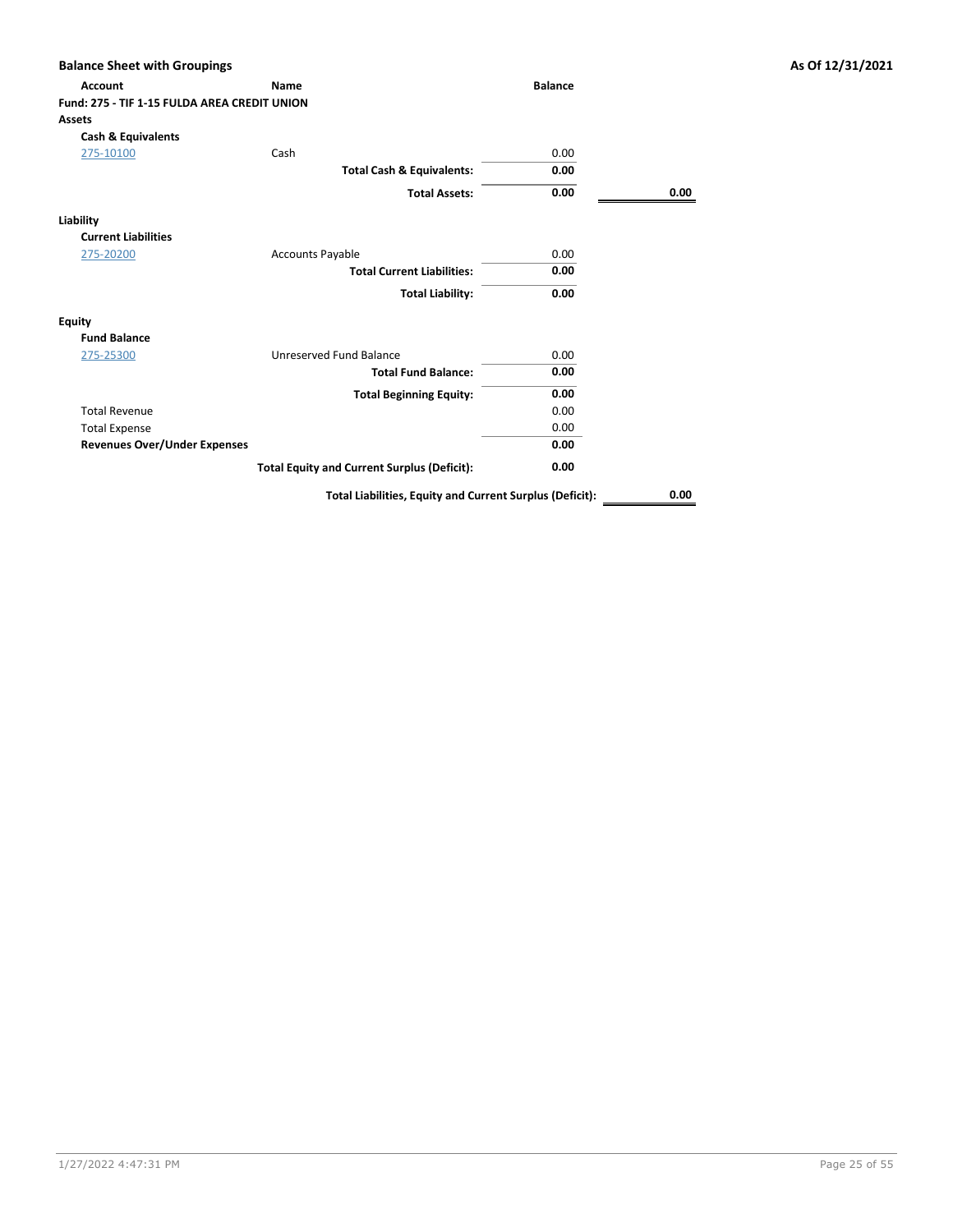| <b>Balance Sheet with Groupings</b> |                                                          |                |          | As Of 12/31/2021 |
|-------------------------------------|----------------------------------------------------------|----------------|----------|------------------|
| <b>Account</b>                      | Name                                                     | <b>Balance</b> |          |                  |
| Fund: 276 - TIF 1-20 NEW VISION     |                                                          |                |          |                  |
| <b>Assets</b>                       |                                                          |                |          |                  |
| <b>Cash &amp; Equivalents</b>       |                                                          |                |          |                  |
| 276-10100                           | Cash                                                     | 4,892.10       |          |                  |
|                                     | <b>Total Cash &amp; Equivalents:</b>                     | 4,892.10       |          |                  |
| <b>Other Assets</b>                 |                                                          |                |          |                  |
| 276-11501                           | <b>Accounts Receivable-Other</b>                         | 0.00           |          |                  |
| 276-11506                           | Accounts Receivable - Accrued                            | 0.00           |          |                  |
|                                     | <b>Total Other Assets:</b>                               | 0.00           |          |                  |
|                                     | <b>Total Assets:</b>                                     | 4,892.10       | 4,892.10 |                  |
| Liability                           |                                                          |                |          |                  |
| <b>Current Liabilities</b>          |                                                          |                |          |                  |
| 276-20200                           | <b>Accounts Payable</b>                                  | 0.00           |          |                  |
| 276-20702                           | Due to EDA Fund                                          | 27,873.61      |          |                  |
|                                     | <b>Total Current Liabilities:</b>                        | 27,873.61      |          |                  |
|                                     | <b>Total Liability:</b>                                  | 27,873.61      |          |                  |
| <b>Equity</b>                       |                                                          |                |          |                  |
| <b>Fund Balance</b>                 |                                                          |                |          |                  |
| 276-25300                           | Unreserved Fund Balance                                  | $-27,873.61$   |          |                  |
|                                     | <b>Total Fund Balance:</b>                               | $-27,873.61$   |          |                  |
|                                     | <b>Total Beginning Equity:</b>                           | $-27,873.61$   |          |                  |
| <b>Total Revenue</b>                |                                                          | 34,428.28      |          |                  |
| <b>Total Expense</b>                |                                                          | 29,536.18      |          |                  |
| <b>Revenues Over/Under Expenses</b> |                                                          | 4,892.10       |          |                  |
|                                     | <b>Total Equity and Current Surplus (Deficit):</b>       | $-22,981.51$   |          |                  |
|                                     | Total Liabilities, Equity and Current Surplus (Deficit): |                | 4,892.10 |                  |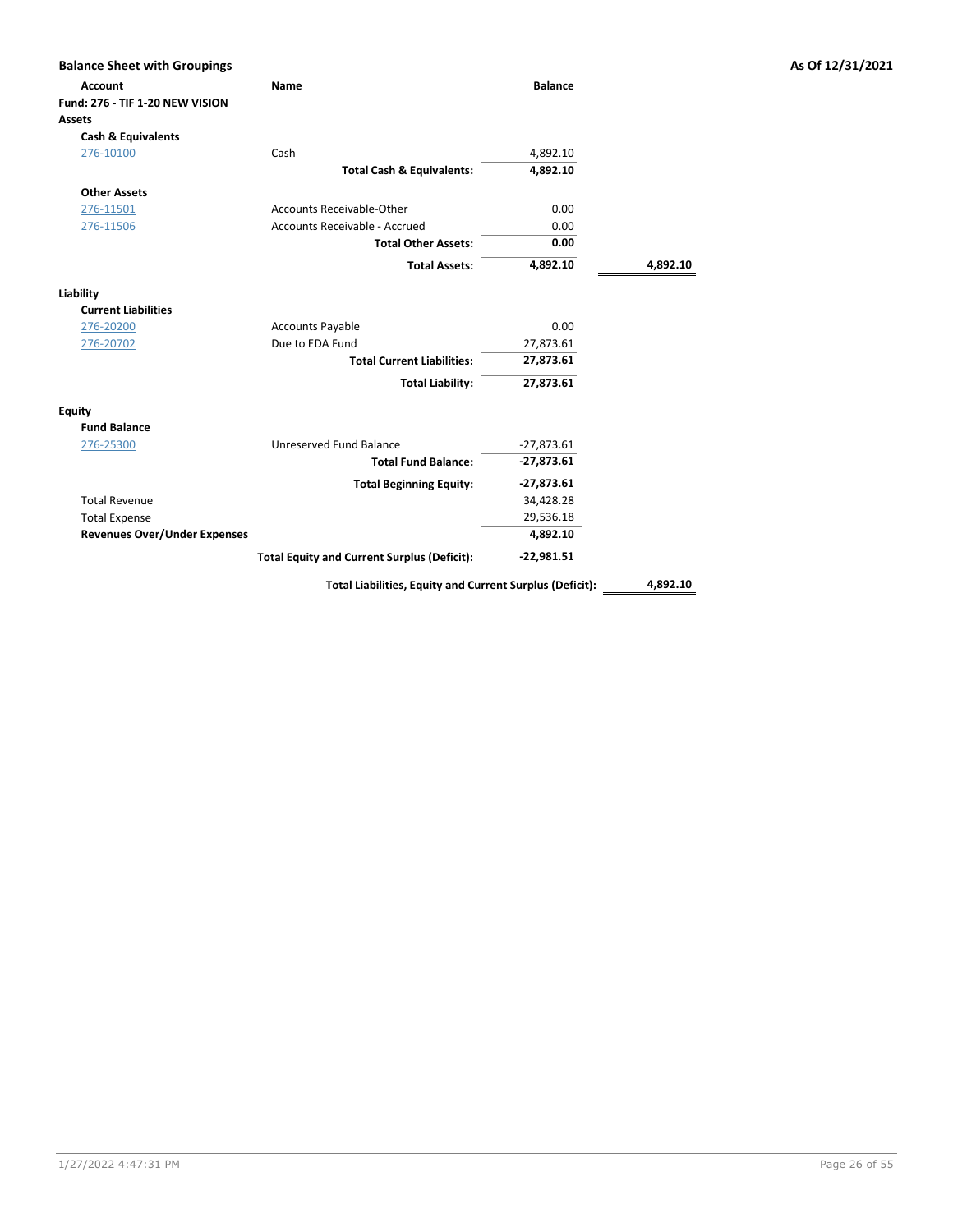| <b>Balance Sheet with Groupings</b> |                                                          |                |             | As Of 12/31/2021 |
|-------------------------------------|----------------------------------------------------------|----------------|-------------|------------------|
| <b>Account</b>                      | <b>Name</b>                                              | <b>Balance</b> |             |                  |
| Fund: 277 - TIF 1-22 CEMSTONE       |                                                          |                |             |                  |
| <b>Assets</b>                       |                                                          |                |             |                  |
| <b>Cash &amp; Equivalents</b>       |                                                          |                |             |                  |
| 277-10100                           | Cash                                                     | $-5,347.83$    |             |                  |
|                                     | <b>Total Cash &amp; Equivalents:</b>                     | $-5,347.83$    |             |                  |
| <b>Other Assets</b>                 |                                                          |                |             |                  |
| 277-11501                           | Accounts Receivable - Other                              | 0.00           |             |                  |
|                                     | <b>Total Other Assets:</b>                               | 0.00           |             |                  |
|                                     | <b>Total Assets:</b>                                     | $-5,347.83$    | -5,347.83   |                  |
| Liability                           |                                                          |                |             |                  |
| <b>Current Liabilities</b>          |                                                          |                |             |                  |
| 277-20200                           | <b>Accounts Payable</b>                                  | 1,232.50       |             |                  |
| 277-20210                           | <b>Accrued Expense</b>                                   | 0.00           |             |                  |
| 277-20702                           | Due to EDA Fund                                          | 16,014.22      |             |                  |
|                                     | <b>Total Current Liabilities:</b>                        | 17,246.72      |             |                  |
|                                     | <b>Total Liability:</b>                                  | 17,246.72      |             |                  |
| <b>Equity</b>                       |                                                          |                |             |                  |
| <b>Fund Balance</b>                 |                                                          |                |             |                  |
| 277-25300                           | <b>Unreserved Fund Balance</b>                           | $-16,014.22$   |             |                  |
|                                     | <b>Total Fund Balance:</b>                               | $-16,014.22$   |             |                  |
|                                     | <b>Total Beginning Equity:</b>                           | $-16,014.22$   |             |                  |
| <b>Total Revenue</b>                |                                                          | 5,956.47       |             |                  |
| <b>Total Expense</b>                |                                                          | 12,536.80      |             |                  |
| <b>Revenues Over/Under Expenses</b> |                                                          | $-6,580.33$    |             |                  |
|                                     | <b>Total Equity and Current Surplus (Deficit):</b>       | $-22,594.55$   |             |                  |
|                                     | Total Liabilities, Equity and Current Surplus (Deficit): |                | $-5,347.83$ |                  |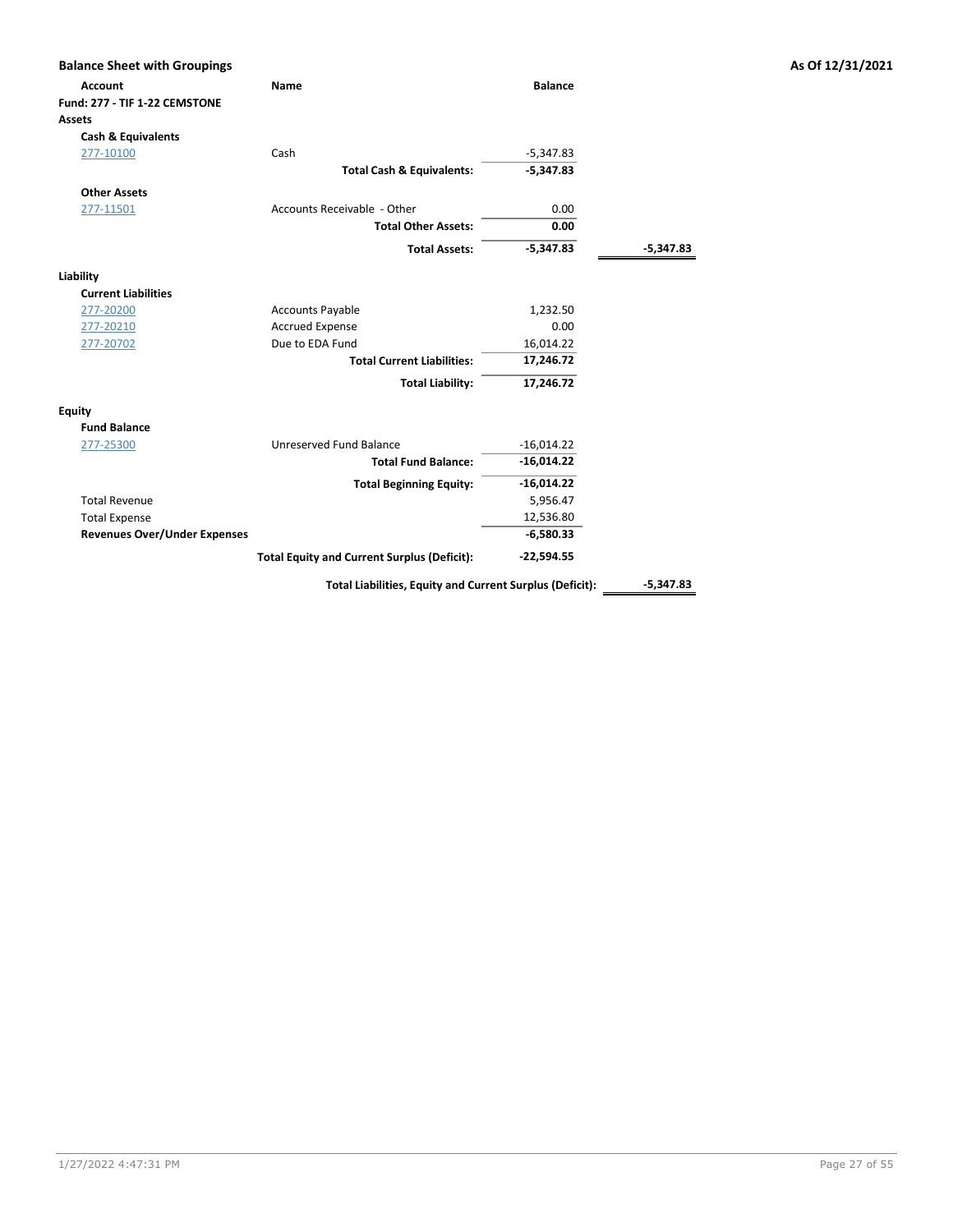| <b>Balance Sheet with Groupings</b> |                                                          |                |      | As Of 12/31/2021 |
|-------------------------------------|----------------------------------------------------------|----------------|------|------------------|
| <b>Account</b>                      | Name                                                     | <b>Balance</b> |      |                  |
| Fund: 301 - 2003 IMPROVEMENT BOND   |                                                          |                |      |                  |
| <b>Assets</b>                       |                                                          |                |      |                  |
| <b>Cash &amp; Equivalents</b>       |                                                          |                |      |                  |
| 301-10100                           | Cash                                                     | 0.00           |      |                  |
| 301-10400                           | <b>Investments - Current</b>                             | 0.00           |      |                  |
|                                     | <b>Total Cash &amp; Equivalents:</b>                     | 0.00           |      |                  |
| <b>Other Assets</b>                 |                                                          |                |      |                  |
| 301-11506                           | Accounts Receivable - Other                              | 0.00           |      |                  |
| 301-12100                           | Special Assessment Receivable - Current                  | 0.00           |      |                  |
|                                     | <b>Total Other Assets:</b>                               | 0.00           |      |                  |
|                                     | <b>Total Assets:</b>                                     | 0.00           | 0.00 |                  |
| Liability                           |                                                          |                |      |                  |
| <b>Current Liabilities</b>          |                                                          |                |      |                  |
| 301-20200                           | <b>Accounts Payable</b>                                  | 0.00           |      |                  |
| 301-22200                           | Unavailable Revenue                                      | 0.00           |      |                  |
|                                     | <b>Total Current Liabilities:</b>                        | 0.00           |      |                  |
|                                     | <b>Total Liability:</b>                                  | 0.00           |      |                  |
| <b>Equity</b>                       |                                                          |                |      |                  |
| <b>Fund Balance</b>                 |                                                          |                |      |                  |
| 301-25300                           | Unreserved Fund Balance                                  | $-220,940.15$  |      |                  |
|                                     | <b>Total Fund Balance:</b>                               | $-220,940.15$  |      |                  |
|                                     | <b>Total Beginning Equity:</b>                           | $-220,940.15$  |      |                  |
| <b>Total Revenue</b>                |                                                          | 220,940.15     |      |                  |
| <b>Total Expense</b>                |                                                          | 0.00           |      |                  |
| <b>Revenues Over/Under Expenses</b> |                                                          | 220,940.15     |      |                  |
|                                     | <b>Total Equity and Current Surplus (Deficit):</b>       | 0.00           |      |                  |
|                                     | Total Liabilities, Equity and Current Surplus (Deficit): |                | 0.00 |                  |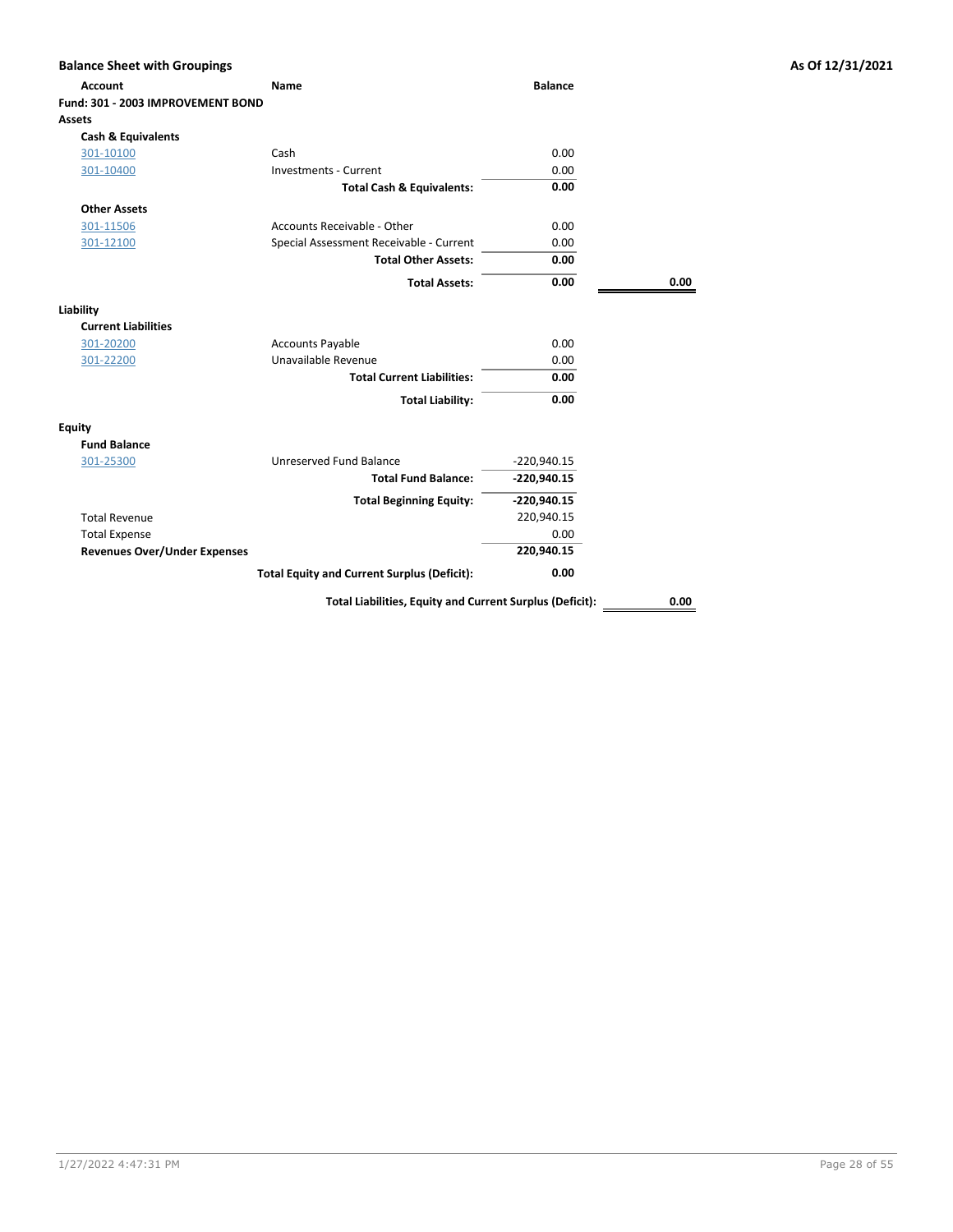| <b>Balance Sheet with Groupings</b> |                                                          |                |              | As Of 12/31/2021 |
|-------------------------------------|----------------------------------------------------------|----------------|--------------|------------------|
| <b>Account</b>                      | Name                                                     | <b>Balance</b> |              |                  |
| Fund: 302 - 4TH AVENUE IMPROVEMENT  |                                                          |                |              |                  |
| Assets                              |                                                          |                |              |                  |
| Cash & Equivalents                  |                                                          |                |              |                  |
| 302-10100                           | Cash                                                     | $-41,158.68$   |              |                  |
| 302-10250                           | Cash with Fiscal Agent                                   | 0.00           |              |                  |
| 302-10400                           | <b>Investments - Current</b>                             | 0.00           |              |                  |
|                                     | <b>Total Cash &amp; Equivalents:</b>                     | $-41,158.68$   |              |                  |
| <b>Capital Assets</b>               |                                                          |                |              |                  |
| 302-16300                           | Improvements Other Than Buildings                        | 0.00           |              |                  |
|                                     | <b>Total Capital Assets:</b>                             | 0.00           |              |                  |
| <b>Other Assets</b>                 |                                                          |                |              |                  |
| 302-11506                           | <b>Accounts Receivable - Other</b>                       | 0.00           |              |                  |
| 302-12100                           | Special Assessment Receivable - Current                  | 0.00           |              |                  |
|                                     | <b>Total Other Assets:</b>                               | 0.00           |              |                  |
|                                     | <b>Total Assets:</b>                                     | $-41,158.68$   | $-41,158.68$ |                  |
| Liability                           |                                                          |                |              |                  |
| <b>Current Liabilities</b>          |                                                          |                |              |                  |
| 302-20200                           | <b>Accounts Payable</b>                                  | 0.00           |              |                  |
| 302-22200                           | Unavailable Revenue                                      | 0.00           |              |                  |
|                                     | <b>Total Current Liabilities:</b>                        | 0.00           |              |                  |
|                                     | <b>Total Liability:</b>                                  | 0.00           |              |                  |
| <b>Equity</b>                       |                                                          |                |              |                  |
| <b>Fund Balance</b>                 |                                                          |                |              |                  |
| 302-25300                           | Unreserved Fund Balance                                  | $-37,652.48$   |              |                  |
|                                     | <b>Total Fund Balance:</b>                               | $-37,652.48$   |              |                  |
|                                     | <b>Total Beginning Equity:</b>                           | $-37,652.48$   |              |                  |
| <b>Total Revenue</b>                |                                                          | 28,046.00      |              |                  |
| <b>Total Expense</b>                |                                                          | 31,552.20      |              |                  |
| <b>Revenues Over/Under Expenses</b> |                                                          | $-3,506.20$    |              |                  |
|                                     | <b>Total Equity and Current Surplus (Deficit):</b>       | $-41,158.68$   |              |                  |
|                                     | Total Liabilities, Equity and Current Surplus (Deficit): |                | $-41,158.68$ |                  |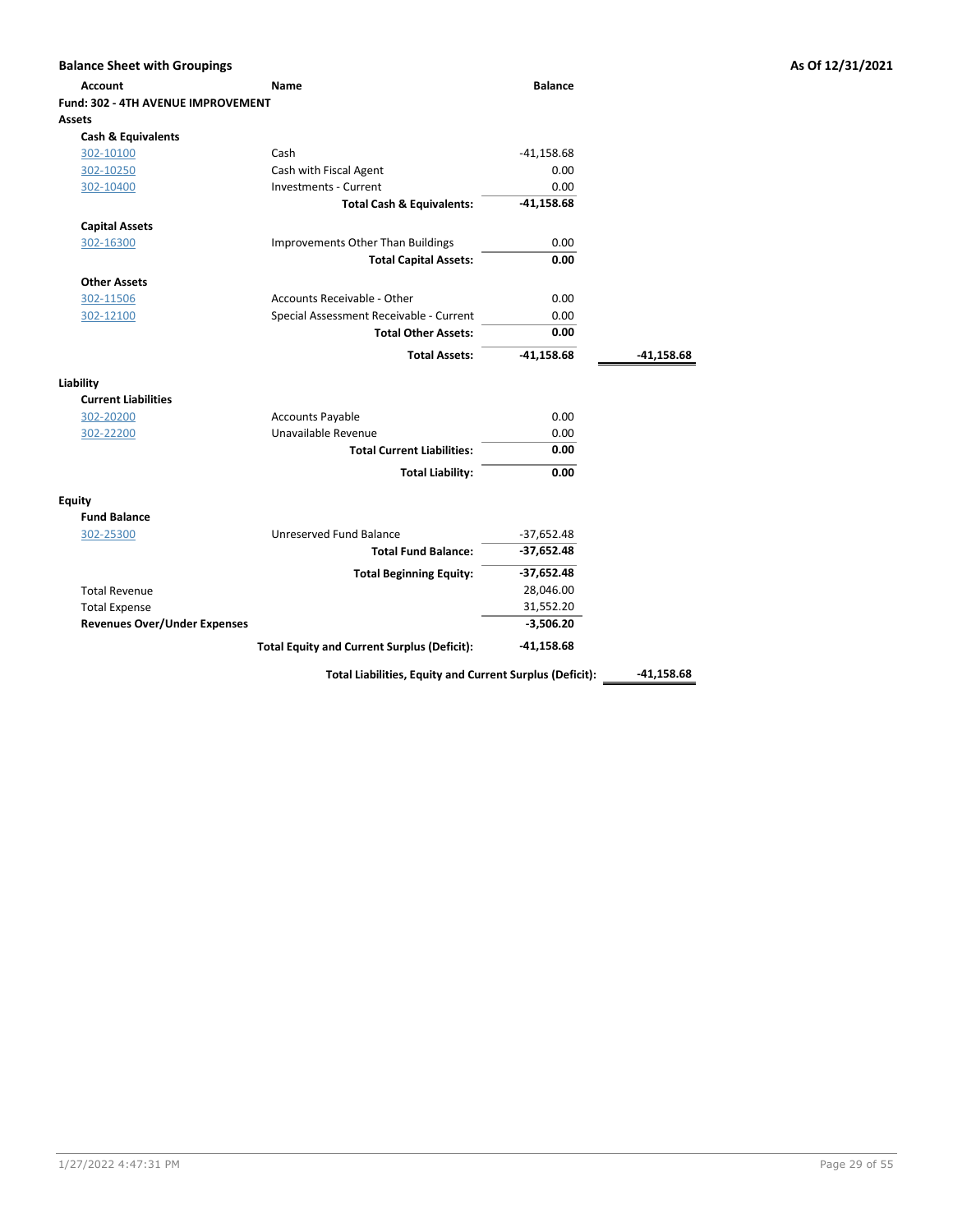| <b>Balance Sheet with Groupings</b> |                                                    |                |               | As Of 12/31/2021 |
|-------------------------------------|----------------------------------------------------|----------------|---------------|------------------|
| <b>Account</b>                      | <b>Name</b>                                        | <b>Balance</b> |               |                  |
| Fund: 303 - 2007 STREET IMPROVEMENT |                                                    |                |               |                  |
| <b>Assets</b>                       |                                                    |                |               |                  |
| <b>Cash &amp; Equivalents</b>       |                                                    |                |               |                  |
| 303-10100                           | Cash                                               | $-201,892.46$  |               |                  |
| 303-10250                           | Cash with Fiscal Agent                             | 0.00           |               |                  |
| 303-10400                           | <b>Investments - Current</b>                       | 0.00           |               |                  |
|                                     | <b>Total Cash &amp; Equivalents:</b>               | $-201,892.46$  |               |                  |
| <b>Other Assets</b>                 |                                                    |                |               |                  |
| 303-11506                           | Accounts Receivable - Other                        | 0.00           |               |                  |
| 303-12100                           | Special Assessment Receivable - Current            | 0.00           |               |                  |
|                                     | <b>Total Other Assets:</b>                         | 0.00           |               |                  |
|                                     | <b>Total Assets:</b>                               | $-201,892.46$  | $-201,892.46$ |                  |
| Liability                           |                                                    |                |               |                  |
| <b>Current Liabilities</b>          |                                                    |                |               |                  |
| 303-20200                           | <b>Accounts Payable</b>                            | 0.00           |               |                  |
| 303-22200                           | Unavailable Revenue                                | 0.00           |               |                  |
|                                     | <b>Total Current Liabilities:</b>                  | 0.00           |               |                  |
|                                     | <b>Total Liability:</b>                            | 0.00           |               |                  |
| <b>Equity</b>                       |                                                    |                |               |                  |
| <b>Fund Balance</b>                 |                                                    |                |               |                  |
| 303-25300                           | Unreserved Fund Balance                            | $-177,780.73$  |               |                  |
|                                     | <b>Total Fund Balance:</b>                         | $-177,780.73$  |               |                  |
|                                     | <b>Total Beginning Equity:</b>                     | $-177,780.73$  |               |                  |
| <b>Total Revenue</b>                |                                                    | 55,413.27      |               |                  |
| <b>Total Expense</b>                |                                                    | 79,525.00      |               |                  |
| <b>Revenues Over/Under Expenses</b> |                                                    | $-24,111.73$   |               |                  |
|                                     | <b>Total Equity and Current Surplus (Deficit):</b> | $-201,892.46$  |               |                  |

Total Liabilities, Equity and Current Surplus (Deficit): \_\_\_\_\_\_\_\_\_\_\_\_\_\_\_\_\_\_\_\_\_\_\_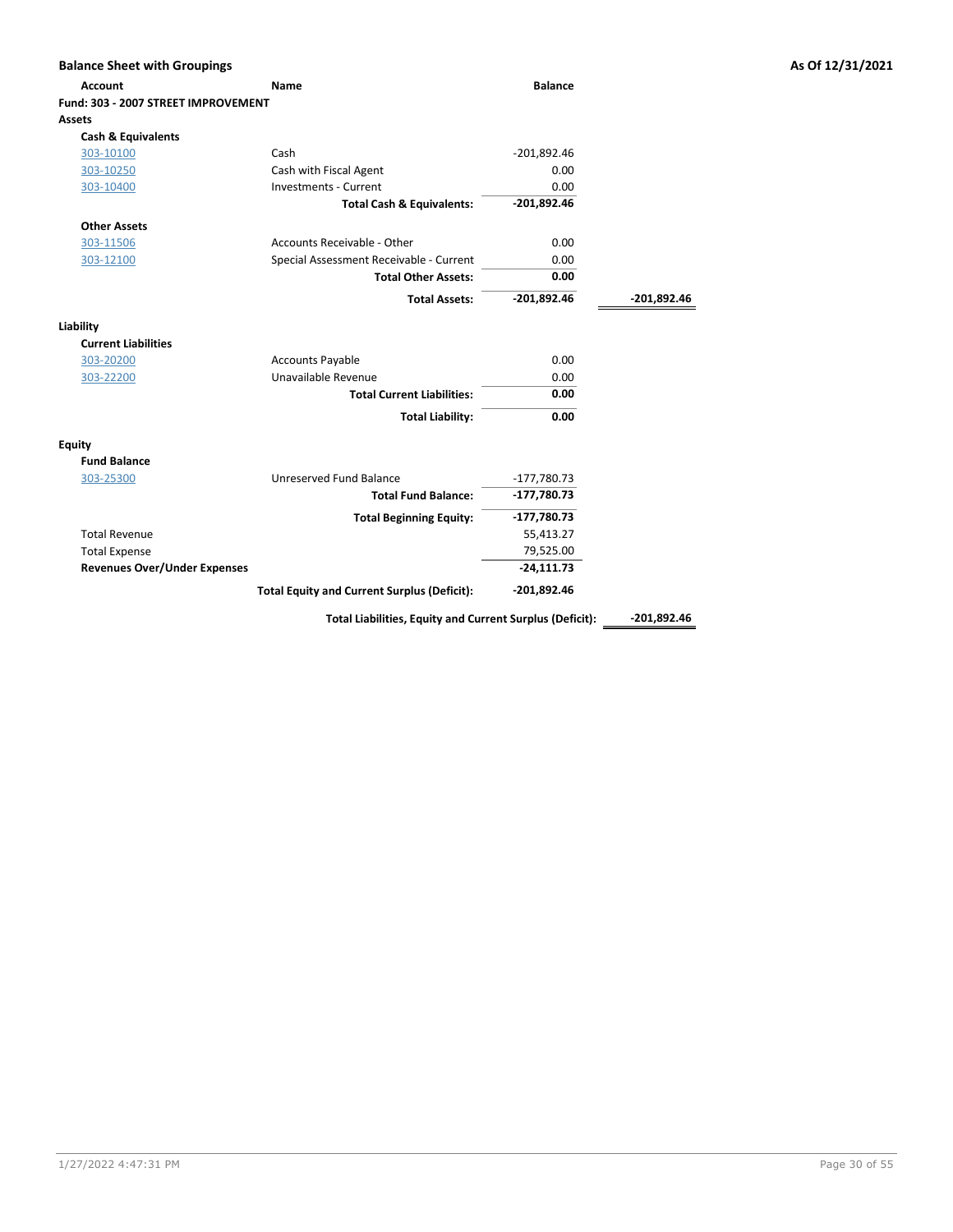| <b>Balance Sheet with Groupings</b> |                                                          |                |      | As Of 12/31/2021 |
|-------------------------------------|----------------------------------------------------------|----------------|------|------------------|
| <b>Account</b>                      | Name                                                     | <b>Balance</b> |      |                  |
| Fund: 304 - 2006A REFUNDING BOND    |                                                          |                |      |                  |
| Assets                              |                                                          |                |      |                  |
| <b>Cash &amp; Equivalents</b>       |                                                          |                |      |                  |
| 304-10100                           | Cash                                                     | 0.00           |      |                  |
| 304-10250                           | Cash with Fiscal Agent                                   | 0.00           |      |                  |
|                                     | <b>Total Cash &amp; Equivalents:</b>                     | 0.00           |      |                  |
| <b>Other Assets</b>                 |                                                          |                |      |                  |
| 304-12100                           | Special Assessment Receivable - Current                  | 0.00           |      |                  |
|                                     | <b>Total Other Assets:</b>                               | 0.00           |      |                  |
|                                     | <b>Total Assets:</b>                                     | 0.00           | 0.00 |                  |
| Liability                           |                                                          |                |      |                  |
| <b>Current Liabilities</b>          |                                                          |                |      |                  |
| 304-20200                           | <b>Accounts Payable</b>                                  | 0.00           |      |                  |
| 304-22200                           | Unavailable Revenue                                      | 0.00           |      |                  |
|                                     | <b>Total Current Liabilities:</b>                        | 0.00           |      |                  |
| <b>Non-Current Liabilities</b>      |                                                          |                |      |                  |
| 304-29106                           | Bond Payable - Noncurrent Equipment                      | 0.00           |      |                  |
|                                     | <b>Total Non-Current Liabilities:</b>                    | 0.00           |      |                  |
|                                     | <b>Total Liability:</b>                                  | 0.00           |      |                  |
| <b>Equity</b>                       |                                                          |                |      |                  |
| <b>Fund Balance</b>                 |                                                          |                |      |                  |
| 304-25300                           | Unreserved Fund Balance                                  | 0.00           |      |                  |
|                                     | <b>Total Fund Balance:</b>                               | 0.00           |      |                  |
|                                     | <b>Total Beginning Equity:</b>                           | 0.00           |      |                  |
| <b>Total Revenue</b>                |                                                          | 0.00           |      |                  |
| <b>Total Expense</b>                |                                                          | 0.00           |      |                  |
| <b>Revenues Over/Under Expenses</b> |                                                          | 0.00           |      |                  |
|                                     | <b>Total Equity and Current Surplus (Deficit):</b>       | 0.00           |      |                  |
|                                     | Total Liabilities, Equity and Current Surplus (Deficit): |                | 0.00 |                  |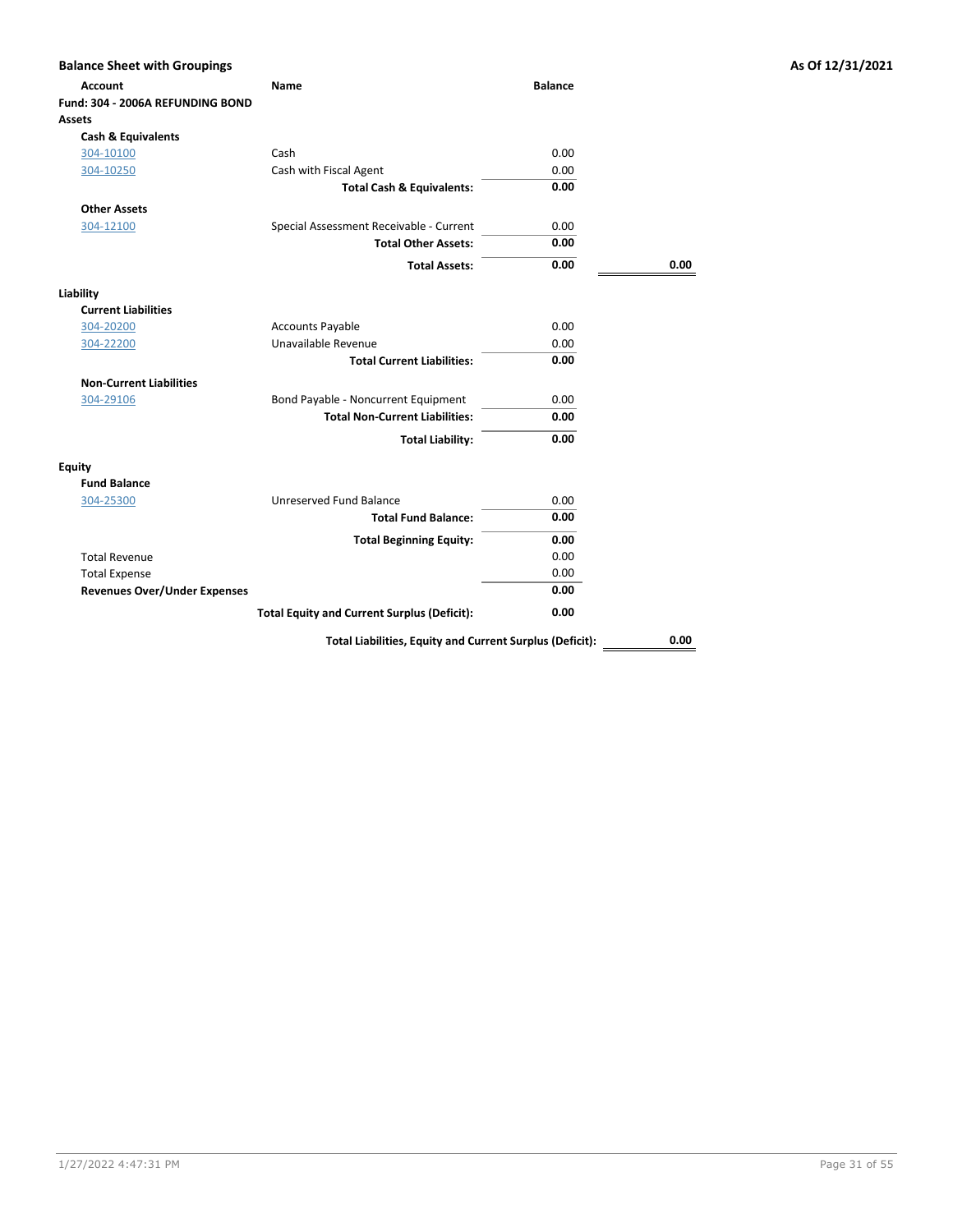| <b>Balance Sheet with Groupings</b> |                                                    |                |           | As Of 12/31/2021 |
|-------------------------------------|----------------------------------------------------|----------------|-----------|------------------|
| <b>Account</b>                      | Name                                               | <b>Balance</b> |           |                  |
| Fund: 305 - 2009 STREET IMPROVEMENT |                                                    |                |           |                  |
| <b>Assets</b>                       |                                                    |                |           |                  |
| <b>Cash &amp; Equivalents</b>       |                                                    |                |           |                  |
| 305-10100                           | Cash                                               | 39,013.66      |           |                  |
| 305-10400                           | <b>Investments - Current</b>                       | 0.00           |           |                  |
|                                     | <b>Total Cash &amp; Equivalents:</b>               | 39,013.66      |           |                  |
| <b>Capital Assets</b>               |                                                    |                |           |                  |
| 305-16300                           | Improvements Other Than Buildings                  | 0.00           |           |                  |
|                                     | <b>Total Capital Assets:</b>                       | 0.00           |           |                  |
| <b>Other Assets</b>                 |                                                    |                |           |                  |
| 305-11506                           | <b>Accounts Receivable Accrued</b>                 | 579.10         |           |                  |
| 305-12100                           | Special Assessment Receivable - Current            | 55,419.04      |           |                  |
|                                     | <b>Total Other Assets:</b>                         | 55,998.14      |           |                  |
| <b>***NOT ASSIGNED TO GROUP***</b>  |                                                    |                |           |                  |
| 305-19999                           | Liability Offset                                   | 0.00           |           |                  |
|                                     | Total ***NOT ASSIGNED TO GROUP***:                 | 0.00           |           |                  |
|                                     |                                                    |                |           |                  |
|                                     | <b>Total Assets:</b>                               | 95,011.80      | 95,011.80 |                  |
| Liability                           |                                                    |                |           |                  |
| <b>Current Liabilities</b>          |                                                    |                |           |                  |
| 305-20200                           | <b>Accounts Payable</b>                            | 0.00           |           |                  |
| 305-22200                           | Unavailable Revenue                                | 55,419.04      |           |                  |
|                                     | <b>Total Current Liabilities:</b>                  | 55,419.04      |           |                  |
| <b>Non-Current Liabilities</b>      |                                                    |                |           |                  |
| 305-23999                           | <b>Fixed Asset Offset</b>                          | 0.00           |           |                  |
|                                     | <b>Total Non-Current Liabilities:</b>              | 0.00           |           |                  |
|                                     | <b>Total Liability:</b>                            | 55,419.04      |           |                  |
|                                     |                                                    |                |           |                  |
| <b>Equity</b>                       |                                                    |                |           |                  |
| <b>Fund Balance</b>                 |                                                    |                |           |                  |
| 305-25300                           | Unreserved Fund Balance                            | 67,080.70      |           |                  |
|                                     | <b>Total Fund Balance:</b>                         | 67,080.70      |           |                  |
|                                     | <b>Total Beginning Equity:</b>                     | 67,080.70      |           |                  |
| <b>Total Revenue</b>                |                                                    | 99,217.06      |           |                  |
| <b>Total Expense</b>                |                                                    | 126,705.00     |           |                  |
| <b>Revenues Over/Under Expenses</b> |                                                    | $-27,487.94$   |           |                  |
|                                     | <b>Total Equity and Current Surplus (Deficit):</b> | 39,592.76      |           |                  |

Total Liabilities, Equity and Current Surplus (Deficit): \_\_\_\_\_\_95,011.80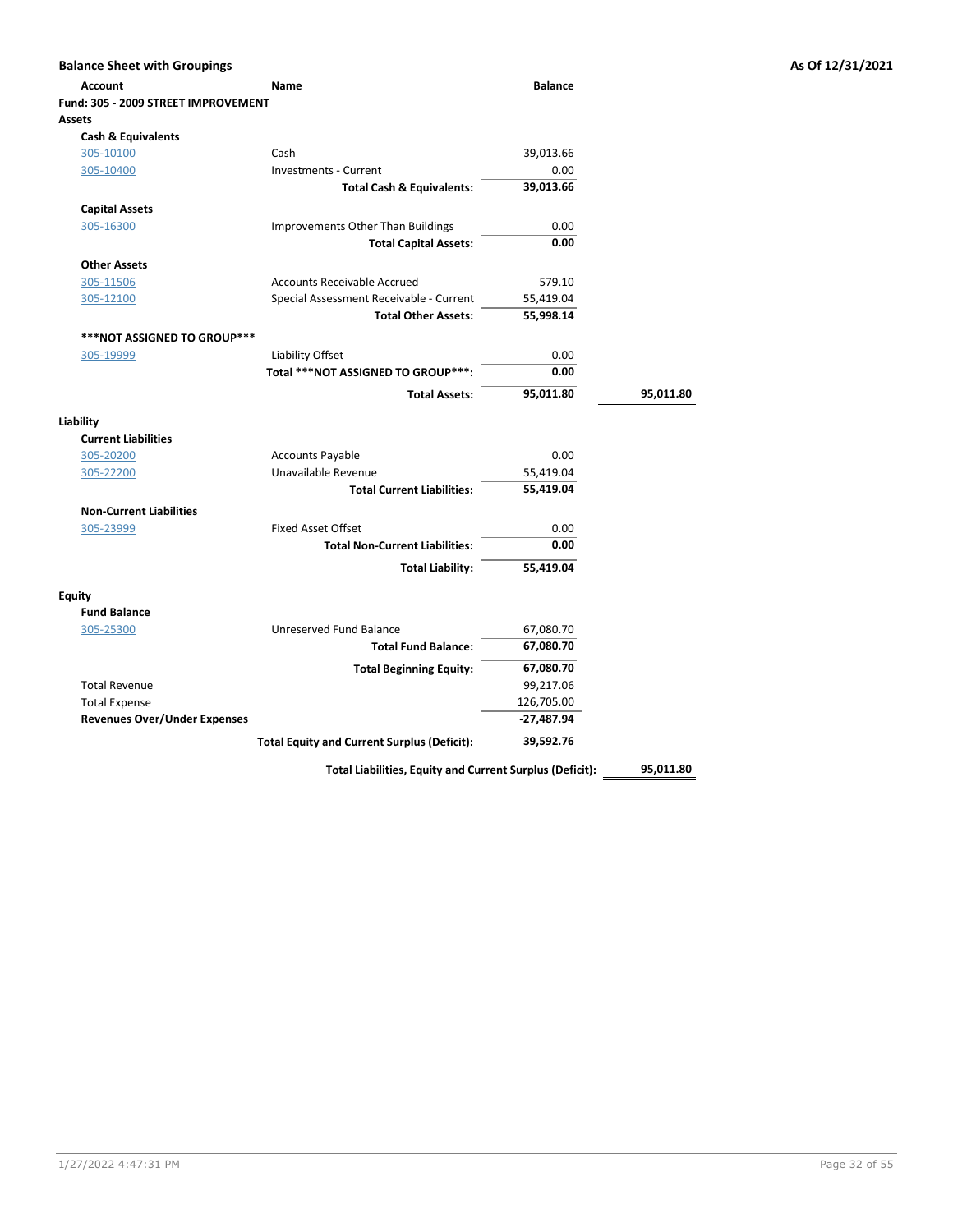| <b>Balance Sheet with Groupings</b> |                                                          |                 |            | As Of 12/31/2021 |
|-------------------------------------|----------------------------------------------------------|-----------------|------------|------------------|
| <b>Account</b>                      | Name                                                     | <b>Balance</b>  |            |                  |
| Fund: 306 - 2013 STREET IMPROVEMENT |                                                          |                 |            |                  |
| Assets                              |                                                          |                 |            |                  |
| <b>Cash &amp; Equivalents</b>       |                                                          |                 |            |                  |
| 306-10100                           | Cash                                                     | 415,119.76      |            |                  |
| 306-10250                           | Cash With Fiscal Agent                                   | 0.00            |            |                  |
| 306-10400                           | Investments - Current                                    | 24.38           |            |                  |
|                                     | <b>Total Cash &amp; Equivalents:</b>                     | 415,144.14      |            |                  |
| <b>Other Assets</b>                 |                                                          |                 |            |                  |
| 306-11500                           | <b>Accounts Receivable</b>                               | 0.00            |            |                  |
| 306-11506                           | Accounts Receivable - Accrued                            | 3,189.60        |            |                  |
| 306-12100                           | Special Assessment Receivable - Current                  | 468,517.74      |            |                  |
|                                     | <b>Total Other Assets:</b>                               | 471,707.34      |            |                  |
|                                     | <b>Total Assets:</b>                                     | 886,851.48      | 886,851.48 |                  |
| Liability                           |                                                          |                 |            |                  |
| <b>Current Liabilities</b>          |                                                          |                 |            |                  |
| 306-20200                           | <b>Accounts Payable</b>                                  | 0.00            |            |                  |
| 306-20210                           | <b>Accrued Expense</b>                                   | 0.00            |            |                  |
| 306-22200                           | Unavailable Revenue                                      | 468,517.74      |            |                  |
|                                     | <b>Total Current Liabilities:</b>                        | 468,517.74      |            |                  |
|                                     | <b>Total Liability:</b>                                  | 468,517.74      |            |                  |
| <b>Equity</b>                       |                                                          |                 |            |                  |
| <b>Fund Balance</b>                 |                                                          |                 |            |                  |
| 306-25300                           | Unreserved Fund Balance                                  | 2,088,837.12    |            |                  |
|                                     | <b>Total Fund Balance:</b>                               | 2,088,837.12    |            |                  |
|                                     | <b>Total Beginning Equity:</b>                           | 2,088,837.12    |            |                  |
| <b>Total Revenue</b>                |                                                          | 170,964.15      |            |                  |
| <b>Total Expense</b>                |                                                          | 1,841,467.53    |            |                  |
| <b>Revenues Over/Under Expenses</b> |                                                          | $-1,670,503.38$ |            |                  |
|                                     | <b>Total Equity and Current Surplus (Deficit):</b>       | 418,333.74      |            |                  |
|                                     | Total Liabilities, Equity and Current Surplus (Deficit): |                 | 886,851.48 |                  |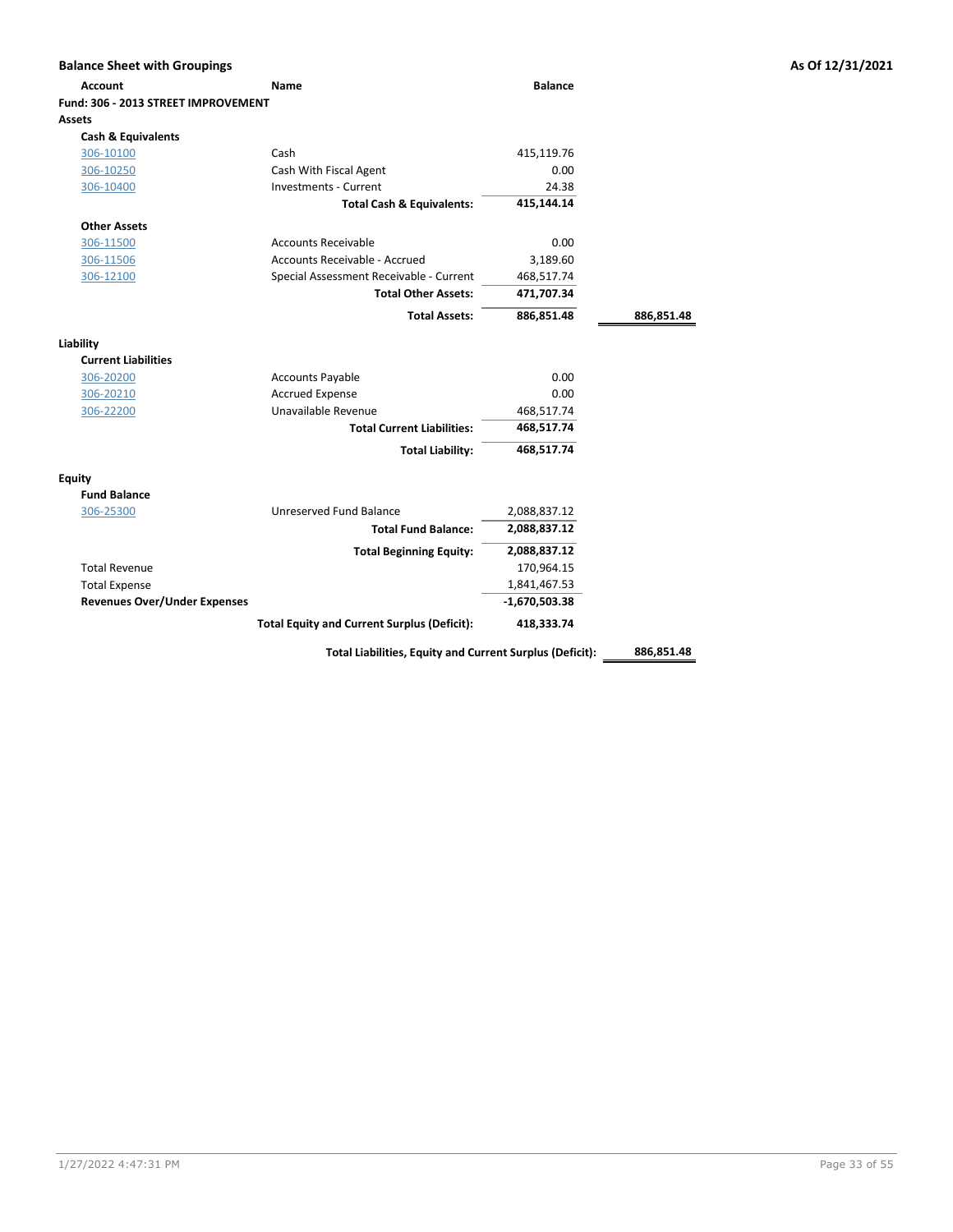| <b>Balance Sheet with Groupings</b> |                                                          |                |            | As Of 12/31/2021 |
|-------------------------------------|----------------------------------------------------------|----------------|------------|------------------|
| <b>Account</b>                      | Name                                                     | <b>Balance</b> |            |                  |
| Fund: 307 - 2017 STREET PROJECT     |                                                          |                |            |                  |
| Assets                              |                                                          |                |            |                  |
| <b>Cash &amp; Equivalents</b>       |                                                          |                |            |                  |
| 307-10100                           | Cash                                                     | 279,549.41     |            |                  |
| 307-10400                           | <b>Investments - Current</b>                             | 315,430.63     |            |                  |
|                                     | <b>Total Cash &amp; Equivalents:</b>                     | 594,980.04     |            |                  |
| <b>Other Assets</b>                 |                                                          |                |            |                  |
| 307-12100                           | Special Assessments Receivable- Current                  | 371,126.49     |            |                  |
|                                     | <b>Total Other Assets:</b>                               | 371,126.49     |            |                  |
|                                     | <b>Total Assets:</b>                                     | 966,106.53     | 966,106.53 |                  |
| Liability                           |                                                          |                |            |                  |
| <b>Current Liabilities</b>          |                                                          |                |            |                  |
| 307-20200                           | <b>Accounts Payable</b>                                  | 0.00           |            |                  |
| 307-20210                           | <b>Accrued Expense</b>                                   | 0.00           |            |                  |
| 307-22200                           | Unavailable Revenue                                      | 371,126.49     |            |                  |
|                                     | <b>Total Current Liabilities:</b>                        | 371,126.49     |            |                  |
|                                     | <b>Total Liability:</b>                                  | 371,126.49     |            |                  |
| <b>Equity</b>                       |                                                          |                |            |                  |
| <b>Fund Balance</b>                 |                                                          |                |            |                  |
| 307-25300                           | Unreserved Fund Balance                                  | 607,860.06     |            |                  |
|                                     | <b>Total Fund Balance:</b>                               | 607,860.06     |            |                  |
|                                     | <b>Total Beginning Equity:</b>                           | 607,860.06     |            |                  |
| <b>Total Revenue</b>                |                                                          | 195,694.98     |            |                  |
| <b>Total Expense</b>                |                                                          | 208,575.00     |            |                  |
| <b>Revenues Over/Under Expenses</b> |                                                          | $-12,880.02$   |            |                  |
|                                     | <b>Total Equity and Current Surplus (Deficit):</b>       | 594,980.04     |            |                  |
|                                     | Total Liabilities, Equity and Current Surplus (Deficit): |                | 966,106.53 |                  |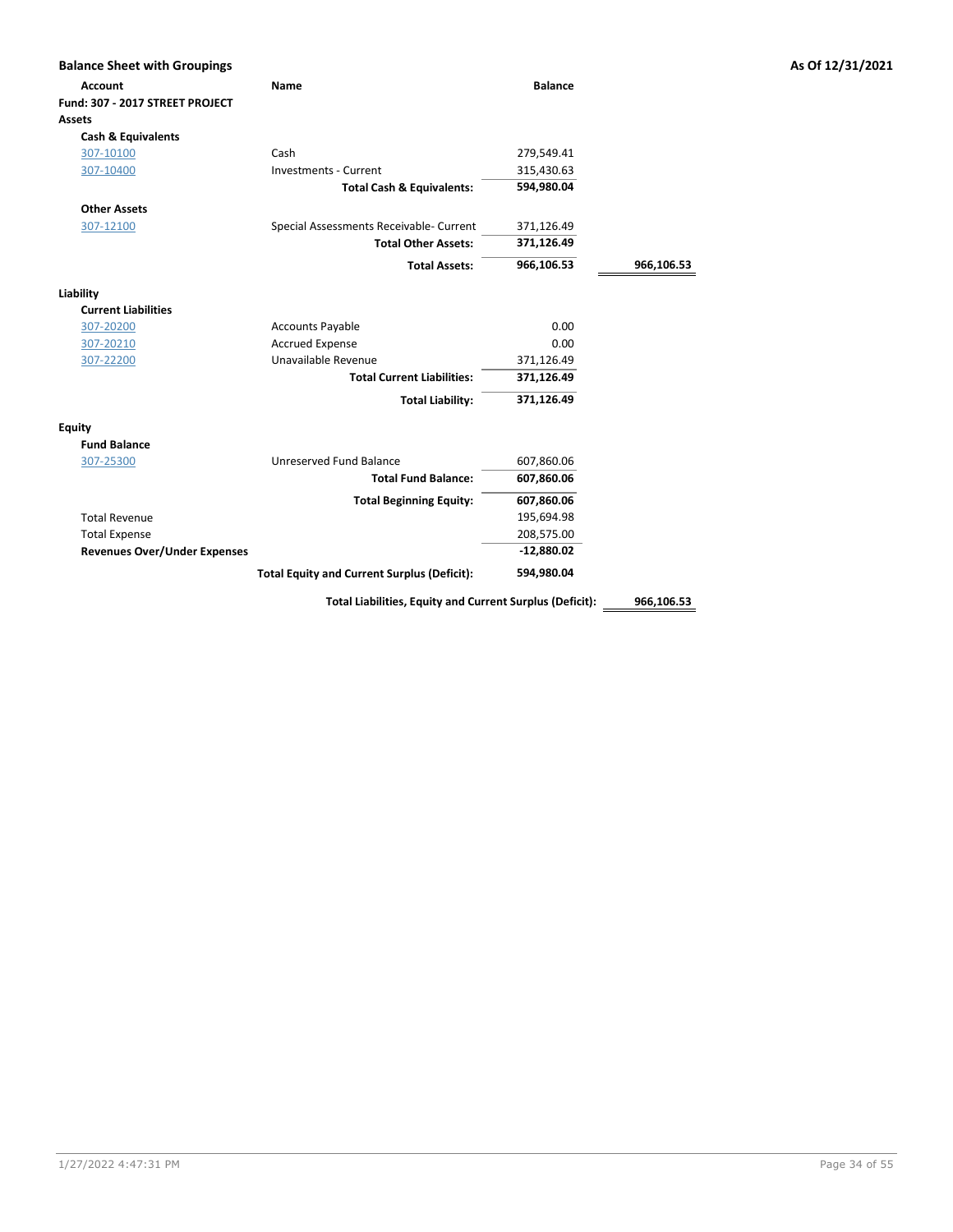| <b>Balance Sheet with Groupings</b> |                                                          |                |              | As Of 12/31/2021 |
|-------------------------------------|----------------------------------------------------------|----------------|--------------|------------------|
| <b>Account</b>                      | Name                                                     | <b>Balance</b> |              |                  |
| Fund: 308 - 2020 STREET PROJECT     |                                                          |                |              |                  |
| <b>Assets</b>                       |                                                          |                |              |                  |
| <b>Cash &amp; Equivalents</b>       |                                                          |                |              |                  |
| 308-10100                           | Cash                                                     | 713,671.72     |              |                  |
| 308-10400                           | Investments                                              | 14.08          |              |                  |
|                                     | <b>Total Cash &amp; Equivalents:</b>                     | 713,685.80     |              |                  |
| <b>Other Assets</b>                 |                                                          |                |              |                  |
| 308-12100                           | Special Assessments Receivable - Current                 | 1,038,649.90   |              |                  |
|                                     | <b>Total Other Assets:</b>                               | 1,038,649.90   |              |                  |
|                                     | <b>Total Assets:</b>                                     | 1,752,335.70   | 1,752,335.70 |                  |
| Liability                           |                                                          |                |              |                  |
| <b>Current Liabilities</b>          |                                                          |                |              |                  |
| 308-20200                           | <b>Accounts Payable</b>                                  | 0.00           |              |                  |
| 308-20210                           | <b>Accrued Expense</b>                                   | 0.00           |              |                  |
| 308-22200                           | <b>Unearned Revenue</b>                                  | 1,038,649.90   |              |                  |
|                                     | <b>Total Current Liabilities:</b>                        | 1,038,649.90   |              |                  |
|                                     | <b>Total Liability:</b>                                  | 1,038,649.90   |              |                  |
| <b>Equity</b>                       |                                                          |                |              |                  |
| <b>Fund Balance</b>                 |                                                          |                |              |                  |
| 308-25300                           | Unreserved Fund Balance                                  | 666,895.71     |              |                  |
|                                     | <b>Total Fund Balance:</b>                               | 666,895.71     |              |                  |
|                                     | <b>Total Beginning Equity:</b>                           | 666,895.71     |              |                  |
| <b>Total Revenue</b>                |                                                          | 165,425.91     |              |                  |
| <b>Total Expense</b>                |                                                          | 118,635.82     |              |                  |
| <b>Revenues Over/Under Expenses</b> |                                                          | 46,790.09      |              |                  |
|                                     | <b>Total Equity and Current Surplus (Deficit):</b>       | 713,685.80     |              |                  |
|                                     | Total Liabilities, Equity and Current Surplus (Deficit): |                | 1,752,335.70 |                  |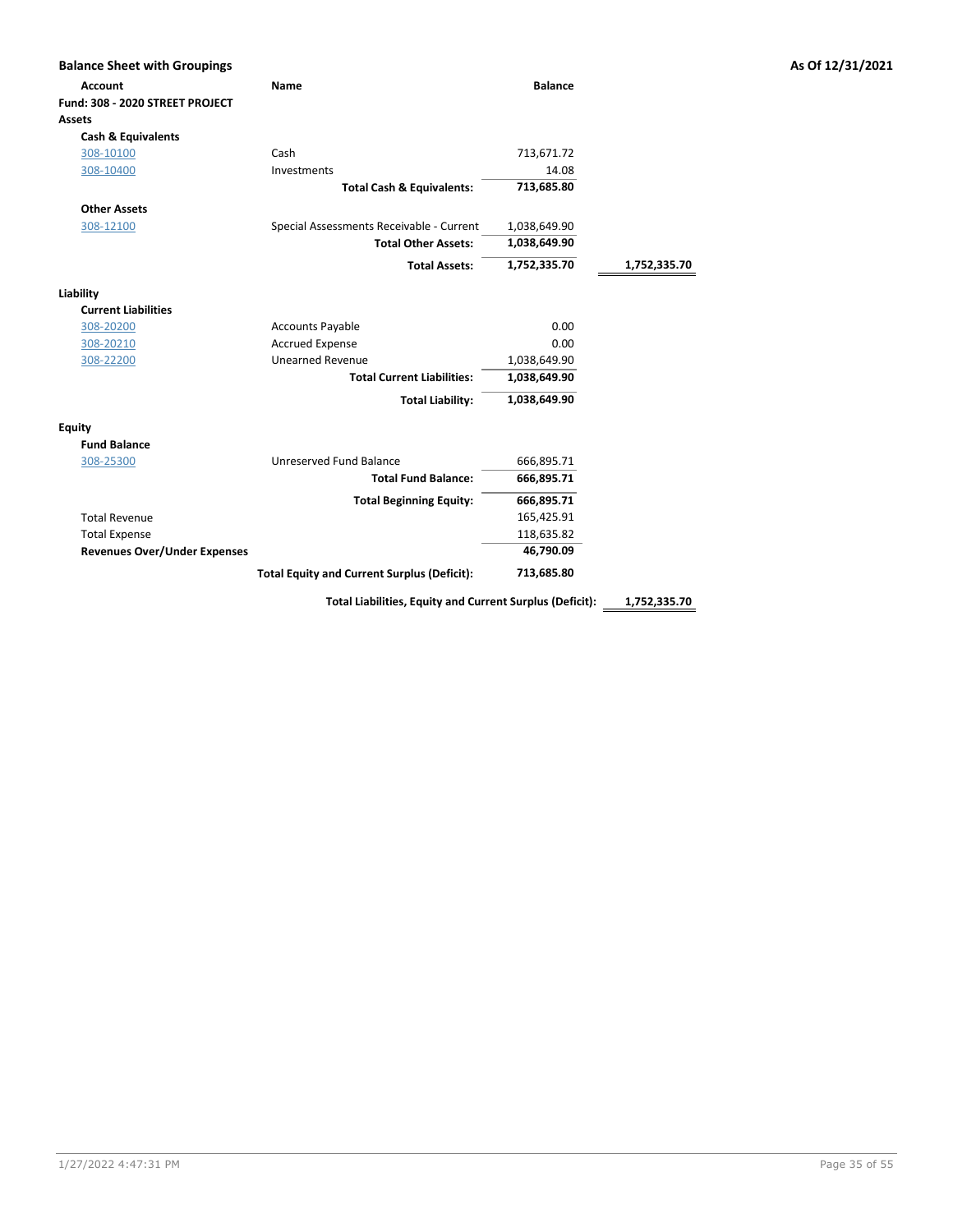| <b>Balance Sheet with Groupings</b>  |                                                    |                |            |
|--------------------------------------|----------------------------------------------------|----------------|------------|
| <b>Account</b>                       | Name                                               | <b>Balance</b> |            |
| Fund: 401 - GENERAL CAPITAL PROJECTS |                                                    |                |            |
| <b>Assets</b>                        |                                                    |                |            |
| <b>Cash &amp; Equivalents</b>        |                                                    |                |            |
| 401-10100                            | Cash                                               | 394,130.59     |            |
| 401-10400                            | <b>Investments - Current</b>                       | 321,442.71     |            |
|                                      | <b>Total Cash &amp; Equivalents:</b>               | 715,573.30     |            |
| <b>Other Assets</b>                  |                                                    |                |            |
| 401-11500                            | <b>Accounts Receivable</b>                         | 0.00           |            |
| 401-11501                            | Accounts Receivable - Other                        | 0.00           |            |
| 401-11506                            | Accounts Receivable - Accrued                      | 0.00           |            |
| 401-15500                            | Prepaid Items                                      | 0.00           |            |
|                                      | <b>Total Other Assets:</b>                         | 0.00           |            |
|                                      | <b>Total Assets:</b>                               | 715,573.30     | 715,573.30 |
| Liability                            |                                                    |                |            |
| <b>Current Liabilities</b>           |                                                    |                |            |
| 401-20200                            | <b>Accounts Payable</b>                            | 0.00           |            |
| 401-20210                            | <b>Accrued Expense</b>                             | 0.00           |            |
| 401-20701                            | Due To Electric Fund                               | 0.00           |            |
|                                      | <b>Total Current Liabilities:</b>                  | 0.00           |            |
| <b>Non-Current Liabilities</b>       |                                                    |                |            |
| 401-23900                            | Note Payable - Non Current - General Equ           | 45,672.50      |            |
|                                      | <b>Total Non-Current Liabilities:</b>              | 45,672.50      |            |
|                                      | <b>Total Liability:</b>                            | 45,672.50      |            |
| Equity                               |                                                    |                |            |
| <b>Fund Balance</b>                  |                                                    |                |            |
| 401-24903                            | Fund Balance - Reserved for City Hall              | 0.00           |            |
| 401-25300                            | Unreserved Fund Balance                            | 498,695.33     |            |
|                                      | <b>Total Fund Balance:</b>                         | 498,695.33     |            |
|                                      | <b>Total Beginning Equity:</b>                     | 498,695.33     |            |
| <b>Total Revenue</b>                 |                                                    | 533,879.19     |            |
| <b>Total Expense</b>                 |                                                    | 362,673.72     |            |
| <b>Revenues Over/Under Expenses</b>  |                                                    | 171,205.47     |            |
|                                      | <b>Total Equity and Current Surplus (Deficit):</b> | 669,900.80     |            |

Total Liabilities, Equity and Current Surplus (Deficit): 215,573.30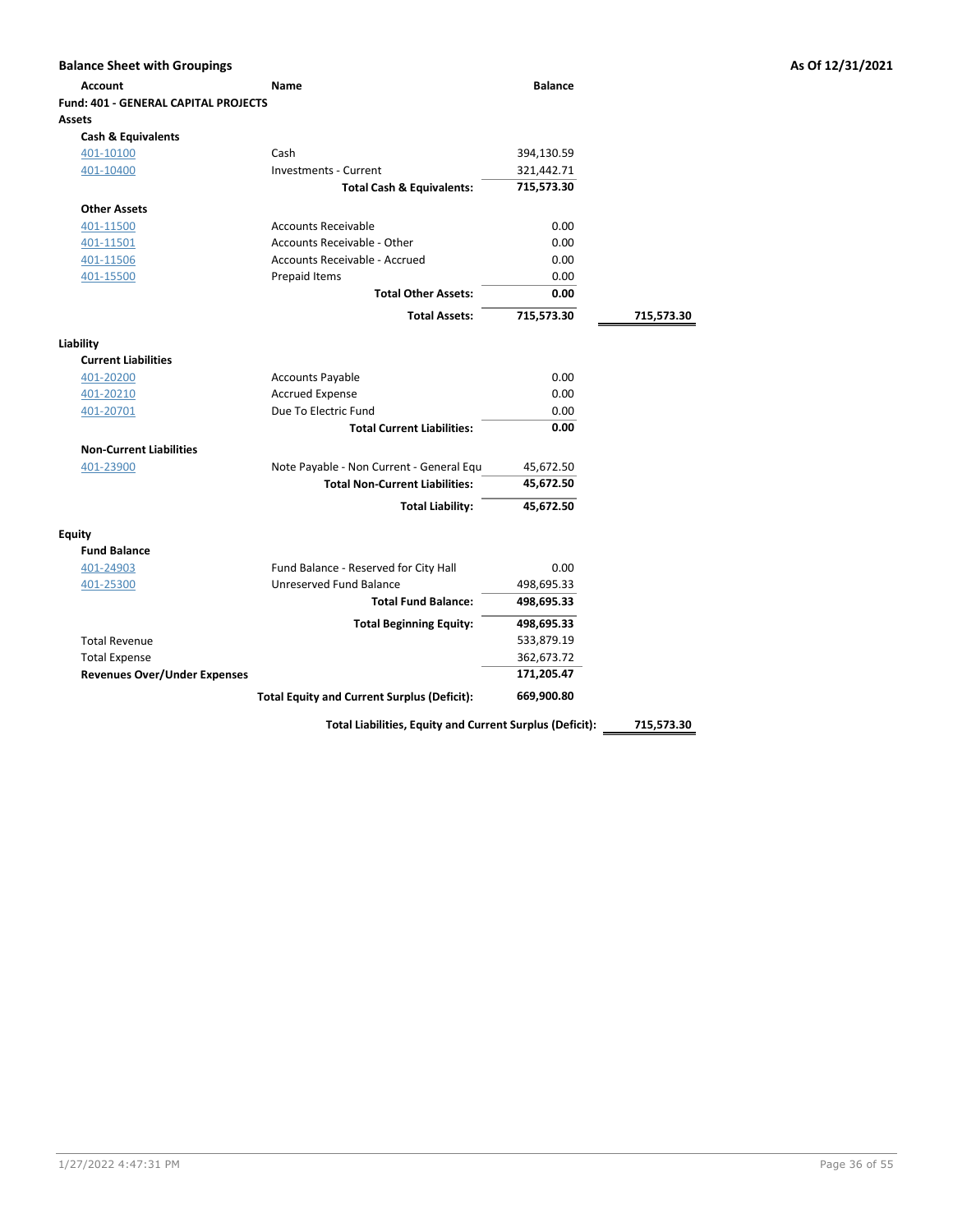| <b>Balance Sheet with Groupings</b> |                                                    |                 |           | As Of 12/31/2021 |
|-------------------------------------|----------------------------------------------------|-----------------|-----------|------------------|
| <b>Account</b>                      | Name                                               | <b>Balance</b>  |           |                  |
| Fund: 402 - CAPITAL PROJECT - ESF   |                                                    |                 |           |                  |
| <b>Assets</b>                       |                                                    |                 |           |                  |
| <b>Cash &amp; Equivalents</b>       |                                                    |                 |           |                  |
| 402-10100                           | Cash                                               | 48,797.59       |           |                  |
| 402-10250                           | Cash With Fiscal Agent                             | 0.00            |           |                  |
| 402-10400                           | <b>Investments - Current</b>                       | 0.00            |           |                  |
|                                     | <b>Total Cash &amp; Equivalents:</b>               | 48,797.59       |           |                  |
| <b>Capital Assets</b>               |                                                    |                 |           |                  |
| 402-16300                           | Improvements Other Than Buildings                  | 0.00            |           |                  |
|                                     | <b>Total Capital Assets:</b>                       | 0.00            |           |                  |
| <b>Other Assets</b>                 |                                                    |                 |           |                  |
| 402-11500                           | <b>Accounts Receivable</b>                         | 0.00            |           |                  |
|                                     | <b>Total Other Assets:</b>                         | 0.00            |           |                  |
|                                     |                                                    |                 |           |                  |
|                                     | <b>Total Assets:</b>                               | 48,797.59       | 48,797.59 |                  |
| Liability                           |                                                    |                 |           |                  |
| <b>Current Liabilities</b>          |                                                    |                 |           |                  |
| 402-20200                           | <b>Accounts Payable</b>                            | 0.00            |           |                  |
|                                     | <b>Total Current Liabilities:</b>                  | 0.00            |           |                  |
| <b>Non-Current Liabilities</b>      |                                                    |                 |           |                  |
| 402-23900                           | Note Payable - Non Current                         | 0.00            |           |                  |
| 402-23999                           | <b>Fixed Asset Offset</b>                          | 0.00            |           |                  |
|                                     | <b>Total Non-Current Liabilities:</b>              | 0.00            |           |                  |
|                                     | <b>Total Liability:</b>                            | 0.00            |           |                  |
|                                     |                                                    |                 |           |                  |
| <b>Equity</b>                       |                                                    |                 |           |                  |
| <b>Fund Balance</b>                 |                                                    |                 |           |                  |
| 402-25300                           | Unreserved Fund Balance                            | 1,757,986.20    |           |                  |
|                                     | <b>Total Fund Balance:</b>                         | 1,757,986.20    |           |                  |
|                                     | <b>Total Beginning Equity:</b>                     | 1,757,986.20    |           |                  |
| <b>Total Revenue</b>                |                                                    | 133,076.00      |           |                  |
| <b>Total Expense</b>                |                                                    | 1,842,264.61    |           |                  |
| <b>Revenues Over/Under Expenses</b> |                                                    | $-1,709,188.61$ |           |                  |
|                                     | <b>Total Equity and Current Surplus (Deficit):</b> | 48,797.59       |           |                  |

Total Liabilities, Equity and Current Surplus (Deficit): 48,797.59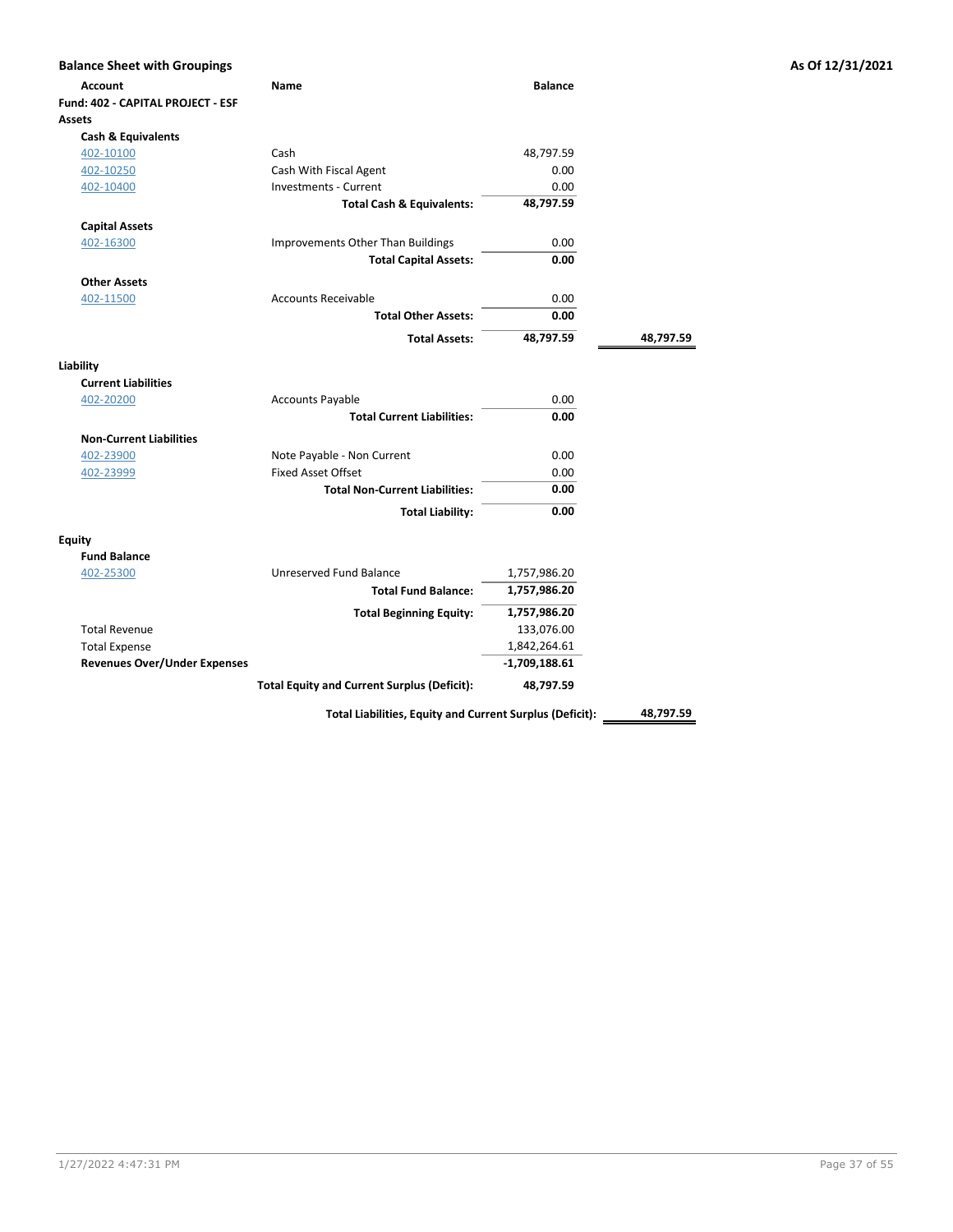| <b>Balance Sheet with Groupings</b> |                                                    |                |           | As Of 12/31/2021 |
|-------------------------------------|----------------------------------------------------|----------------|-----------|------------------|
| <b>Account</b>                      | Name                                               | <b>Balance</b> |           |                  |
| <b>Fund: 406 - PIR</b>              |                                                    |                |           |                  |
| <b>Assets</b>                       |                                                    |                |           |                  |
| Cash & Equivalents                  |                                                    |                |           |                  |
| 406-10100                           | Cash                                               | 81,774.13      |           |                  |
| 406-10250                           | Cash with Fiscal Agent                             | 0.00           |           |                  |
| 406-10400                           | <b>Investments - Current</b>                       | 0.00           |           |                  |
|                                     | <b>Total Cash &amp; Equivalents:</b>               | 81,774.13      |           |                  |
| <b>Other Assets</b>                 |                                                    |                |           |                  |
| 406-11506                           | Accounts Receivable - Other                        | 0.00           |           |                  |
| 406-12100                           | Special Assessment Receivable - Current            | $-4,160.14$    |           |                  |
| 406-12101                           | Special Assessment Payoff - Certified              | $-59,055.01$   |           |                  |
| 406-12200                           | Special Assessment Receivable - Deliquen           | 38,583.55      |           |                  |
|                                     | <b>Total Other Assets:</b>                         | $-24,631.60$   |           |                  |
|                                     | <b>Total Assets:</b>                               | 57,142.53      | 57,142.53 |                  |
| Liability                           |                                                    |                |           |                  |
| <b>Current Liabilities</b>          |                                                    |                |           |                  |
| 406-20200                           | <b>Accounts Payable</b>                            | 0.00           |           |                  |
| 406-20210                           | <b>Accrued Expense</b>                             | 0.00           |           |                  |
| 406-21500                           | <b>Accrued Interest Payable</b>                    | 0.00           |           |                  |
| 406-22200                           | Unavailable Revenue                                | 36,239.38      |           |                  |
|                                     | <b>Total Current Liabilities:</b>                  | 36,239.38      |           |                  |
|                                     | <b>Total Liability:</b>                            | 36,239.38      |           |                  |
| <b>Equity</b>                       |                                                    |                |           |                  |
| <b>Fund Balance</b>                 |                                                    |                |           |                  |
| 406-25300                           | Unreserved Fund Balance                            | 24,058.45      |           |                  |
|                                     | <b>Total Fund Balance:</b>                         | 24,058.45      |           |                  |
|                                     | <b>Total Beginning Equity:</b>                     | 24,058.45      |           |                  |
| <b>Total Revenue</b>                |                                                    | 58,877.50      |           |                  |
| <b>Total Expense</b>                |                                                    | 62,032.80      |           |                  |
| <b>Revenues Over/Under Expenses</b> |                                                    | $-3,155.30$    |           |                  |
|                                     | <b>Total Equity and Current Surplus (Deficit):</b> | 20,903.15      |           |                  |
|                                     |                                                    |                |           |                  |

Total Liabilities, Equity and Current Surplus (Deficit): 57,142.53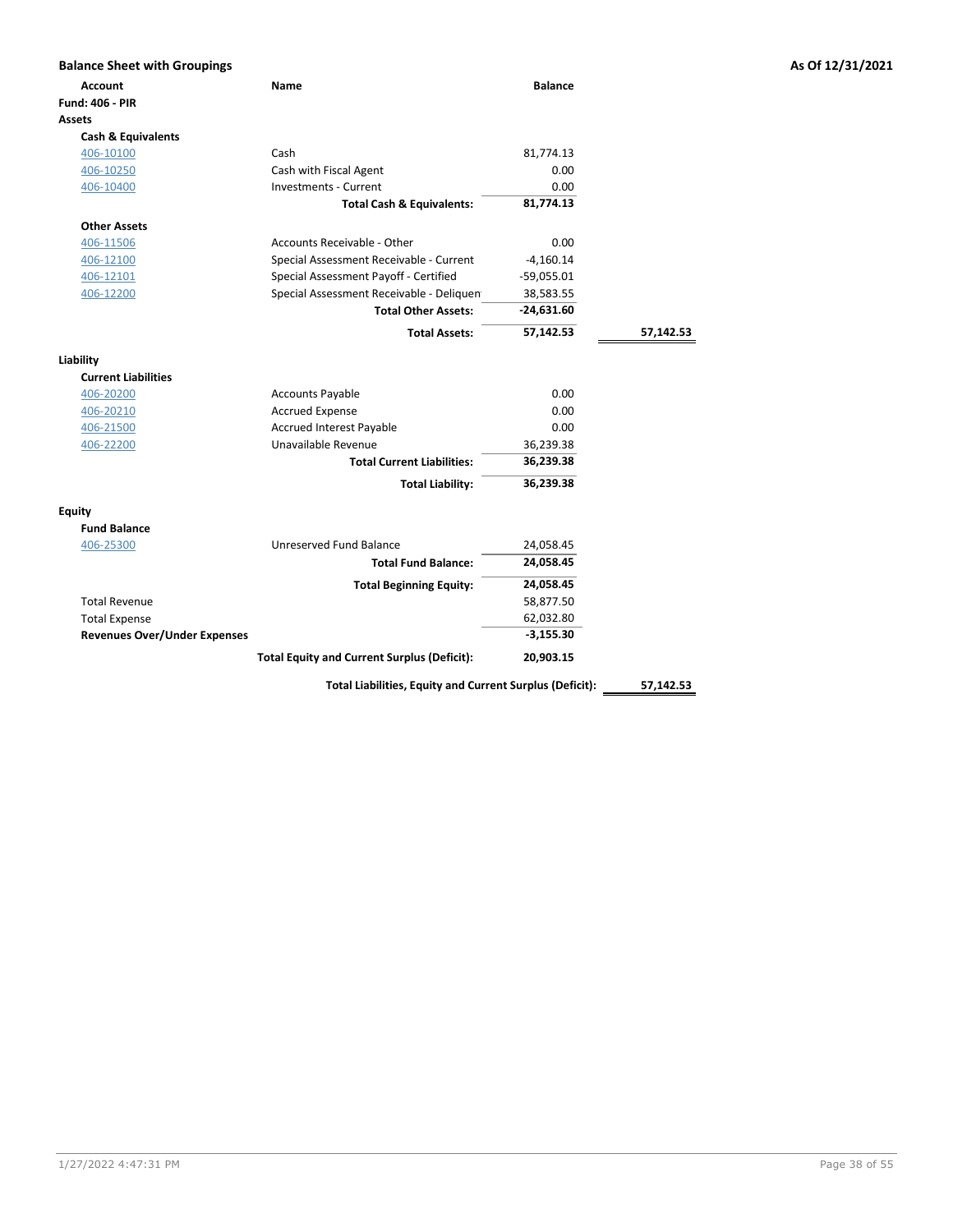| <b>Account</b>                                 | <b>Name</b>                                              | <b>Balance</b> |           |
|------------------------------------------------|----------------------------------------------------------|----------------|-----------|
| <b>Fund: 407 - DILIPIDATED HOUSING PROGRAM</b> |                                                          |                |           |
| <b>Assets</b>                                  |                                                          |                |           |
| <b>Cash &amp; Equivalents</b>                  |                                                          |                |           |
| 407-10100                                      | Cash                                                     | 18,515.31      |           |
|                                                | <b>Total Cash &amp; Equivalents:</b>                     | 18,515.31      |           |
| <b>Other Assets</b>                            |                                                          |                |           |
| 407-11501                                      | <b>Accounts Receivable Other</b>                         | 0.00           |           |
|                                                | <b>Total Other Assets:</b>                               | 0.00           |           |
|                                                | <b>Total Assets:</b>                                     | 18,515.31      | 18,515.31 |
| Liability                                      |                                                          |                |           |
| <b>Current Liabilities</b>                     |                                                          |                |           |
| 407-20200                                      | <b>Accounts Payable</b>                                  | 0.00           |           |
|                                                | <b>Total Current Liabilities:</b>                        | 0.00           |           |
|                                                | <b>Total Liability:</b>                                  | 0.00           |           |
| <b>Equity</b>                                  |                                                          |                |           |
| <b>Fund Balance</b>                            |                                                          |                |           |
| 407-25300                                      | Unreserved Fund Balance                                  | 1,015.31       |           |
|                                                | <b>Total Fund Balance:</b>                               | 1,015.31       |           |
|                                                | <b>Total Beginning Equity:</b>                           | 1,015.31       |           |
| <b>Total Revenue</b>                           |                                                          | 20,000.00      |           |
| <b>Total Expense</b>                           |                                                          | 2,500.00       |           |
| <b>Revenues Over/Under Expenses</b>            |                                                          | 17,500.00      |           |
|                                                | <b>Total Equity and Current Surplus (Deficit):</b>       | 18,515.31      |           |
|                                                | Total Liabilities, Equity and Current Surplus (Deficit): |                | 18,515.31 |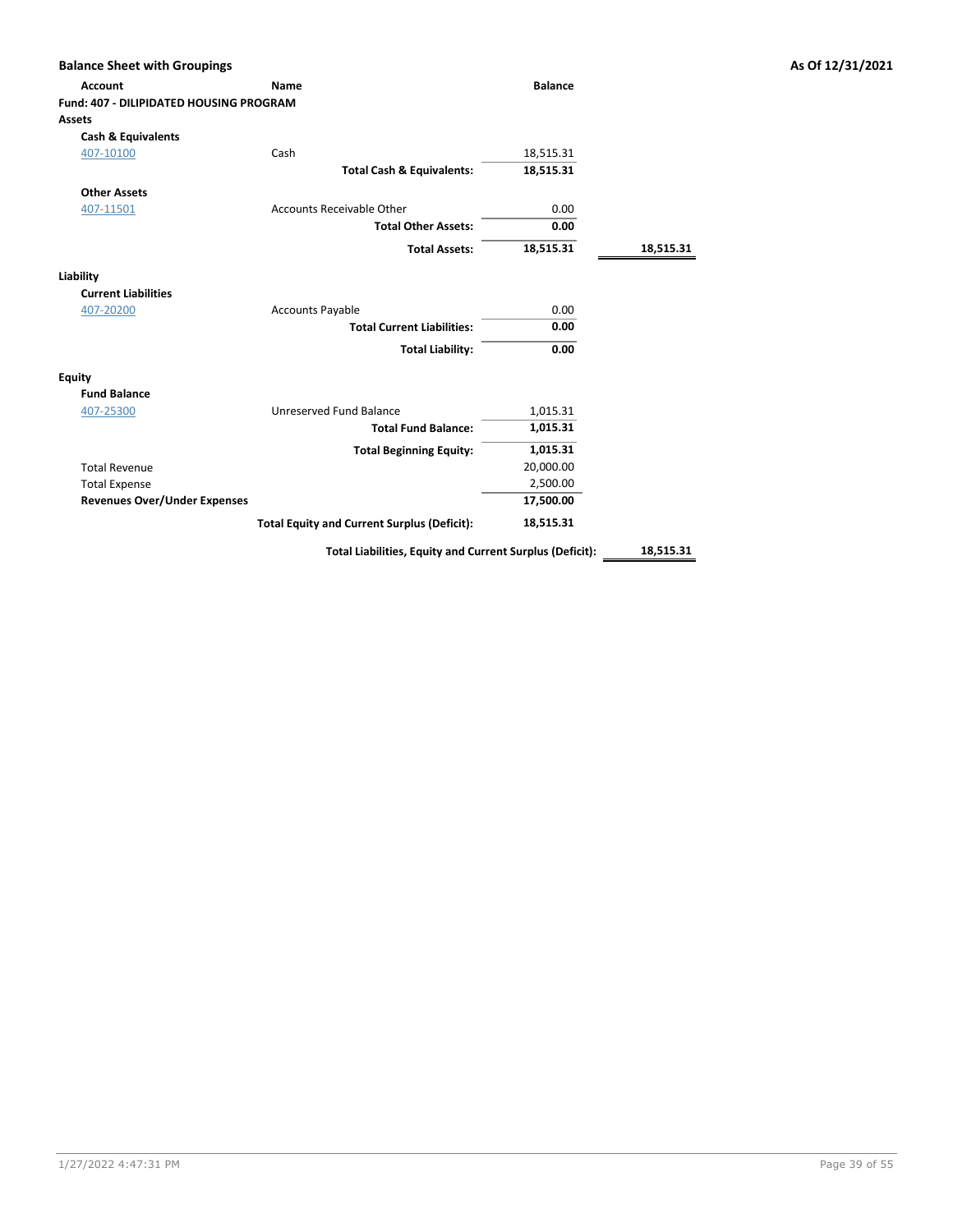| Account                                    | Name                                      | <b>Balance</b>         |              |
|--------------------------------------------|-------------------------------------------|------------------------|--------------|
| Fund: 601 - WATER                          |                                           |                        |              |
| Assets                                     |                                           |                        |              |
| <b>Cash &amp; Equivalents</b><br>601-10100 | Cash                                      | 1,419,573.63           |              |
| 601-10101                                  | Pay Pal Clearing                          | 0.00                   |              |
| 601-10250                                  | Cash with Fiscal Agent                    | 0.00                   |              |
| 601-10400                                  | <b>Investments - Current</b>              | 100,000.01             |              |
|                                            | <b>Total Cash &amp; Equivalents:</b>      | 1,519,573.64           |              |
| <b>Capital Assets</b>                      |                                           |                        |              |
| 601-16100                                  | Land                                      | 158,124.46             |              |
| 601-16200                                  | <b>Buildings</b>                          | 3,518,347.36           |              |
| 601-16210                                  | A/D - Buildings                           | $-3,316,337.19$        |              |
| 601-16300                                  | <b>Improvements Other Than Buildings</b>  | 5,385,576.19           |              |
| 601-16310                                  | A/D - Improvements Other Than Building    | -2,382,910.04          |              |
| 601-16400                                  | Machinery & Equipment                     | 4,177,671.04           |              |
| 601-16410                                  | A/D - Machinery & Equipment               | -2,089,792.67          |              |
| 601-16420                                  | <b>Office Equipment</b>                   | 46,739.08              |              |
| 601-16430                                  | A/D Office Equipment                      | $-45,893.93$           |              |
| 601-16440                                  | <b>Motor Vehicles</b>                     | 194,354.95             |              |
| 601-16450                                  | A/D - Motor Vehicles                      | -150,647.08            |              |
|                                            | <b>Total Capital Assets:</b>              | 5,495,232.17           |              |
| <b>Other Assets</b>                        |                                           |                        |              |
| 601-11500                                  | <b>Accounts Receivable</b>                | 94,966.26              |              |
| 601-11501                                  | Accounts Receivable - Other               | 6,240.31               |              |
| 601-11506                                  | Accounts Receivable - Accrued             | 393.98                 |              |
| 601-12100                                  | Special Assessment Receivable - Current   | 87,401.52              |              |
| 601-14200                                  | Inventory                                 | 52,512.52              |              |
| 601-15500                                  | Prepaid Items                             | 0.00                   |              |
| 601-15620                                  | <b>Unamortized Bond Discount</b>          | 0.00                   |              |
| 601-15630                                  | <b>Unamortized Bond Issue Cost</b>        | 0.00                   |              |
|                                            | <b>Total Other Assets:</b>                | 241,514.59             |              |
| ***NOT ASSIGNED TO GROUP***                |                                           |                        |              |
| 601-18000                                  | <b>Deferred Outflows</b>                  | 14,304.00              |              |
| 601-18001                                  | Deferred Outflows - OPEB                  | 2,383.00               |              |
|                                            | Total ***NOT ASSIGNED TO GROUP***:        | 16,687.00              |              |
|                                            | <b>Total Assets:</b>                      | 7,273,007.40           | 7,273,007.40 |
| Liability                                  |                                           |                        |              |
| <b>Current Liabilities</b>                 |                                           |                        |              |
| 601-20200                                  | <b>Accounts Payable</b>                   | 23,441.25              |              |
| 601-20202                                  | Sales Tax Payable                         | 1.03                   |              |
| 601-20210                                  | <b>Accrued Expense</b>                    | 0.00                   |              |
| 601-21500                                  | <b>Accrued Interest Payable</b>           | 29,518.28              |              |
| 601-22200                                  | Unavailable Revenue                       | 0.00                   |              |
| 601-22500                                  | Bond Payable - Current                    | 0.00                   |              |
|                                            | <b>Total Current Liabilities:</b>         | 52,960.56              |              |
| <b>Non-Current Liabilities</b>             |                                           |                        |              |
| 601-23100                                  | Bond Payable - Noncurrent                 | 2,059,650.00           |              |
| 601-23400                                  | <b>Unamortized Premium</b>                | 105,581.38             |              |
| 601-23600                                  | Compensated Absences Payable - Noncur     | 57,787.27              |              |
| 601-23900                                  | Notes Payable - Noncurrent                | 38,333.99              |              |
| 601-24000                                  | Net Pension Liability                     | 184,719.00             |              |
| 601-24001                                  | <b>OPEB Liability</b><br>Deferred Inflows | 28,061.00<br>10,705.00 |              |
| 601-24500<br>601-29102                     | Bond Payable - Noncurrent Filter Plant    | 0.00                   |              |
| 601-29103                                  | Bond Payable - Noncurrent 99 Water Tow    | 0.00                   |              |
| 601-29107                                  | Bond Payable - Noncurrent 11 WA/SW        | 0.00                   |              |
| 601-29108                                  | Bond Payable - Noncurrent 12 Refund       | 36,400.00              |              |
| 601-29110                                  | Bond Payable - Noncurrent 07B             | 0.00                   |              |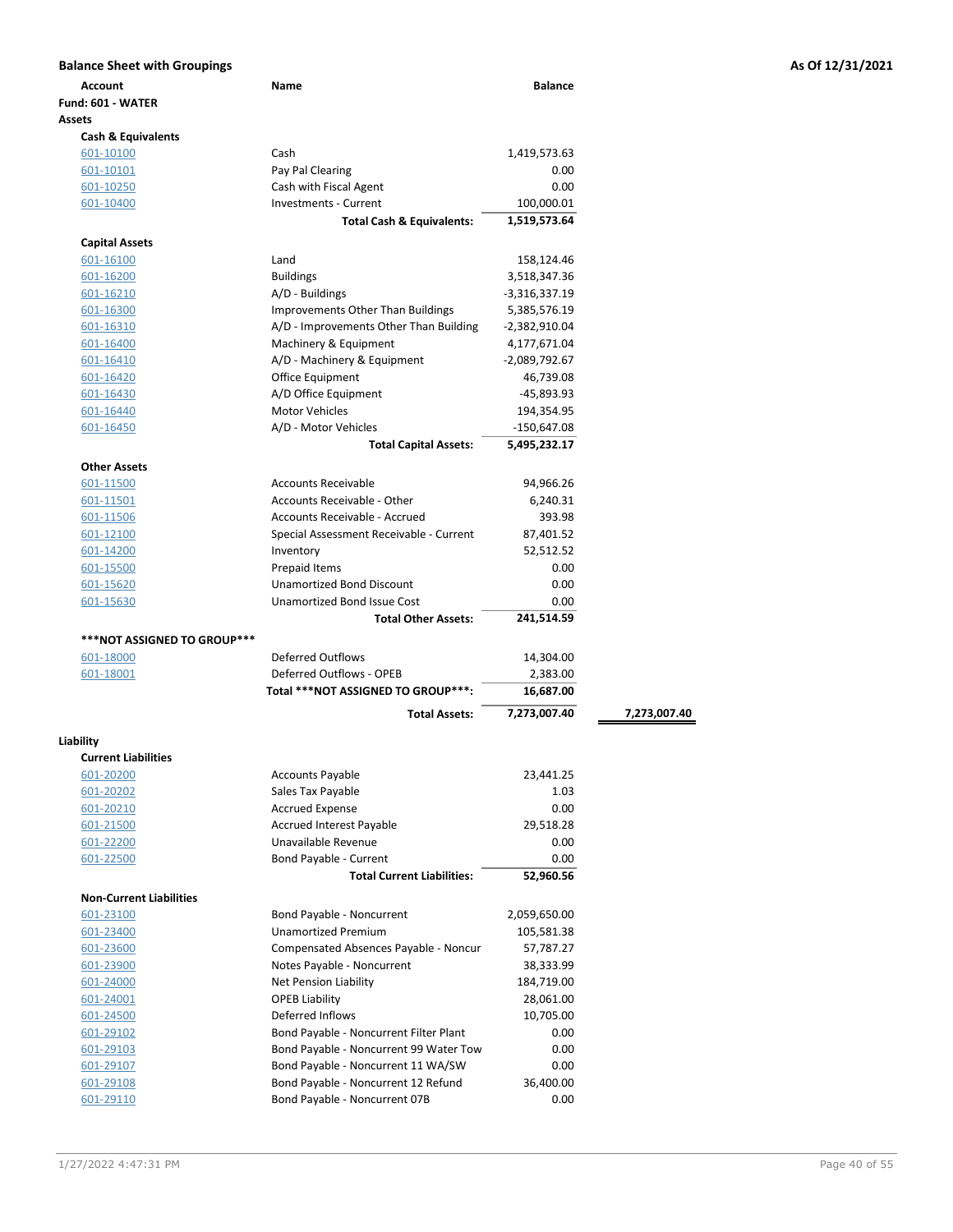### Balance Sheet with Groupings As Of 12/31/2021

| <b>Account</b> | Name                                  | <b>Balance</b> |
|----------------|---------------------------------------|----------------|
| 601-29111      | Bond Payable - Noncurrent 06A         | 0.00           |
| 601-29501      | Accrued Interest Payable 97           | 0.00           |
| 601-29502      | Accrued Interest Payable Filter Plant | 0.00           |
| 601-29504      | Accrued Interest Payable 99 Tower     | 0.00           |
| 601-29505      | Accrued Interest Payable 05 Imp       | 0.00           |
| 601-29506      | Accrued Interest Payable 11 WA/SW     | 0.00           |
| 601-29507      | <b>Accrued Interest Payable</b>       | 0.00           |
| 601-29508      | Accrued Interest Payable 06           | 0.00           |
| 601-29509      | Accrued Interest Payable 07B          | 0.00           |
|                | <b>Total Non-Current Liabilities:</b> | 2,521,237.64   |
|                | <b>Total Liability:</b>               | 2,574,198.20   |

### Equity

| <b>Fund Balance</b>                 |                                                    |              |
|-------------------------------------|----------------------------------------------------|--------------|
| 601-26600                           | Net Assets, Unrestricted                           | 4,647,214.74 |
|                                     | <b>Total Fund Balance:</b>                         | 4,647,214.74 |
|                                     | <b>Total Beginning Equity:</b>                     | 4.647.214.74 |
| <b>Total Revenue</b>                |                                                    | 1,310,012.39 |
| <b>Total Expense</b>                |                                                    | 1,258,417.93 |
| <b>Revenues Over/Under Expenses</b> |                                                    | 51.594.46    |
|                                     | <b>Total Equity and Current Surplus (Deficit):</b> | 4,698,809.20 |

Total Liabilities, Equity and Current Surplus (Deficit): \_\_\_\_\_\_\_\_\_\_\_\_\_\_\_\_\_\_\_\_\_\_\_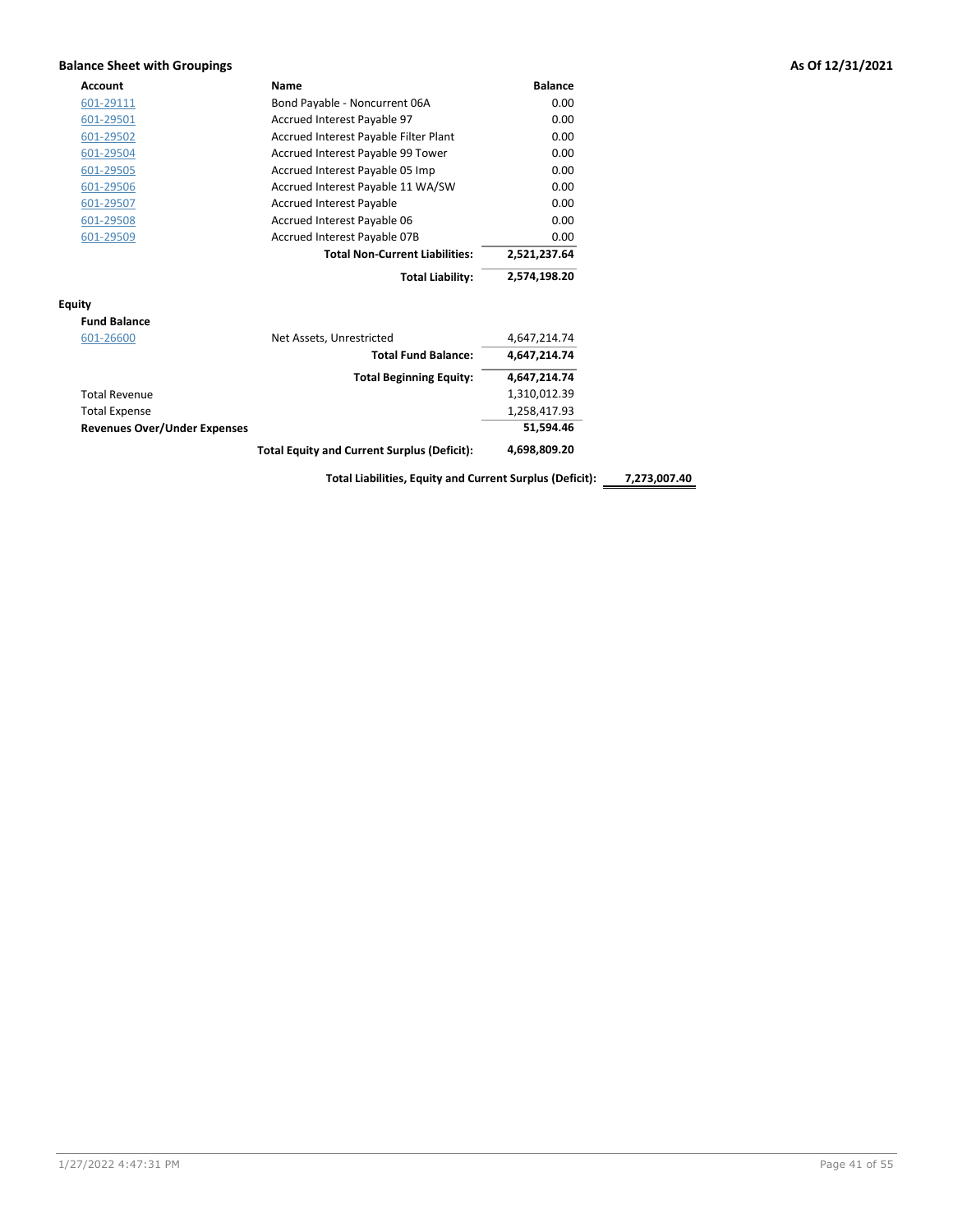| Account                        | Name                                                     | <b>Balance</b> |               |
|--------------------------------|----------------------------------------------------------|----------------|---------------|
| Fund: 602 - SEWER              |                                                          |                |               |
| <b>Assets</b>                  |                                                          |                |               |
| <b>Cash &amp; Equivalents</b>  |                                                          |                |               |
| 602-10100                      | Cash                                                     | 913,405.25     |               |
| 602-10101                      | Pay Pal Clearing                                         | 0.00           |               |
| 602-10250                      | Cash with Fiscal Agent                                   | 0.00           |               |
| 602-10400                      | <b>Investments - Current</b>                             | 1,852,942.99   |               |
|                                | <b>Total Cash &amp; Equivalents:</b>                     | 2,766,348.24   |               |
| <b>Capital Assets</b>          |                                                          |                |               |
| 602-16100                      | Land                                                     | 27,925.43      |               |
| 602-16200                      | <b>Buildings</b>                                         | 23,790,851.81  |               |
| 602-16210                      | A/D - Buildings                                          | -3,589,521.75  |               |
| 602-16300                      | <b>Improvements Other Than Buildings</b>                 | 6,808,447.75   |               |
| 602-16310                      | A/D - Improvements Other Than Building                   | -2,882,285.29  |               |
| 602-16400                      | Machinery & Equipment                                    | 929,234.97     |               |
| 602-16410                      | A/D - Machinery & Equipment                              | -782,525.75    |               |
| 602-16420                      | Office Equipment                                         | 66,162.12      |               |
| 602-16430                      | A/D - Office Equipment                                   | $-65,316.97$   |               |
| 602-16440                      | Motor Vehicles                                           | 318,482.06     |               |
| 602-16450                      | A/D - Motor Vehicles                                     | -149,551.71    |               |
| 602-16460                      | <b>Furniture &amp; Fixtures</b>                          | 412,094.09     |               |
| 602-16470                      | A/D Furniture & Fixtures                                 | -391,822.91    |               |
|                                | <b>Total Capital Assets:</b>                             | 24,492,173.85  |               |
| <b>Other Assets</b>            |                                                          |                |               |
| 602-11500                      | <b>Accounts Receivable</b>                               | 212,803.23     |               |
| 602-11501                      | Accounts Receivable - Other                              | 0.00           |               |
| 602-11506                      | Accounts Receivable - Accrued                            | 52,808.02      |               |
| 602-12100                      | Special Assessment Receivable - Current                  | 50,284.29      |               |
| 602-12900                      | Loan Receivable                                          | 2,500,150.32   |               |
| 602-13117                      | Due From TIF 1-17                                        | 0.00           |               |
| 602-14200                      | Inventory                                                | 13,935.40      |               |
| 602-15500                      | Prepaid Items                                            | 83,319.00      |               |
| 602-15620                      | <b>Unamortized Bond Discount</b>                         | 0.00           |               |
| 602-15630                      | Unamortized Bond Issue Cost                              | 0.00           |               |
|                                | <b>Total Other Assets:</b>                               | 2,913,300.26   |               |
| ***NOT ASSIGNED TO GROUP***    |                                                          |                |               |
| 602-18000                      | <b>Deferred Outflows</b>                                 | 14,263.00      |               |
| 602-18001                      | Deferred Outflows - OPEB                                 | 3,971.00       |               |
|                                | Total ***NOT ASSIGNED TO GROUP***:                       | 18,234.00      |               |
|                                |                                                          |                |               |
|                                | <b>Total Assets:</b>                                     | 30,190,056.35  | 30,190,056.35 |
| Liability                      |                                                          |                |               |
| <b>Current Liabilities</b>     |                                                          |                |               |
| 602-20200                      | <b>Accounts Payable</b>                                  | 33,278.33      |               |
| 602-20202                      | Sales Tax Payable                                        | 0.00           |               |
| 602-20210                      | <b>Accrued Expense</b>                                   | 0.00           |               |
| 602-21500                      | <b>Accrued Interest Payable</b>                          | 73,599.65      |               |
| 602-22500                      | Bond Payable - Current                                   | 0.00           |               |
|                                | <b>Total Current Liabilities:</b>                        | 106,877.98     |               |
| <b>Non-Current Liabilities</b> |                                                          |                |               |
| 602-23100                      | Bond Payable - Noncurrent<br>Unamortized Premium on Bond | 3,100,350.00   |               |
| 602-23400                      |                                                          | 200,365.82     |               |
| 602-23600                      | Compensated Absences Payable - Noncur                    | 59,483.92      |               |
| 602-23900                      | Notes Payable - Noncurrent                               | 7,055,310.42   |               |
| 602-24000                      | Net Pension Liability                                    | 184,182.00     |               |
| 602-24001                      | <b>OPEB Liability</b>                                    | 46,771.00      |               |
| 602-24500                      | Deferred Inflows                                         | 10,672.00      |               |
| 602-29101                      | Bond Payable - Noncurrent 95 WWTP                        | 0.00           |               |
| 602-29104                      | Bond Payable - Noncurrent                                | 0.00           |               |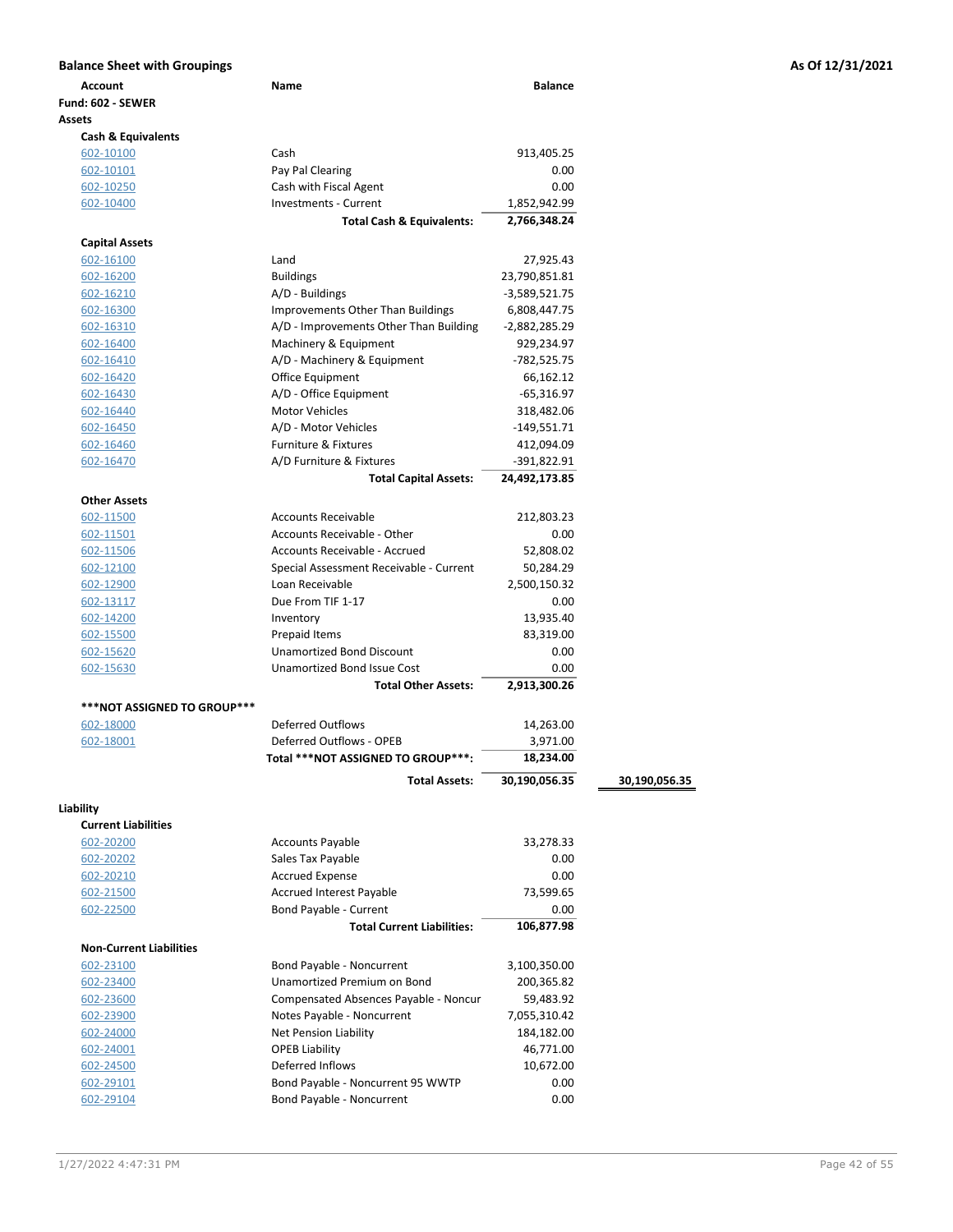### Balance Sheet with Groupings **As Of 12/31/2021 As Of 12/31/2021**

| <b>Account</b>                      | Name                                               | <b>Balance</b> |
|-------------------------------------|----------------------------------------------------|----------------|
| 602-29105                           | Bond Payable - Noncurrent 11 WA/SWt                | 0.00           |
| 602-29106                           | Bond Payable - Noncurrent 12 Refund                | 33,600.00      |
| 602-29111                           | Bond Payable - Noncurrent 12 6th/RR                | 0.00           |
| 602-29113                           | Bond Payable - Noncurrent 07B                      | 0.00           |
| 602-29501                           | Accrued Interest Payable 95 WWTP                   | 0.00           |
| 602-29503                           | Accrued Interest Payable 05 Imp                    | 0.00           |
| 602-29504                           | Accrued Interest Payable 11 WA/SW                  | 0.00           |
| 602-29505                           | Accrued Interest Payable 07B                       | 0.00           |
| 602-29506                           | Accrued Interest Payable 2012A                     | 0.00           |
|                                     | <b>Total Non-Current Liabilities:</b>              | 10,690,735.16  |
|                                     | <b>Total Liability:</b>                            | 10,797,613.14  |
| <b>Equity</b>                       |                                                    |                |
| <b>Fund Balance</b>                 |                                                    |                |
| 602-26600                           | Net Assets, Unrestricted                           | 18,141,338.50  |
| 602-26601                           | Net Assets, Contributed Equity                     | 1,094,440.42   |
|                                     | <b>Total Fund Balance:</b>                         | 19,235,778.92  |
|                                     | <b>Total Beginning Equity:</b>                     | 19,235,778.92  |
| <b>Total Revenue</b>                |                                                    | 2,171,455.69   |
| <b>Total Expense</b>                |                                                    | 2,014,791.40   |
| <b>Revenues Over/Under Expenses</b> |                                                    | 156,664.29     |
|                                     | <b>Total Equity and Current Surplus (Deficit):</b> | 19,392,443.21  |

Total Liabilities, Equity and Current Surplus (Deficit): 30,190,056.35

1/27/2022 4:47:31 PM Page 43 of 55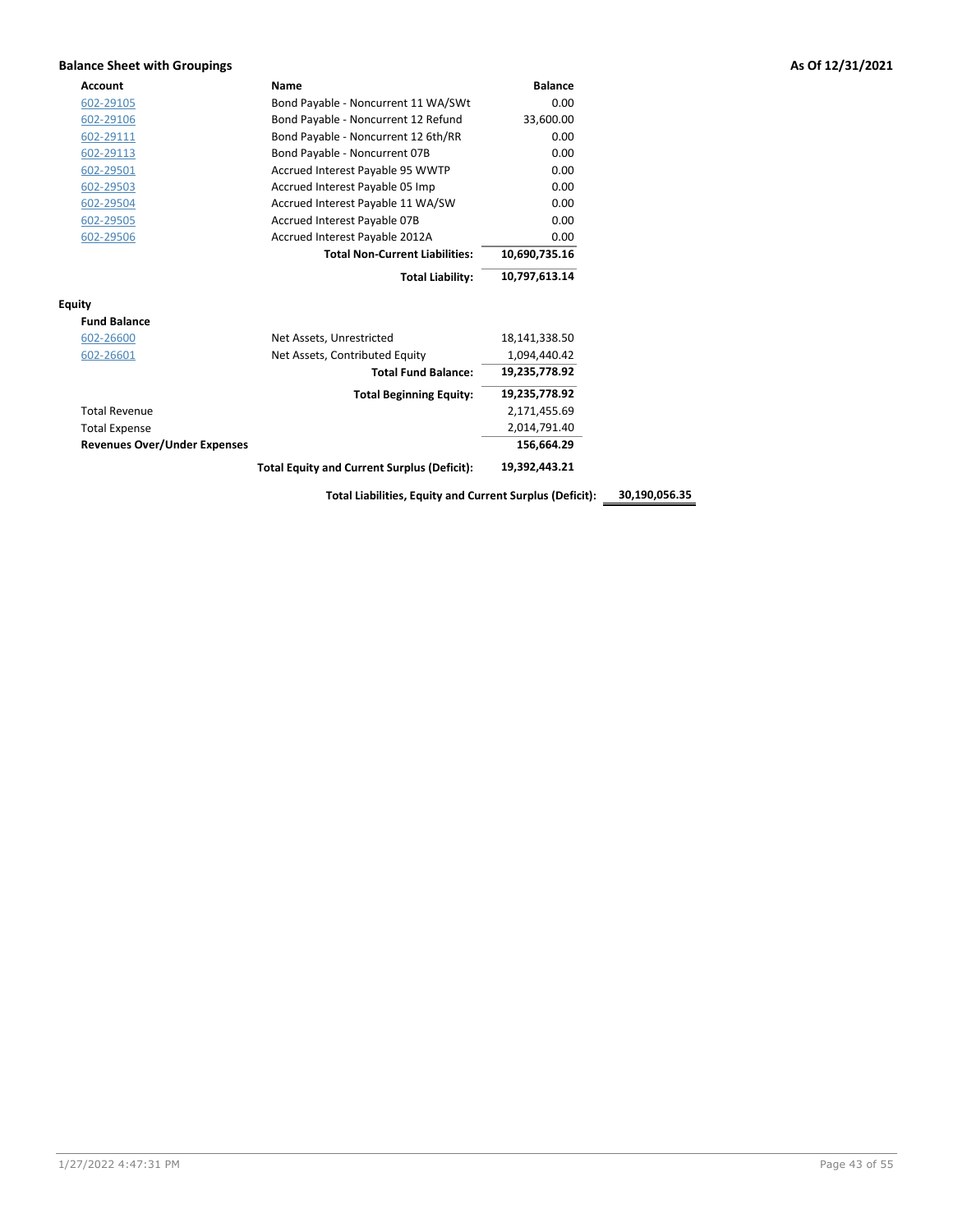| Account<br>Fund: 604 - ELECTRIC    | Name                                                 | <b>Balance</b> |               |
|------------------------------------|------------------------------------------------------|----------------|---------------|
|                                    |                                                      |                |               |
|                                    |                                                      |                |               |
| Assets                             |                                                      |                |               |
| Cash & Equivalents                 |                                                      |                |               |
| 604-10100                          | Cash                                                 | 5,264,159.52   |               |
| 604-10101                          | Pay Pal Clearing                                     | 0.00           |               |
| 604-10200                          | Petty Cash                                           | 0.00           |               |
| 604-10400                          | <b>Investments - Current</b>                         | 3,245,707.23   |               |
|                                    | <b>Total Cash &amp; Equivalents:</b>                 | 8,509,866.75   |               |
| <b>Capital Assets</b>              |                                                      |                |               |
| 604-16100                          | Land                                                 | 62,375.20      |               |
| 604-16200                          | <b>Buildings</b>                                     | 737,749.34     |               |
| 604-16210                          | A/D - Buildings                                      | -613,977.09    |               |
| 604-16300                          | Improvements Other Than Buildings                    | 13,302,180.62  |               |
| 604-16310                          | A/D - Improvements Other Than Building               | -7,379,658.76  |               |
| 604-16400                          | Machinery & Equipment                                | 1,461,864.66   |               |
| 604-16410                          | A/D - Machinery & Equipment                          | -1,110,347.10  |               |
| 604-16420                          | Office Equipment                                     | 160,814.34     |               |
| 604-16430                          | A/D - Office Equipment                               | $-137,136.58$  |               |
| 604-16440                          | <b>Motor Vehicles</b>                                | 953,230.10     |               |
| 604-16450                          | A/D - Motor Vehicles                                 | -702,050.84    |               |
| 604-16460                          | <b>Furniture &amp; Fixtures</b>                      | 3,888.46       |               |
| 604-16470                          | A/D Furniture & Fixtures                             | $-3,888.46$    |               |
|                                    | <b>Total Capital Assets:</b>                         | 6,735,043.89   |               |
|                                    |                                                      |                |               |
| <b>Other Assets</b>                |                                                      |                |               |
| 604-11500                          | <b>Accounts Receivable</b>                           | 588,100.95     |               |
| 604-11501                          | Accounts Receivable - Other                          | 28,067.77      |               |
| 604-11506                          | Accounts Receivable - Accrued                        | 104,084.10     |               |
| 604-13102                          | Due From EDA                                         | 0.00           |               |
| 604-13401                          | Due From General Capital Projects                    | 0.00           |               |
| 604-13614                          | Due From Telecom                                     | 0.00           |               |
| 604-14200                          | Inventory                                            | 699,252.38     |               |
| 604-14201                          | Inventory - Diesel Fuel                              | 46,919.15      |               |
| 604-15500                          | Prepaid Items                                        | 0.00           |               |
| 604-15620                          | <b>Unamortized Bond Discount</b>                     | 0.00           |               |
| 604-15630                          | <b>Unamortized Bond Issue Cost</b>                   | 0.00           |               |
|                                    | <b>Total Other Assets:</b>                           | 1,466,424.35   |               |
| <b>***NOT ASSIGNED TO GROUP***</b> |                                                      |                |               |
| 604-18000                          | Deferred Outflows                                    | 31,435.00      |               |
| 604-18001                          | Deferred Outflows - OPEB                             | 5,560.00       |               |
|                                    | Total ***NOT ASSIGNED TO GROUP***:                   | 36,995.00      |               |
|                                    | <b>Total Assets:</b>                                 | 16,748,329.99  | 16,748,329.99 |
|                                    |                                                      |                |               |
| Liability                          |                                                      |                |               |
| <b>Current Liabilities</b>         |                                                      |                |               |
| 604-20200                          | <b>Accounts Payable</b>                              | 351,018.64     |               |
| 604-20202                          | Sales Tax Payable<br><b>General Billing Clearing</b> | 0.00           |               |
| 604-20204                          |                                                      | 0.00           |               |
| 604-20210                          | <b>Accrued Expense</b>                               | 0.00           |               |
| 604-22000                          | Prepayments                                          | 108,165.00     |               |
|                                    | <b>Total Current Liabilities:</b>                    | 459,183.64     |               |
| <b>Non-Current Liabilities</b>     |                                                      |                |               |
| 604-23600                          | Compensated Absences Payable - Noncur                | 127,732.50     |               |
| 604-24000                          | Net Pension Liability                                | 405,940.00     |               |
| 604-24001                          | <b>OPEB Liability</b>                                | 65,480.00      |               |
| 604-24500                          | Deferred Inflows                                     | 23,521.00      |               |
|                                    | <b>Total Non-Current Liabilities:</b>                | 622,673.50     |               |
|                                    | <b>Total Liability:</b>                              | 1,081,857.14   |               |

Equity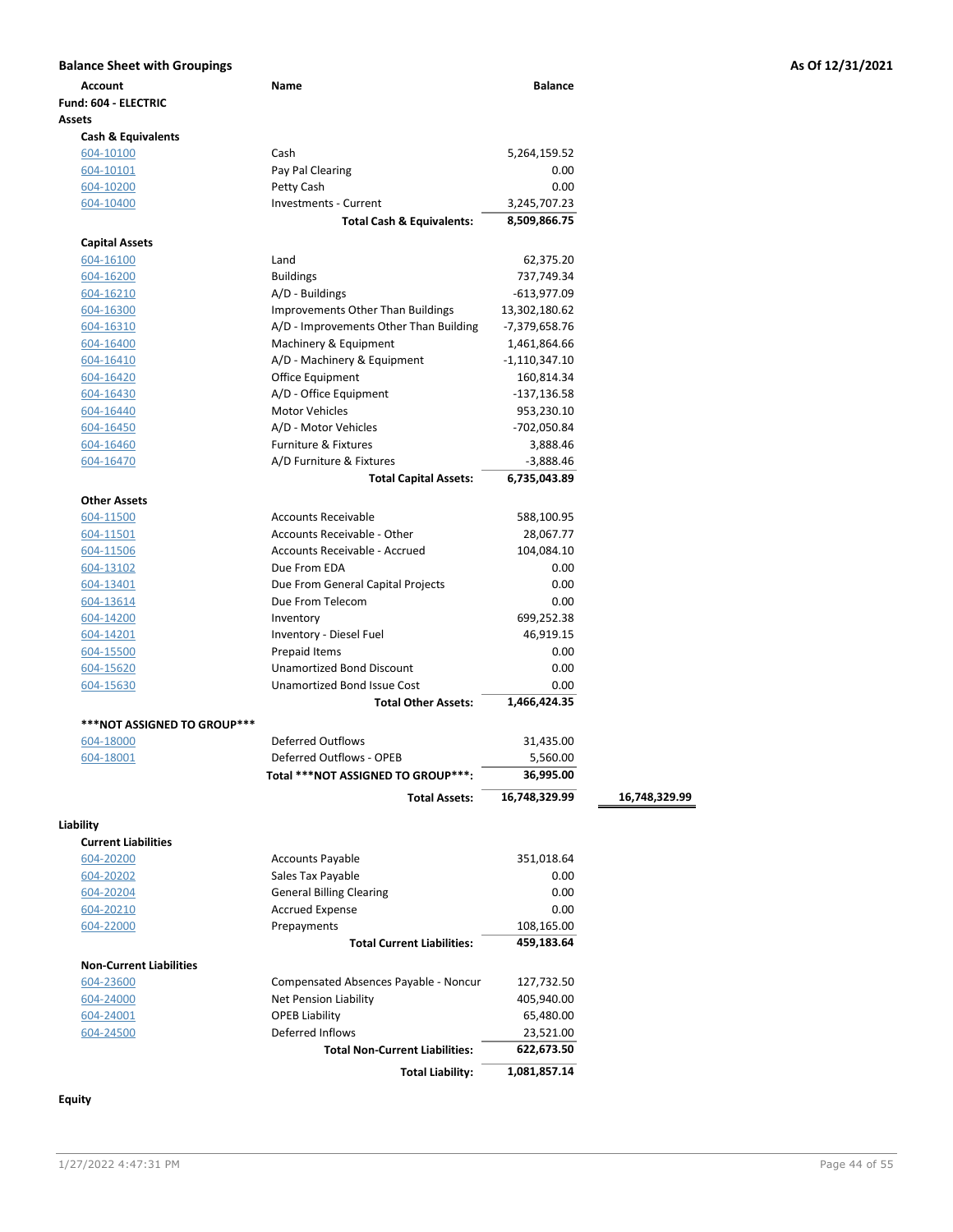### Balance Sheet with Groupings **As Of 12/31/2021**

| <b>Account</b>                      | Name                                               | <b>Balance</b> |
|-------------------------------------|----------------------------------------------------|----------------|
| <b>Fund Balance</b>                 |                                                    |                |
| 604-26600                           | Net Assets, Unrestricted                           | 14,733,842.53  |
| 604-26601                           | Net Assets, Contributed Equity                     | -458.511.09    |
|                                     | <b>Total Fund Balance:</b>                         | 14,275,331.44  |
|                                     | <b>Total Beginning Equity:</b>                     | 14,275,331.44  |
| <b>Total Revenue</b>                |                                                    | 7,284,286.56   |
| <b>Total Expense</b>                |                                                    | 5,893,145.15   |
| <b>Revenues Over/Under Expenses</b> |                                                    | 1,391,141.41   |
|                                     | <b>Total Equity and Current Surplus (Deficit):</b> | 15,666,472.85  |

Total Liabilities, Equity and Current Surplus (Deficit): 16,748,329.99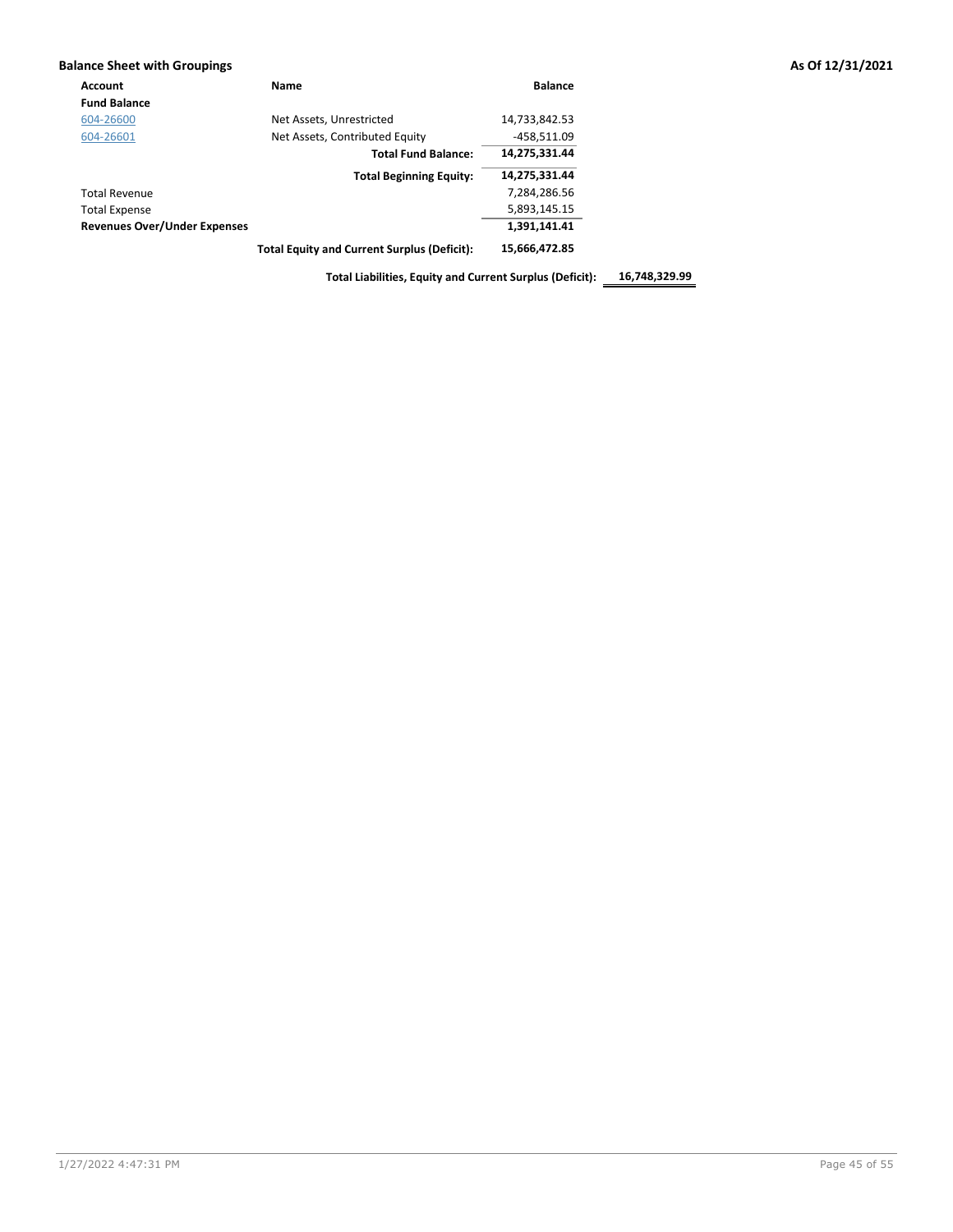| <b>Balance Sheet with Groupings</b> |                                                          |                |              | As Of 12/31/2021 |
|-------------------------------------|----------------------------------------------------------|----------------|--------------|------------------|
| <b>Account</b>                      | Name                                                     | <b>Balance</b> |              |                  |
| Fund: 609 - LIQUOR STORE            |                                                          |                |              |                  |
| Assets                              |                                                          |                |              |                  |
| <b>Cash &amp; Equivalents</b>       |                                                          |                |              |                  |
| 609-10100                           | Cash                                                     | 450,577.88     |              |                  |
| 609-10102                           | <b>Credit Card Clearing</b>                              | 23,028.56      |              |                  |
| 609-10103                           | <b>Gift Card Clearing</b>                                | $-2,297.27$    |              |                  |
| 609-10200                           | Petty Cash                                               | 1,200.00       |              |                  |
| 609-10400                           | Investments - Current                                    | 249,036.99     |              |                  |
|                                     | <b>Total Cash &amp; Equivalents:</b>                     | 721,546.16     |              |                  |
| <b>Capital Assets</b>               |                                                          |                |              |                  |
| 609-16200                           | <b>Buildings</b>                                         | 397,347.46     |              |                  |
| 609-16210                           | A/D - Buildings                                          | -334,548.49    |              |                  |
| 609-16300                           | <b>Improvements Other Than Buildings</b>                 | 4,988.58       |              |                  |
| 609-16310                           | A/D - Improvements Other Than Building                   | -4,988.58      |              |                  |
| 609-16420                           | Office Equipment                                         | 17,359.71      |              |                  |
| 609-16430                           | A/D - Office Equipment                                   | $-17,359.71$   |              |                  |
| 609-16460                           | Furniture & Fixtures                                     | 117,448.19     |              |                  |
| 609-16470                           | A/D Furniture & Fixtures                                 | $-70,657.92$   |              |                  |
|                                     | <b>Total Capital Assets:</b>                             | 109,589.24     |              |                  |
|                                     |                                                          |                |              |                  |
| <b>Other Assets</b>                 |                                                          |                |              |                  |
| 609-11500                           | <b>Accounts Receivable</b>                               | 2,214.04       |              |                  |
| 609-11506                           | Accounts Receivable - Accrued                            | 0.00           |              |                  |
| 609-14200                           | Inventory                                                | 320,066.97     |              |                  |
|                                     | <b>Total Other Assets:</b>                               | 322,281.01     |              |                  |
| ***NOT ASSIGNED TO GROUP***         |                                                          |                |              |                  |
| 609-18000                           | <b>Deferred Outflows</b>                                 | 11,299.00      |              |                  |
| 609-18001                           | Deferred Outflows - OPEB                                 | 1,589.00       |              |                  |
|                                     | Total ***NOT ASSIGNED TO GROUP***:                       | 12,888.00      |              |                  |
|                                     | <b>Total Assets:</b>                                     | 1,166,304.41   | 1,166,304.41 |                  |
|                                     |                                                          |                |              |                  |
| Liability                           |                                                          |                |              |                  |
| <b>Current Liabilities</b>          |                                                          |                |              |                  |
| 609-20200                           | <b>Accounts Payable</b>                                  | 76,210.54      |              |                  |
| 609-20202                           | Sales Tax Payable                                        | 21,330.33      |              |                  |
| 609-20210                           | <b>Accrued Expense</b>                                   | 0.00           |              |                  |
|                                     | <b>Total Current Liabilities:</b>                        | 97,540.87      |              |                  |
| <b>Non-Current Liabilities</b>      |                                                          |                |              |                  |
| 609-23600                           | Compensated Absences Payable - Noncur                    | 26,299.80      |              |                  |
| 609-24000                           | Net Pension Liability                                    | 145,901.00     |              |                  |
| 609-24001                           | <b>OPEB Liability</b>                                    | 18,708.00      |              |                  |
| 609-24500                           | Deferred Inflows                                         | 8,454.00       |              |                  |
|                                     | <b>Total Non-Current Liabilities:</b>                    | 199,362.80     |              |                  |
|                                     |                                                          |                |              |                  |
|                                     | <b>Total Liability:</b>                                  | 296,903.67     |              |                  |
| <b>Equity</b>                       |                                                          |                |              |                  |
| <b>Fund Balance</b>                 |                                                          |                |              |                  |
| 609-26600                           | Net Assets, Unrestricted                                 | 830,095.34     |              |                  |
|                                     | <b>Total Fund Balance:</b>                               | 830,095.34     |              |                  |
|                                     |                                                          | 830,095.34     |              |                  |
|                                     | <b>Total Beginning Equity:</b>                           |                |              |                  |
| <b>Total Revenue</b>                |                                                          | 2,299,251.09   |              |                  |
| <b>Total Expense</b>                |                                                          | 2,259,945.69   |              |                  |
| <b>Revenues Over/Under Expenses</b> |                                                          | 39,305.40      |              |                  |
|                                     | <b>Total Equity and Current Surplus (Deficit):</b>       | 869,400.74     |              |                  |
|                                     |                                                          |                |              |                  |
|                                     | Total Liabilities, Equity and Current Surplus (Deficit): |                | 1,166,304.41 |                  |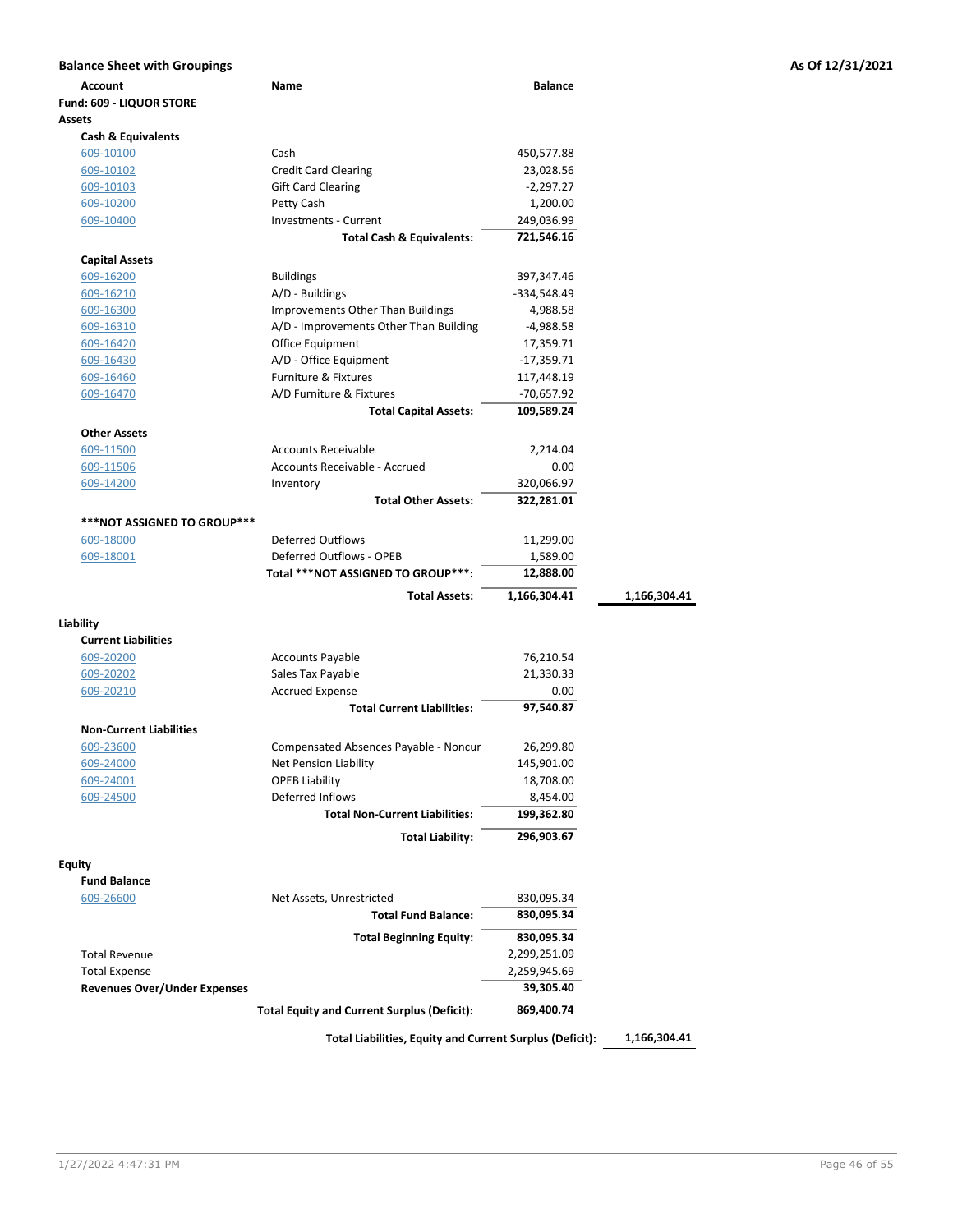| <b>Account</b>                 | Name                                     | <b>Balance</b>  |              |
|--------------------------------|------------------------------------------|-----------------|--------------|
| Fund: 614 - TELECOM            |                                          |                 |              |
| Assets                         |                                          |                 |              |
| <b>Cash &amp; Equivalents</b>  |                                          |                 |              |
| 614-10100                      | Cash                                     | -1,039,921.54   |              |
| 614-10101                      | Pay Pal Clearing                         | 0.00            |              |
| 614-10400                      | <b>Investments - Current</b>             | 732,225.30      |              |
|                                | <b>Total Cash &amp; Equivalents:</b>     | -307,696.24     |              |
| <b>Capital Assets</b>          |                                          |                 |              |
| 614-16200                      | <b>Buildings</b>                         | 644,303.40      |              |
| 614-16210                      | A/D - Buildings                          | $-287,504.50$   |              |
| 614-16300                      | <b>Improvements Other Than Buildings</b> | 4,392,579.66    |              |
| 614-16310                      | A/D - Improvements Other Than Building   | $-3,498,622.13$ |              |
| 614-16400                      | Machinery & Equipment                    | 6,202,617.34    |              |
| 614-16410                      | A/D - Machinery & Equipment              | -5,599,139.42   |              |
| 614-16420                      | Office Equipment                         | 6,396.05        |              |
| 614-16430                      | A/D - Office Equipment                   | $-6,148.78$     |              |
| 614-16440                      | <b>Motor Vehicles</b>                    | 89,359.00       |              |
| 614-16450                      | A/D - Motor Vehicles                     | $-89,359.00$    |              |
| 614-16460                      | <b>Furniture &amp; Fixtures</b>          | 38,128.53       |              |
| 614-16470                      | A/D Furniture & Fixtures                 | $-27,701.96$    |              |
|                                | <b>Total Capital Assets:</b>             | 1,864,908.19    |              |
| <b>Other Assets</b>            |                                          |                 |              |
| 614-11500                      | <b>Accounts Receivable</b>               | 256,033.44      |              |
| 614-11501                      | Accounts Receivable - Other              | 15,569.09       |              |
| 614-11502                      | <b>Accounts Receivable - CABS</b>        | 2,086.59        |              |
| 614-11506                      | Accounts Receivable - Accrued            | 0.00            |              |
| 614-14200                      | Inventory                                | 58,894.78       |              |
| 614-15500                      | Prepaid Items                            | 0.00            |              |
| 614-15620                      | <b>Unamortized Bond Discount</b>         | 23,863.00       |              |
| 614-15630                      | <b>Unamortized Bond Issue Cost</b>       | 0.00            |              |
|                                | <b>Total Other Assets:</b>               | 356,446.90      |              |
| ***NOT ASSIGNED TO GROUP***    |                                          |                 |              |
| 614-18000                      | <b>Deferred Outflows</b>                 | 25,724.00       |              |
| 614-18001                      | Deferred Outflows - OPEB                 | 4,766.00        |              |
|                                | Total ***NOT ASSIGNED TO GROUP***:       | 30,490.00       |              |
|                                | <b>Total Assets:</b>                     | 1,944,148.85    | 1,944,148.85 |
| Liability                      |                                          |                 |              |
| <b>Current Liabilities</b>     |                                          |                 |              |
| 614-20200                      | <b>Accounts Payable</b>                  | 77,226.14       |              |
| 614-20201                      | <b>Excise Tax Payable</b>                | 2,816.84        |              |
| 614-20202                      | Sales Tax Payable                        | 0.00            |              |
| 614-20206                      | 911 TAP & TACIP Fees Clearing            | 2,597.45        |              |
| 614-20210                      | <b>Accrued Expense</b>                   | 0.00            |              |
| 614-20701                      | Due To Electric Fund                     | 0.00            |              |
| 614-21500                      | <b>Accrued Interest Payable</b>          | 21,393.61       |              |
| 614-22000                      | Prepayments                              | 0.00            |              |
| 614-22200                      | Unavailable Revenue                      | 231,976.79      |              |
| 614-22500                      | Bond Payable - Current                   | 0.00            |              |
|                                | <b>Total Current Liabilities:</b>        | 336,010.83      |              |
| <b>Non-Current Liabilities</b> |                                          |                 |              |
| 614-23100                      | Bond Payable - Noncurrent                | 7,844,000.00    |              |
| 614-23400                      | Unamortized Premium on Bond              | 33,015.32       |              |
| 614-23600                      | Compensated Absences Payable - Noncur    | 117,336.88      |              |
| 614-23900                      | Notes Payable - Noncurrent               | 0.00            |              |
| 614-24000                      | <b>Net Pension Liability</b>             | 332,162.00      |              |
| 614-24001                      | <b>OPEB Liability</b>                    | 56,124.00       |              |
|                                |                                          |                 |              |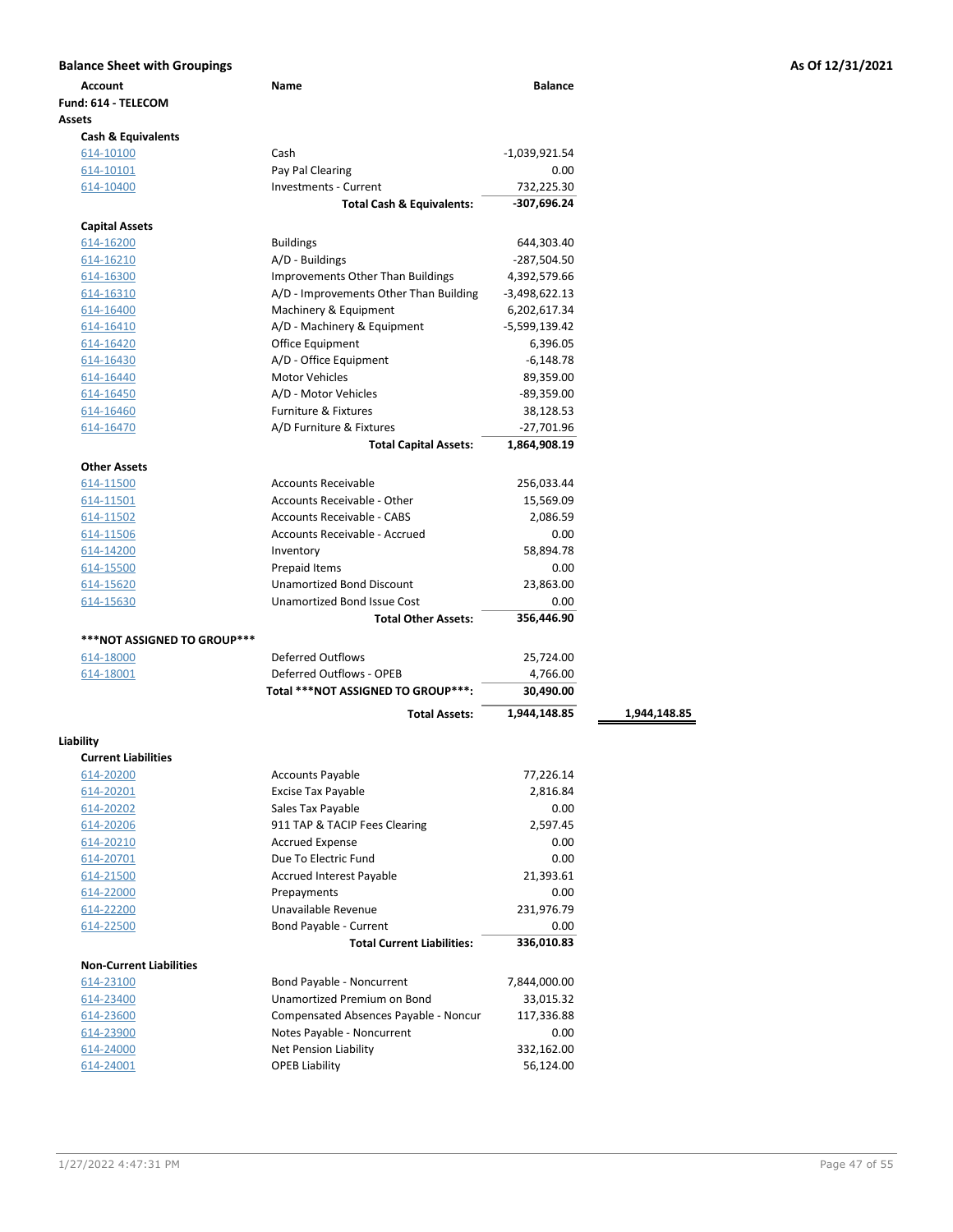## Balance Sheet with Groupings **As Of 12/31/2021** Account **Name Constanting Constanting Constanting Constanting Constanting Constanting Constanting Constanting Constanting Constanting Constanting Constanting Constanting Constanting Constanting Constanting Constanting Co**

| 614-24500                           | Deferred Inflows                                   | 19,247.00       |
|-------------------------------------|----------------------------------------------------|-----------------|
|                                     | <b>Total Non-Current Liabilities:</b>              | 8,401,885.20    |
|                                     | <b>Total Liability:</b>                            | 8,737,896.03    |
| <b>Equity</b>                       |                                                    |                 |
| <b>Fund Balance</b>                 |                                                    |                 |
| 614-26600                           | Net Assets, Unrestricted                           | $-7,383,055.61$ |
|                                     | <b>Total Fund Balance:</b>                         | -7,383,055.61   |
|                                     | <b>Total Beginning Equity:</b>                     | -7,383,055.61   |
| <b>Total Revenue</b>                |                                                    | 2,912,385.95    |
| <b>Total Expense</b>                |                                                    | 2,323,077.52    |
| <b>Revenues Over/Under Expenses</b> |                                                    | 589.308.43      |
|                                     | <b>Total Equity and Current Surplus (Deficit):</b> | $-6,793,747.18$ |

Total Liabilities, Equity and Current Surplus (Deficit): 1,944,148.85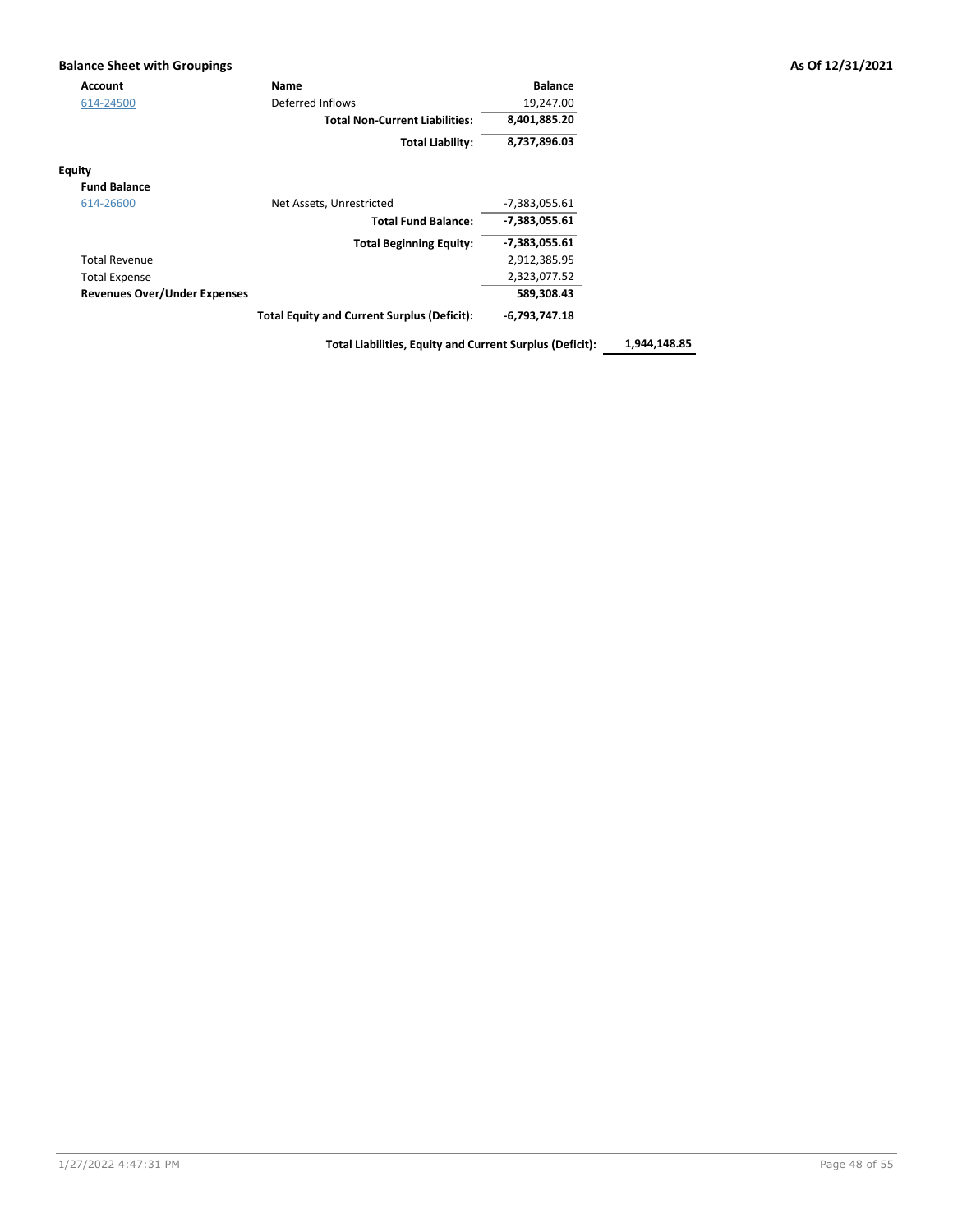| <b>Balance Sheet with Groupings</b> |                                        |                          |              | As Of 12/31/2021 |
|-------------------------------------|----------------------------------------|--------------------------|--------------|------------------|
| <b>Account</b>                      | Name                                   | <b>Balance</b>           |              |                  |
| Fund: 615 - ARENA                   |                                        |                          |              |                  |
| <b>Assets</b>                       |                                        |                          |              |                  |
| Cash & Equivalents                  |                                        |                          |              |                  |
| 615-10100                           | Cash                                   | $-269,395.68$            |              |                  |
| 615-10101                           | Pay Pal Clearing                       | 0.00                     |              |                  |
| 615-10200                           | Petty Cash                             | 120.00                   |              |                  |
| 615-10400                           | Investments - Current                  | 353,691.49               |              |                  |
|                                     | <b>Total Cash &amp; Equivalents:</b>   | 84,415.81                |              |                  |
| <b>Capital Assets</b>               |                                        |                          |              |                  |
| 615-16200                           | <b>Buildings</b>                       | 1,710,485.66             |              |                  |
| 615-16210                           | A/D - Buildings                        | -926,742.70              |              |                  |
| 615-16300                           | Improvements Other Than Buildings      | 1,086,029.78             |              |                  |
| 615-16310                           | A/D - Improvements Other Than Building | -190,114.03              |              |                  |
| 615-16400                           | Machinery & Equipment                  | 290,526.70               |              |                  |
| 615-16410                           | A/D - Machinery & Equipment            | -275,960.08              |              |                  |
| 615-16420                           | Office Equipment                       | 2,635.49                 |              |                  |
| 615-16430                           | A/D - Office Equipment                 | $-2,635.49$              |              |                  |
| 615-16440                           | <b>Motor Vehicles</b>                  | 9,327.15                 |              |                  |
| 615-16450                           | A/D - Motor Vehicles                   | $-9,327.15$              |              |                  |
| 615-16460                           | <b>Furniture &amp; Fixtures</b>        | 27,145.88                |              |                  |
| 615-16470                           | A/D Furniture & Fixtures               | -27,145.88               |              |                  |
|                                     | <b>Total Capital Assets:</b>           | 1,694,225.33             |              |                  |
|                                     |                                        |                          |              |                  |
| <b>Other Assets</b>                 |                                        |                          |              |                  |
| 615-11500                           | <b>Accounts Receivable</b>             | 0.00                     |              |                  |
| 615-11501                           | Accounts Receivable - Other            | 125.00                   |              |                  |
| 615-11506                           | Accounts Receivable - Accrued          | 0.00                     |              |                  |
| 615-14200                           | Inventory                              | 0.00<br>125.00           |              |                  |
|                                     | <b>Total Other Assets:</b>             |                          |              |                  |
| <b>***NOT ASSIGNED TO GROUP***</b>  |                                        |                          |              |                  |
| 615-18000                           | <b>Deferred Outflows</b>               | 6,954.00                 |              |                  |
| 615-18001                           | Deferred Outflows - OPEB               | 1,986.00                 |              |                  |
|                                     | Total ***NOT ASSIGNED TO GROUP***:     | 8,940.00                 |              |                  |
|                                     | <b>Total Assets:</b>                   | 1,787,706.14             | 1,787,706.14 |                  |
| Liability                           |                                        |                          |              |                  |
| <b>Current Liabilities</b>          |                                        |                          |              |                  |
| 615-20200                           | <b>Accounts Payable</b>                | 13,827.80                |              |                  |
| 615-20202                           | Sales Tax Payable                      | 0.00                     |              |                  |
| 615-20210                           | <b>Accrued Expense</b>                 | 0.00                     |              |                  |
| 615-21500                           | <b>Accrued Interest Payable</b>        | 13,012.67                |              |                  |
|                                     | <b>Total Current Liabilities:</b>      | 26,840.47                |              |                  |
| <b>Non-Current Liabilities</b>      |                                        |                          |              |                  |
| 615-23100                           | Bond Payable - Noncurrent              | 965,000.00               |              |                  |
| 615-23400                           | <b>Unamortized Bond Premium</b>        | 42,935.28                |              |                  |
|                                     | Compensated Absences Payable - Noncur  | 21,496.34                |              |                  |
| 615-23600                           | Net Pension Liability                  | 89,789.00                |              |                  |
| 615-24000                           | <b>OPEB Liability</b>                  | 23,386.00                |              |                  |
| 615-24001                           | Deferred Inflows                       |                          |              |                  |
| 615-24500                           | <b>Total Non-Current Liabilities:</b>  | 5,203.00<br>1,147,809.62 |              |                  |
|                                     |                                        |                          |              |                  |
|                                     | <b>Total Liability:</b>                | 1,174,650.09             |              |                  |
| <b>Equity</b>                       |                                        |                          |              |                  |
| <b>Fund Balance</b>                 |                                        |                          |              |                  |
| 615-26200                           | Net Assets, Restricted for Capital     | 0.00                     |              |                  |
| 615-26600                           | Net Assets, Unrestricted               | 423,908.23               |              |                  |
|                                     | <b>Total Fund Balance:</b>             | 423,908.23               |              |                  |
|                                     | <b>Total Beginning Equity:</b>         | 423,908.23               |              |                  |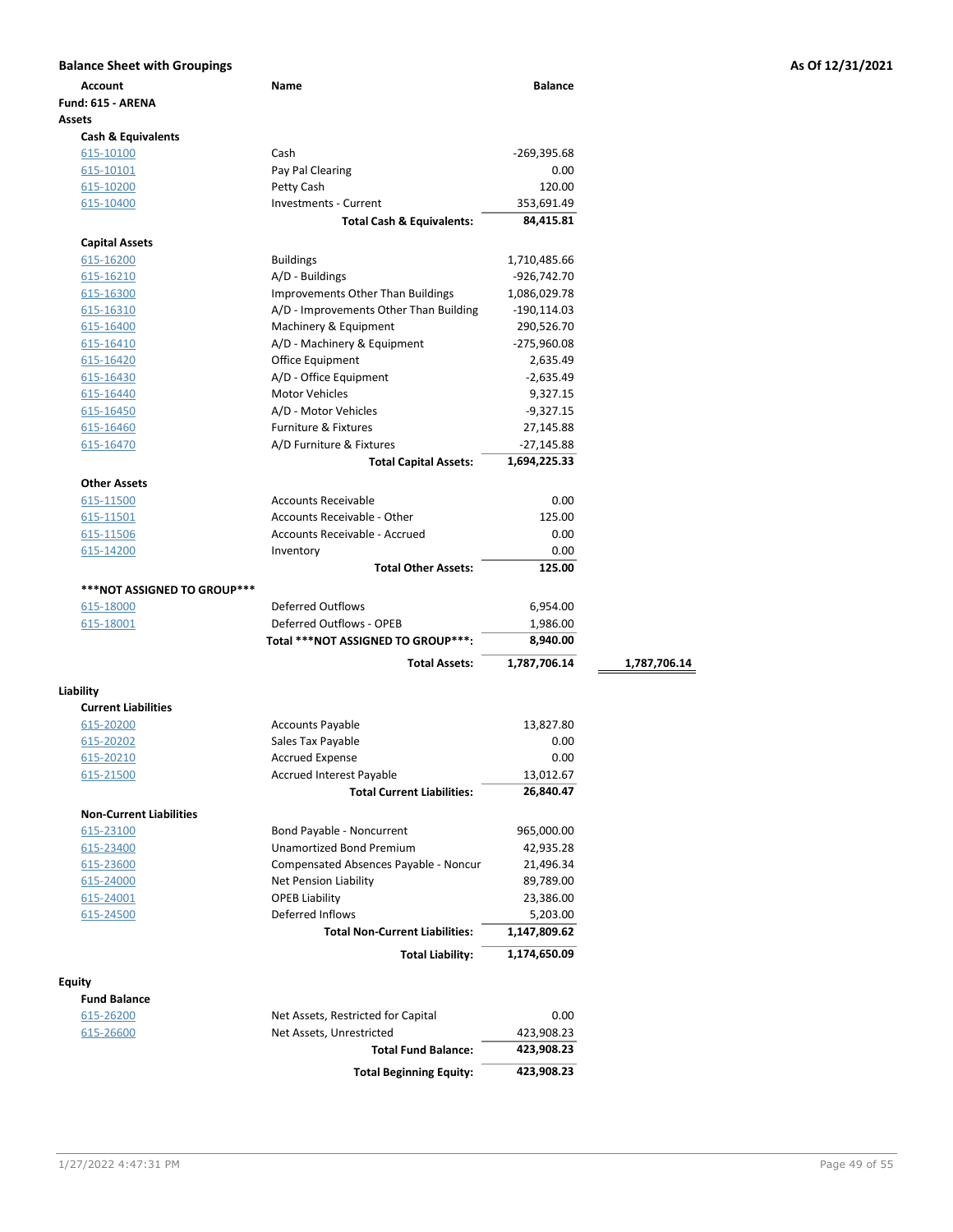|  |  |  | <b>Balance Sheet with Groupings</b> |
|--|--|--|-------------------------------------|
|--|--|--|-------------------------------------|

| Account                             | Name | <b>Balance</b> |
|-------------------------------------|------|----------------|
| <b>Total Revenue</b>                |      | 626,152.60     |
| <b>Total Expense</b>                |      | 437.004.78     |
| <b>Revenues Over/Under Expenses</b> |      | 189,147.82     |
|                                     |      | CAS SEC SE     |

Total Equity and Current Surplus (Deficit): 613,056.05

Total Liabilities, Equity and Current Surplus (Deficit): 1,787,706.14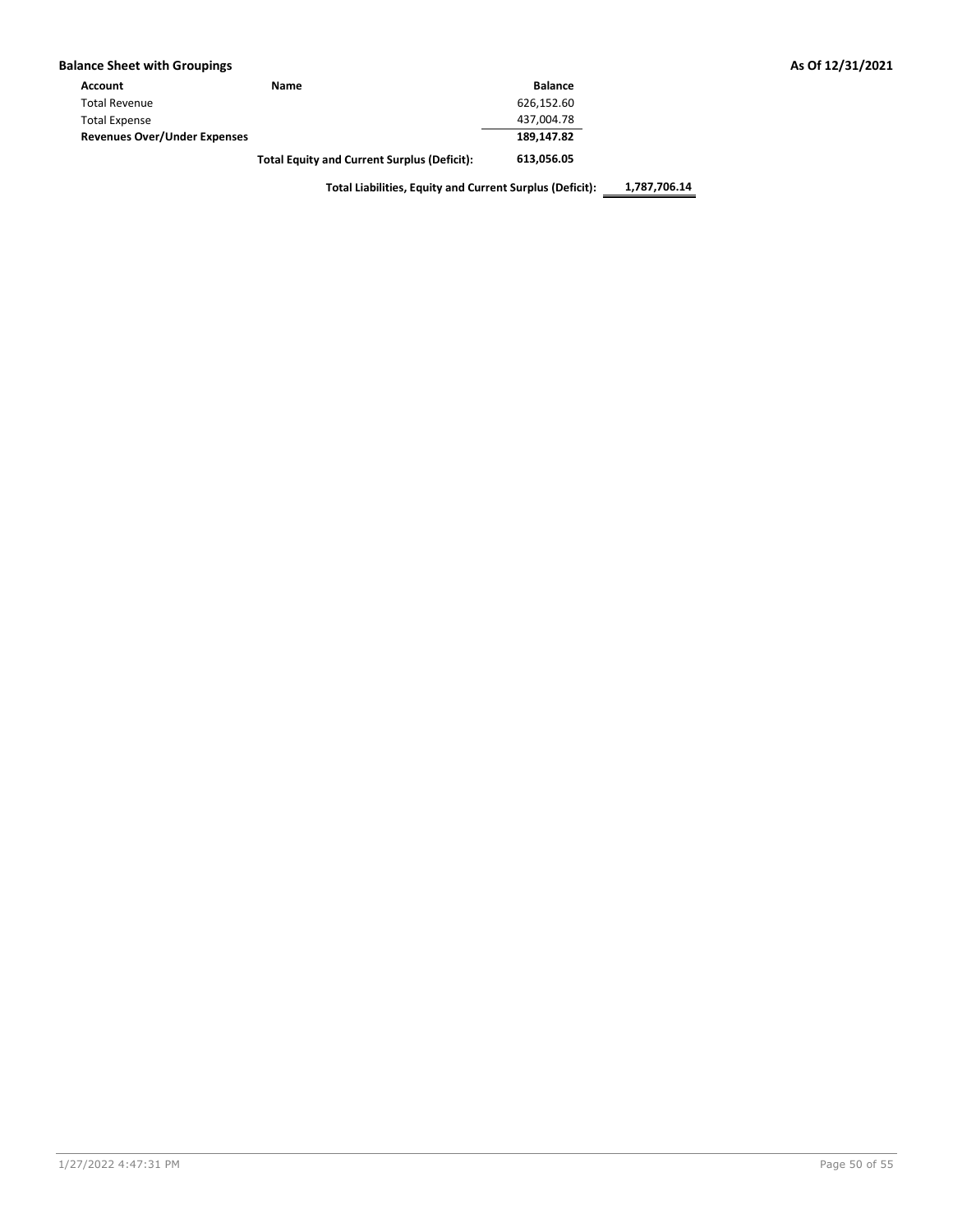| <b>Balance Sheet with Groupings</b> |                                                                       |                        |              | As Of 12/31/2021 |
|-------------------------------------|-----------------------------------------------------------------------|------------------------|--------------|------------------|
| Account                             | Name                                                                  | <b>Balance</b>         |              |                  |
| Fund: 617 - M/P CENTER              |                                                                       |                        |              |                  |
| <b>Assets</b>                       |                                                                       |                        |              |                  |
| <b>Cash &amp; Equivalents</b>       |                                                                       |                        |              |                  |
| 617-10100                           | Cash                                                                  | 350,746.65             |              |                  |
| 617-10101                           | Pay Pal Clearing                                                      | 0.00                   |              |                  |
| 617-10200                           | Petty Cash                                                            | 1,500.00               |              |                  |
| 617-10400                           | <b>Investments - Current</b>                                          | 57,372.59              |              |                  |
|                                     | <b>Total Cash &amp; Equivalents:</b>                                  | 409,619.24             |              |                  |
| <b>Capital Assets</b>               |                                                                       |                        |              |                  |
| 617-16200                           | <b>Buildings</b>                                                      | 2,008,793.43           |              |                  |
| 617-16210                           | A/D - Buildings                                                       | $-1,055,693.86$        |              |                  |
| 617-16300                           | Improvements Other Than Buildings                                     | 63,651.54              |              |                  |
| 617-16310                           | A/D - Improvements Other Than Building                                | $-54,209.03$           |              |                  |
| 617-16400                           | Machinery & Equipment                                                 | 288,848.53             |              |                  |
| <u>617-16410</u>                    | A/D - Machinery & Equipment                                           | $-266,500.55$          |              |                  |
|                                     | <b>Total Capital Assets:</b>                                          | 984,890.06             |              |                  |
| <b>Other Assets</b>                 |                                                                       |                        |              |                  |
| 617-11500                           | <b>Accounts Receivable</b>                                            | 0.00                   |              |                  |
| 617-11501                           | Accounts Receivable - Other                                           | 0.00                   |              |                  |
| 617-11506                           | <b>Accounts Receivable - Accrued</b>                                  | 0.00                   |              |                  |
|                                     | <b>Total Other Assets:</b>                                            | 0.00                   |              |                  |
|                                     |                                                                       |                        |              |                  |
| ***NOT ASSIGNED TO GROUP***         |                                                                       |                        |              |                  |
| 617-18000                           | <b>Deferred Outflows</b>                                              | 6,561.00               |              |                  |
| 617-18001                           | Deferred Outflows - OPEB<br>Total ***NOT ASSIGNED TO GROUP***:        | 2,383.00<br>8,944.00   |              |                  |
|                                     |                                                                       |                        |              |                  |
|                                     | <b>Total Assets:</b>                                                  | 1,403,453.30           | 1,403,453.30 |                  |
| Liability                           |                                                                       |                        |              |                  |
| <b>Current Liabilities</b>          |                                                                       |                        |              |                  |
| 617-20200                           | <b>Accounts Payable</b>                                               | 7,115.51               |              |                  |
| 617-20202                           | Sales Tax Payable                                                     | 291.44                 |              |                  |
| 617-20210                           | <b>Accrued Expense</b>                                                | 0.00                   |              |                  |
| 617-22200                           | <b>Unearned Revenue</b>                                               | 3,400.00               |              |                  |
|                                     | <b>Total Current Liabilities:</b>                                     | 10,806.95              |              |                  |
| <b>Non-Current Liabilities</b>      |                                                                       |                        |              |                  |
|                                     |                                                                       |                        |              |                  |
| 617-23600<br>617-24000              | Compensated Absences Payable - Noncur<br><b>Net Pension Liability</b> | 11,257.97<br>84,721.00 |              |                  |
| 617-24001                           | <b>OPEB Liability</b>                                                 | 28,061.00              |              |                  |
| 617-24500                           | Deferred Inflows                                                      | 4,909.00               |              |                  |
|                                     | <b>Total Non-Current Liabilities:</b>                                 | 128,948.97             |              |                  |
|                                     |                                                                       |                        |              |                  |
|                                     | <b>Total Liability:</b>                                               | 139,755.92             |              |                  |
| <b>Equity</b>                       |                                                                       |                        |              |                  |
| <b>Fund Balance</b>                 |                                                                       |                        |              |                  |
| 617-26600                           | Net Assets, Unrestricted                                              | 833,297.16             |              |                  |
| 617-26601                           | Net Assets, Contributed Equity                                        | 436,194.96             |              |                  |
|                                     | <b>Total Fund Balance:</b>                                            | 1,269,492.12           |              |                  |
|                                     | <b>Total Beginning Equity:</b>                                        | 1,269,492.12           |              |                  |
| <b>Total Revenue</b>                |                                                                       | 421,771.90             |              |                  |
| <b>Total Expense</b>                |                                                                       | 427,566.64             |              |                  |
| <b>Revenues Over/Under Expenses</b> |                                                                       | $-5,794.74$            |              |                  |
|                                     |                                                                       |                        |              |                  |
|                                     | <b>Total Equity and Current Surplus (Deficit):</b>                    | 1,263,697.38           |              |                  |
|                                     | Total Liabilities, Equity and Current Surplus (Deficit):              |                        | 1,403,453.30 |                  |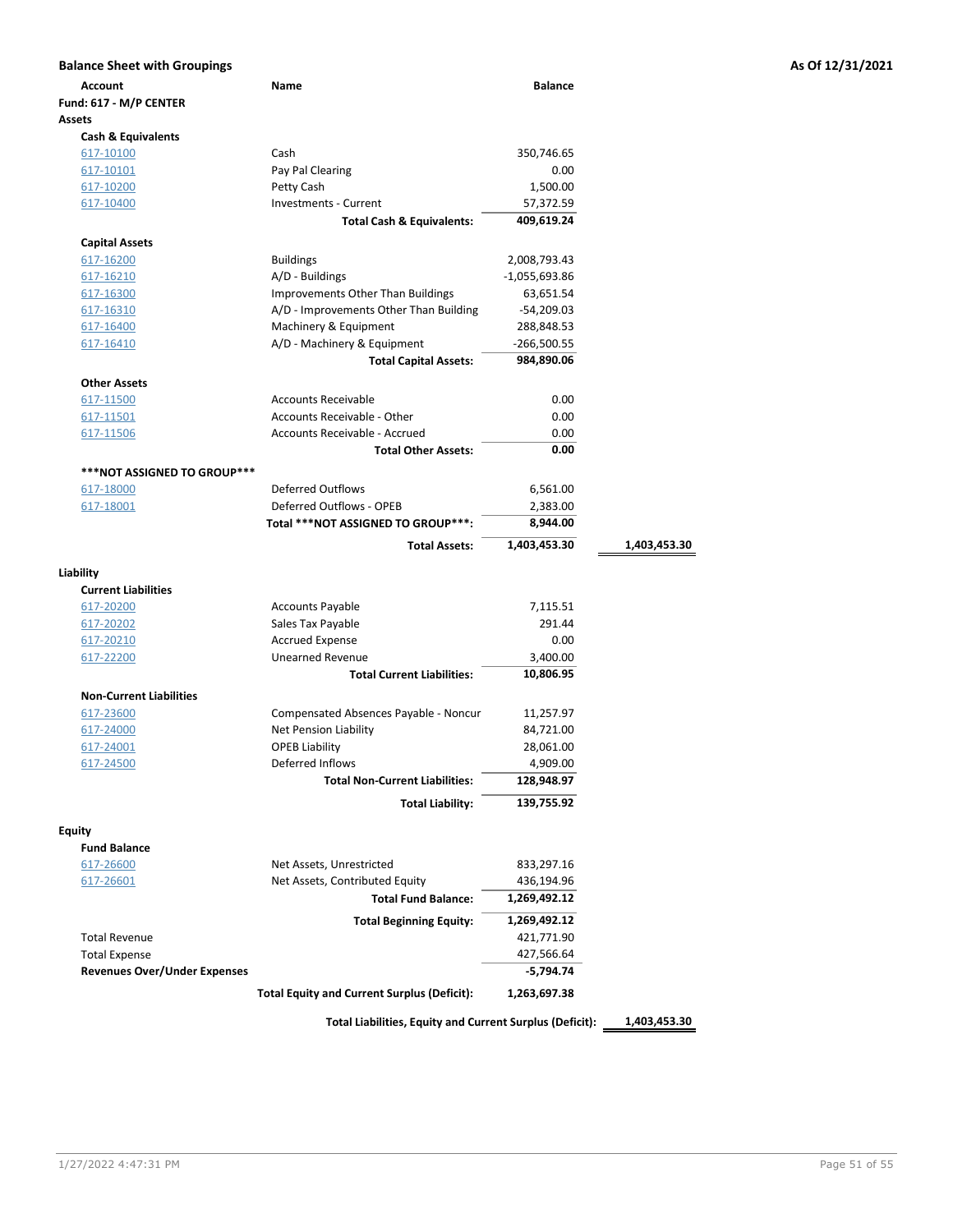| <b>Balance Sheet with Groupings</b>     |                                                          |                |            | As Of 12/31/2021 |
|-----------------------------------------|----------------------------------------------------------|----------------|------------|------------------|
| <b>Account</b>                          | Name                                                     | <b>Balance</b> |            |                  |
| <b>Fund: 651 - RIVERLBUFF TOWNHOMES</b> |                                                          |                |            |                  |
| Assets                                  |                                                          |                |            |                  |
| <b>Cash &amp; Equivalents</b>           |                                                          |                |            |                  |
| 651-10100                               | Cash                                                     | $-39,604.68$   |            |                  |
| 651-10104                               | Cash with Management Company                             | 193,142.07     |            |                  |
|                                         | <b>Total Cash &amp; Equivalents:</b>                     | 153,537.39     |            |                  |
| <b>Capital Assets</b>                   |                                                          |                |            |                  |
| 651-16200                               | <b>Buildings</b>                                         | 1,123,287.73   |            |                  |
| 651-16210                               | A/D Buildings                                            | -594,224.52    |            |                  |
|                                         | <b>Total Capital Assets:</b>                             | 529,063.21     |            |                  |
| <b>Other Assets</b>                     |                                                          |                |            |                  |
| 651-11501                               | Accounts Receivable - Other                              | 324.50         |            |                  |
|                                         | <b>Total Other Assets:</b>                               | 324.50         |            |                  |
|                                         | <b>Total Assets:</b>                                     | 682,925.10     | 682,925.10 |                  |
| Liability                               |                                                          |                |            |                  |
| <b>Current Liabilities</b>              |                                                          |                |            |                  |
| 651-20200                               | <b>Accounts Payable</b>                                  | 0.00           |            |                  |
| 651-20207                               | Accounts Payable Management Company                      | 1,912.69       |            |                  |
| 651-21500                               | Accrued Interest Payable                                 | 437.85         |            |                  |
| 651-22000                               | Prepayments                                              | 8,403.12       |            |                  |
| 651-22100                               | Note Payable - Current                                   | 19,000.00      |            |                  |
|                                         | <b>Total Current Liabilities:</b>                        | 29,753.66      |            |                  |
| <b>Non-Current Liabilities</b>          |                                                          |                |            |                  |
| 651-23900                               | Notes Payable - Noncurrent                               | 725,589.62     |            |                  |
|                                         | <b>Total Non-Current Liabilities:</b>                    | 725,589.62     |            |                  |
|                                         | <b>Total Liability:</b>                                  | 755,343.28     |            |                  |
| <b>Equity</b>                           |                                                          |                |            |                  |
| <b>Fund Balance</b>                     |                                                          |                |            |                  |
| 651-26600                               | Net Assets, Unrestricted                                 | 64,071.20      |            |                  |
| 651-26602                               | Net Assets - Management Company                          | $-136,489.38$  |            |                  |
|                                         | <b>Total Fund Balance:</b>                               | $-72,418.18$   |            |                  |
|                                         | <b>Total Beginning Equity:</b>                           | $-72,418.18$   |            |                  |
| <b>Total Revenue</b>                    |                                                          | 0.00           |            |                  |
| <b>Total Expense</b>                    |                                                          | 0.00           |            |                  |
| <b>Revenues Over/Under Expenses</b>     |                                                          | 0.00           |            |                  |
|                                         | <b>Total Equity and Current Surplus (Deficit):</b>       | $-72,418.18$   |            |                  |
|                                         | Total Liabilities, Equity and Current Surplus (Deficit): |                | 682,925.10 |                  |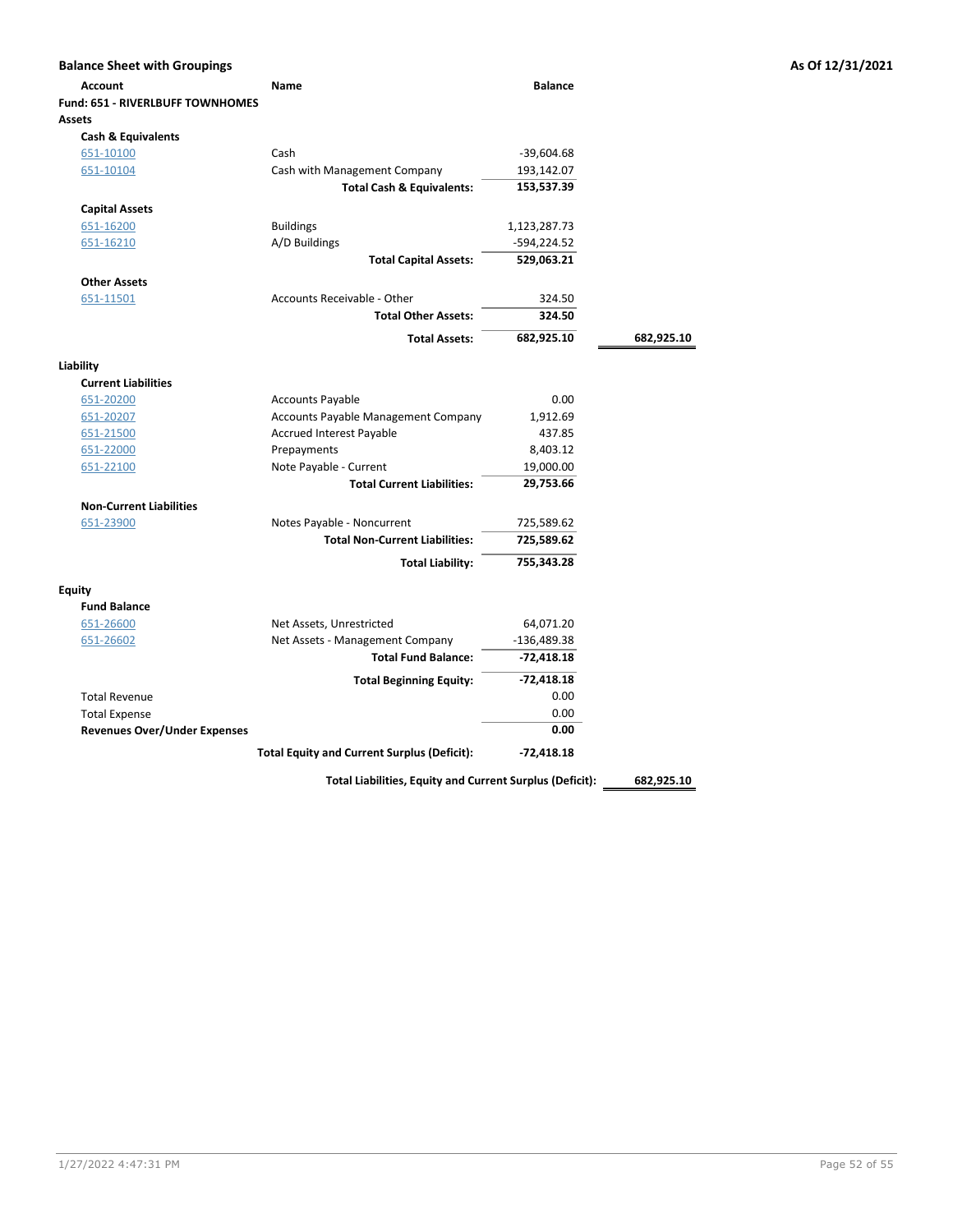| <b>Account</b>                | Name                                               | <b>Balance</b> |           |
|-------------------------------|----------------------------------------------------|----------------|-----------|
| Fund: 700 - PAYROLL           |                                                    |                |           |
| <b>Assets</b>                 |                                                    |                |           |
| <b>Cash &amp; Equivalents</b> |                                                    |                |           |
| 700-10100                     | Cash                                               | 41,616.24      |           |
|                               | <b>Total Cash &amp; Equivalents:</b>               | 41,616.24      |           |
|                               | <b>Total Assets:</b>                               | 41,616.24      | 41,616.24 |
| Liability                     |                                                    |                |           |
| <b>Current Liabilities</b>    |                                                    |                |           |
| 700-20200                     | <b>Accounts Payable</b>                            | 0.00           |           |
| 700-21701                     | Federal Withholding                                | 4,893.66       |           |
| 700-21702                     | <b>State Withholding</b>                           | 2,442.23       |           |
| 700-21703                     | FICA Tax Withholding                               | 6,065.56       |           |
| 700-21704                     | <b>PERA Contributions</b>                          | 11,506.50      |           |
| 700-21705                     | Retirement                                         | 4,358.46       |           |
| 700-21706                     | <b>Medical Insurance</b>                           | $-5,227.43$    |           |
| 700-21707                     | <b>Union Dues</b>                                  | 318.43         |           |
| 700-21708                     | <b>PD Union Dues</b>                               | 173.51         |           |
| 700-21709                     | Wage Levy                                          | 146.75         |           |
| 700-21710                     | <b>Second Deposits</b>                             | 0.00           |           |
| 700-21711                     | <b>Medicare Tax Withholding</b>                    | 1,824.38       |           |
| 700-21712                     | <b>Flex Account</b>                                | 10,097.10      |           |
| 700-21713                     | Other                                              | 0.00           |           |
| 700-21714                     | Individual Insurance-Colonial AT                   | $-0.70$        |           |
| 700-21715                     | Individual Insurance-Aflac AT                      | 154.92         |           |
| 700-21716                     | Individual Insurance-Aflac PT                      | 560.87         |           |
| 700-21717                     | Individual Insurance-MBA PT                        | 16.13          |           |
| 700-21718                     | Individual Insurance-NCPERS AT                     | 40.14          |           |
| 700-21719                     | Individual Insurance-MBA AT                        | $-18.72$       |           |
| 700-21720                     | <b>VEBA Contributions</b>                          | $-0.01$        |           |
| 700-21721                     | Life Insurance                                     | 0.00           |           |
| 700-21722                     | <b>HSA Contribution</b>                            | 4,000.00       |           |
| 700-21723                     | <b>HSA Employee Contribution</b>                   | 264.46         |           |
|                               | <b>Total Current Liabilities:</b>                  | 41,616.24      |           |
|                               | <b>Total Liability:</b>                            | 41,616.24      |           |
| <b>Equity</b>                 |                                                    |                |           |
| <b>Fund Balance</b>           |                                                    |                |           |
| 700-25300                     | Unreserved Fund Balance                            | 0.00           |           |
|                               | <b>Total Fund Balance:</b>                         | 0.00           |           |
|                               | <b>Total Beginning Equity:</b>                     | 0.00           |           |
|                               | <b>Total Equity and Current Surplus (Deficit):</b> | 0.00           |           |

Total Liabilities, Equity and Current Surplus (Deficit): \_\_\_\_\_\_\_ 41,616.24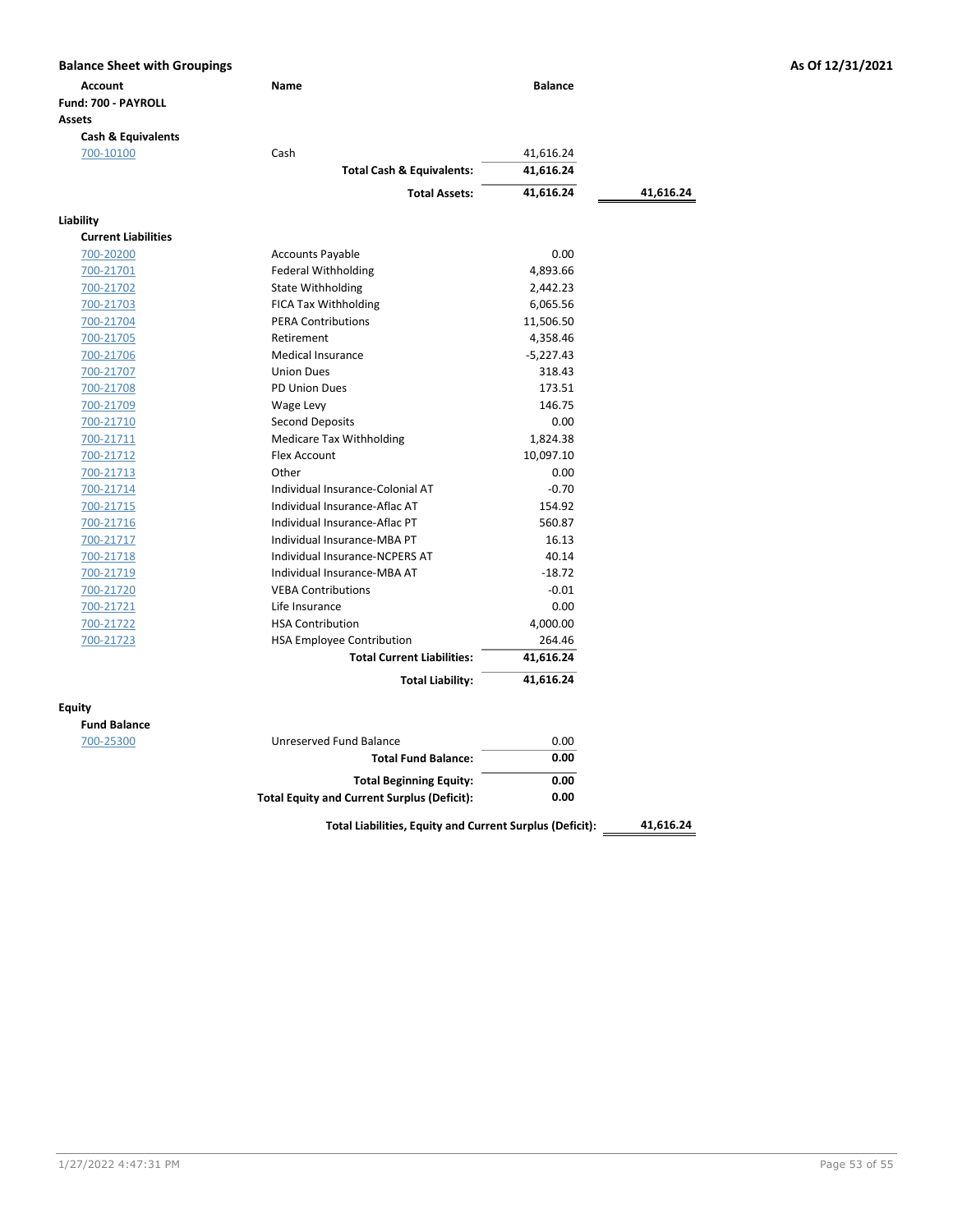| Account                       | Name                                 | <b>Balance</b> |
|-------------------------------|--------------------------------------|----------------|
| Fund: 999 - POOLED CASH       |                                      |                |
| Assets                        |                                      |                |
| <b>Cash &amp; Equivalents</b> |                                      |                |
| 999-10195                     | Bank Midwest - Riverbend             | 88,926.48      |
| 999-10196                     | Bank Midwest-Pay Pal                 | 26,994.08      |
| 999-10197                     | <b>Bank Midwest-Airport</b>          | 318.36         |
| 999-10198                     | <b>Bank Midwest-Ambulance</b>        | 29,234.83      |
| 999-10199                     | <b>Bank Midwest</b>                  | 12,884,269.91  |
|                               | <b>Total Cash &amp; Equivalents:</b> | 13,029,743.66  |
| <b>Other Assets</b>           |                                      |                |
| 999-13100                     | Due From General                     | 44,303.07      |
| 999-13211                     | Due From Library                     | 3,538.53       |
| 999-13212                     | Due From UHF TV                      | 0.00           |
| 999-13225                     | Due From Airport                     | 184.96         |
| 999-13230                     | Due From Pool                        | 167.00         |
| <u>999-13235</u>              | Due From Ambulance                   | 19,444.69      |
| <u>999-13236</u>              | Due From Hospital Fund               | 0.00           |
| 999-13250                     | Due From EDA General                 | 17,797.39      |
| 999-13251                     | Due From EDA Revolving               | 0.00           |
| 999-13252                     | Due From EDA SCDP                    | 0.00           |
| <u>999-13253</u>              | Due From EDA Riverbluff Estates      | 0.00           |
| 999-13254                     | Due From North Ind Park              | 0.00           |
| 999-13255                     | Due From FDA PM RLF                  | 4,888.88       |
| 999-13256                     | Due From FDA Riverbluff RLF          | 0.00           |
| 999-13260                     | Due From Tif 1-13 River Bluff        | 0.00           |
| 999-13261                     | Due From Tif 1-1 Harwin              | 0.00           |
| 999-13262                     | Due From Tif 1-2 Pamida              | 0.00           |
| 999-13263                     | Due From Tif 1-4 Toro                | 0.00           |
| 999-13264                     | Due From Tif 1-6 Riverbend           | 0.00           |
| 999-13265                     | Due From Tif 1-8 Downtown            | 0.00           |
| 999-13266                     | Due From Tif 1-10 Runnings           | 0.00           |
| 999-13267                     | Due From Tif 1-11 Quiring            | 0.00           |
| 999-13268                     | Due From Tif 1-12 PM Windom          | 0.00           |
| 999-13269                     | Due From Tif 1-14 Spec Bldg II       | 0.00           |
| 999-13270                     | Due From Tif 1-16 GDF District       | 0.00           |
| 999-13271                     | Due From Tif 1-18 Ag Builders        | 0.00           |
| 999-13272                     | Due From TIF 1-3                     | 0.00           |
| 999-13273                     | Due From TIF 1-17                    | 0.00           |
| 999-13274                     | Due From TIF 1-19                    | 0.00           |
| 999-13275                     | Due From TIF 1-15 Fulda Area Credit  | 0.00           |
| 999-13276                     | Due from TIF 1-20                    | 0.00           |
| 999-13277                     | Due From TIF 1-22                    | 1,232.50       |
| 999-13290                     | Due From Hospital                    | 0.00           |
| 999-13291                     | Due From TIF 1-3 Spec Bldg           | 0.00           |
| 999-13301                     | Due From 2003 Improvement Bond       | 0.00           |
| 999-13302                     | Due From 4th Avenue Improvement      | 0.00           |
| 999-13303                     | Due From 2007 Street Improvement     | 0.00           |
| 999-13304                     | Due From 2006A Refunding Bond        | 0.00           |
| 999-13305                     | Due From 2009 Street Improvement     | 0.00           |
| 999-13306                     | Due From 2013 Street Improvement     | 0.00           |
| 999-13307                     | Due From 2017 Street Project         | 0.00           |
| 999-13308                     | Due From 2020 Street Project         | 0.00           |
| 999-13401                     | Due From General Capital Projects    | 0.00           |
| 999-13402                     | Due From Capital Project             | 0.00           |
| 999-13406                     | Due From PIR                         | 0.00           |
| 999-13407                     | Due from Dilapitated Housing         | 0.00           |
| 999-13601                     | Due From Water                       | 23,441.25      |
| 999-13602                     | Due From Sewer                       | 33,278.33      |
| 999-13604                     | Due From Electric                    | 351,018.64     |
| 999-13609                     | Due From Liquor Store                | 76,210.54      |
|                               |                                      |                |